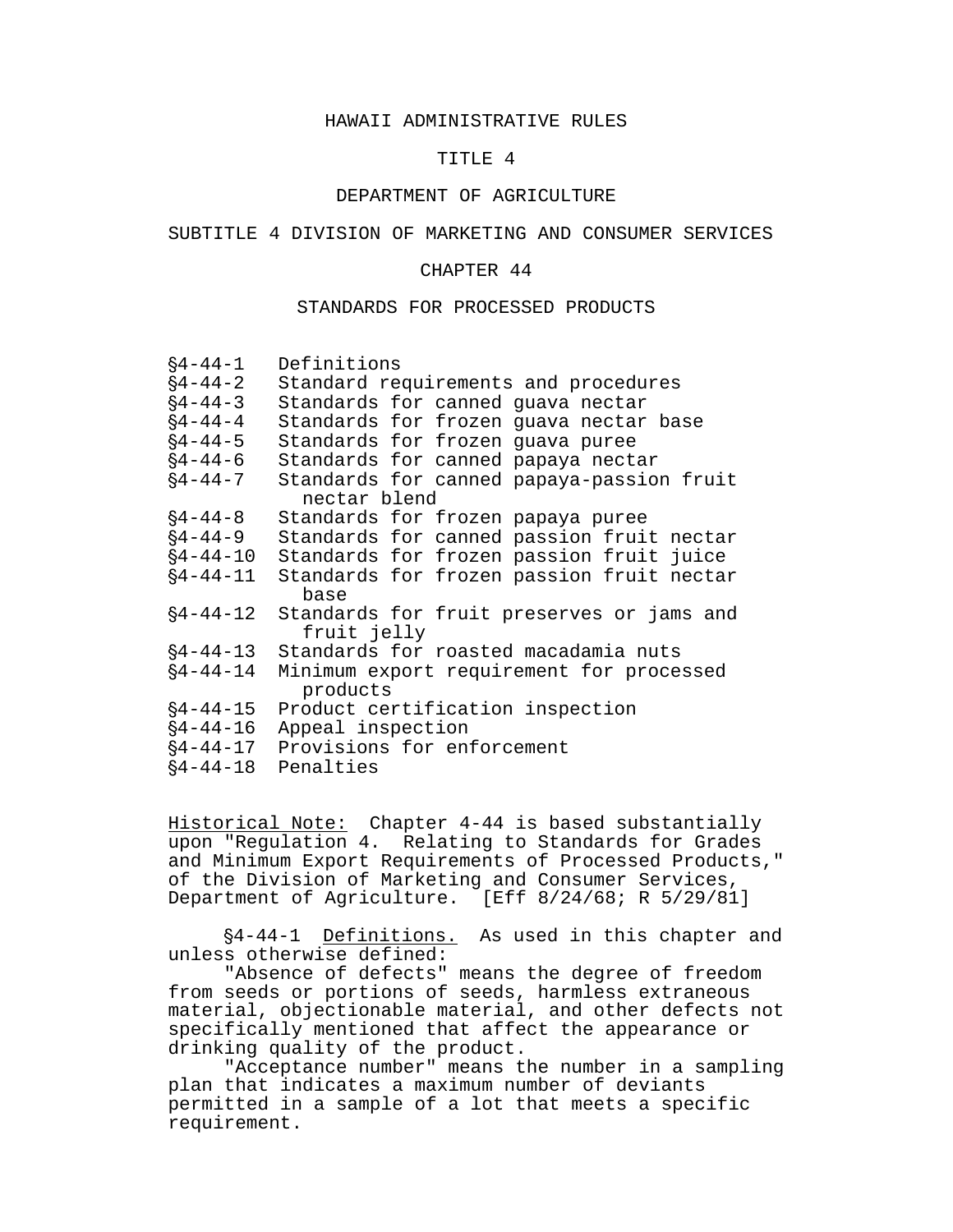"Acid" means grams of acid, calculated as anhydrous citric acid, per one hundred milliliter (hereafter ml) of the product as determined by titration with sodium hydroxide solution using phenolphthalein as an indicator.

"Brix" means the refractometric sucrose value obtained in accordance with the refractometric method for sugars and sugar products outlined in the Official Methods of Analysis of the Association of Official Analytical Chemists 1984, which is made part of this chapter, without correction for acidity.

"Brix-acid ratio" means the quotient of the degrees brix divided by grams acid.

"Consistency" means the viscosity of the product, the tendency of the insoluble solids to separate, and the percentage of the centrifuged solids present.

"Deviant" means a sample unit affected by one or more deviations, or a sample unit that varies in a specifically defined manner from the requirements of a standard or specification.

"Deviation" means any specifically defined variation from a particular requirement.

"Filtrate" means the fluid portion of the product that has passed through a standard bolting cloth.

"Half kernel" means an approximate half of the separated half of a whole kernel with not more than one-eighth of its mass chipped off or missing.

"Harmless extraneous material" means, but is not limited to, those portions of the peel and placenta that will pass through round perforations not exceeding 0.03125 inch in diameter and particles of seeds that will pass through round perforations not exceeding 0.020 inch in diameter.

"Lot" means any number of containers of the same size and type which contain a processed product of the same type and style located in the same warehouse or conveyance; or which, under in-plant inspection, results from consecutive production within a plant and is available for inspection at any one time.

"Rejection number" means the number in a sampling plan that indicates the minimum number of deviants in a sample that will cause a lot to fail a specific requirement.

"Sample" means any number of sample units to be used for inspection.

"Sample unit" means a container and its entire content; a portion of the content of a container or other unit of commodity; or a composite mixture of a product to be used for inspection.

"Seeds or portions of seeds" means any intact seed or any portion of a seed that will not pass through a round perforation 0.020 inch in diameter.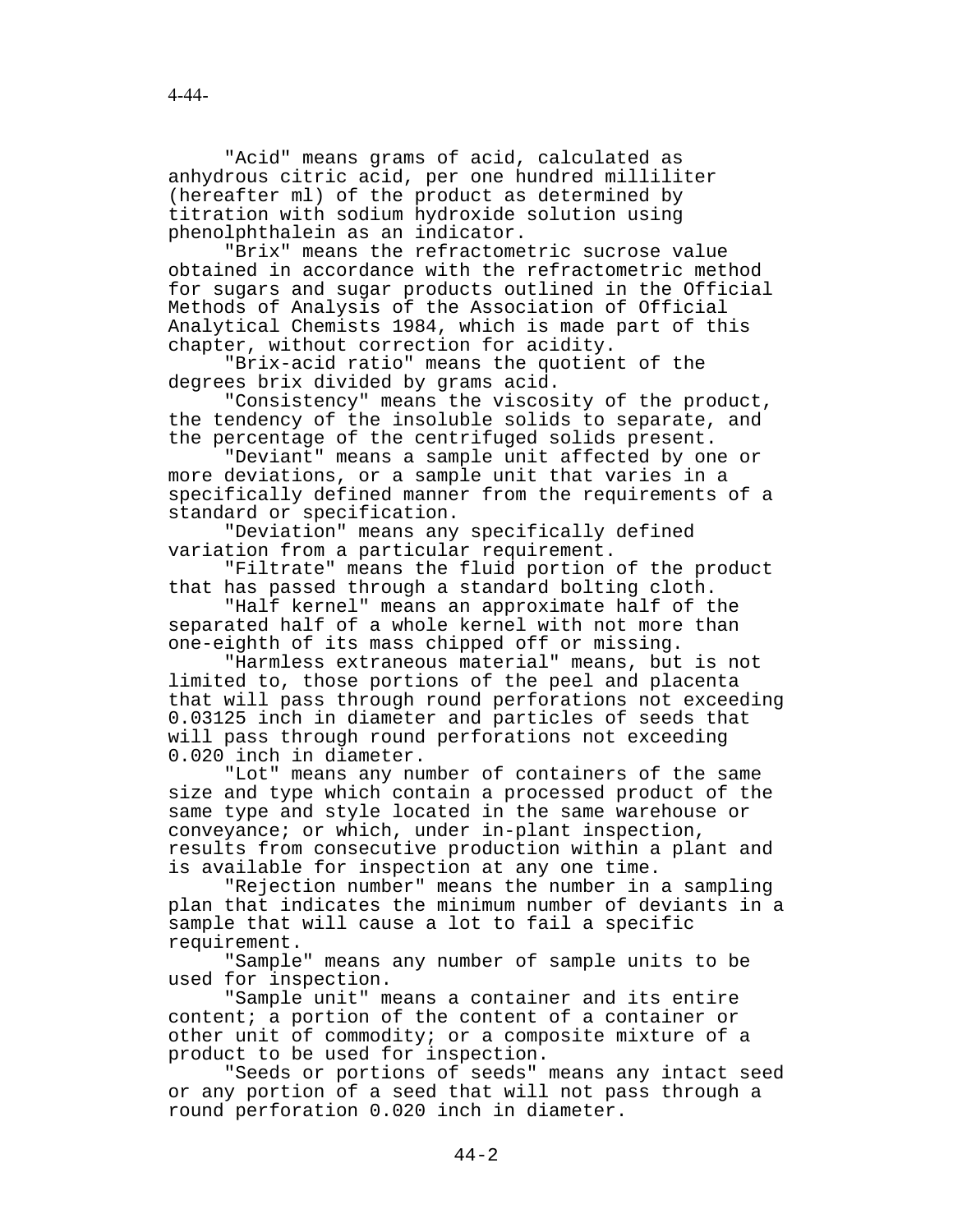"Soluble solids value" means the refractometric sucrose value of the filtrate obtained in accordance with the refractometric method for sugars and sugar products outlined in the Official Methods of Analysis of the Association of Official Analytical Chemists 1984, which is made part of this chapter, without correction for acidity.

"Whole kernel" means a kernel that is not split or broken into separate halves; that has a general contour not materially affected by missing portion or portions; and that does not have more than one-fourth of its mass chipped off or missing. [Eff 5/29/81; am and comp  $3/24/86$ ; am and comp  $3/24/86$ ] (Auth: HRS§147-57)  $(Imp: HRS \S$147-52 and 147-53)$ 

'4-44-2 Standard requirements and procedures. (a) Compliance with the requirements of these standards shall not excuse failure to comply with the provisions of the Federal Food, Drug and Cosmetic Act, or with applicable State laws and regulations.

(b) The grade of a lot of a processed product covered by this chapter is determined by the procedures set forth in the United States Department of Agriculture Regulations Governing Inspection and Certification of Processed Fruits and Vegetables and Related Products, May 1983, which is made a part of this chapter.<br>(c) Met

Methods of analysis to ascertain the requirements of this chapter shall be as provided in subsections (d) through (g).

(d) The viscosity reading in seconds shall be determined by using a viscometer similar to that shown in "Figure 1, Capillary CPC Viscometer, 8/24/68" which is located at the end of this chapter and made a part of this chapter, which has been calibrated to give a flow time of thirteen seconds at twenty-five degrees celsius with distilled water. Corrections can be made for other temperatures by using the formula Y equals 19.12 minus  $0.32T$  plus  $0.003T^2$ , where T is temperature in degrees celsius and Y is time of flow in seconds. Procedure for measurement of viscosity shall be as follows:

- (1) Clamp viscometer in a vertical position;
- (2) Close tip of capillary tube with a finger;<br>(3) Fill reservoir well above the gauge line w
- Fill reservoir well above the gauge line with well-mixed sample;
- (4) Obtain temperature reading in celsius;
- (5) Allow a small amount of sample to flow to fill the capillary tube;
- (6) Reclose tip and refill the reservoir to near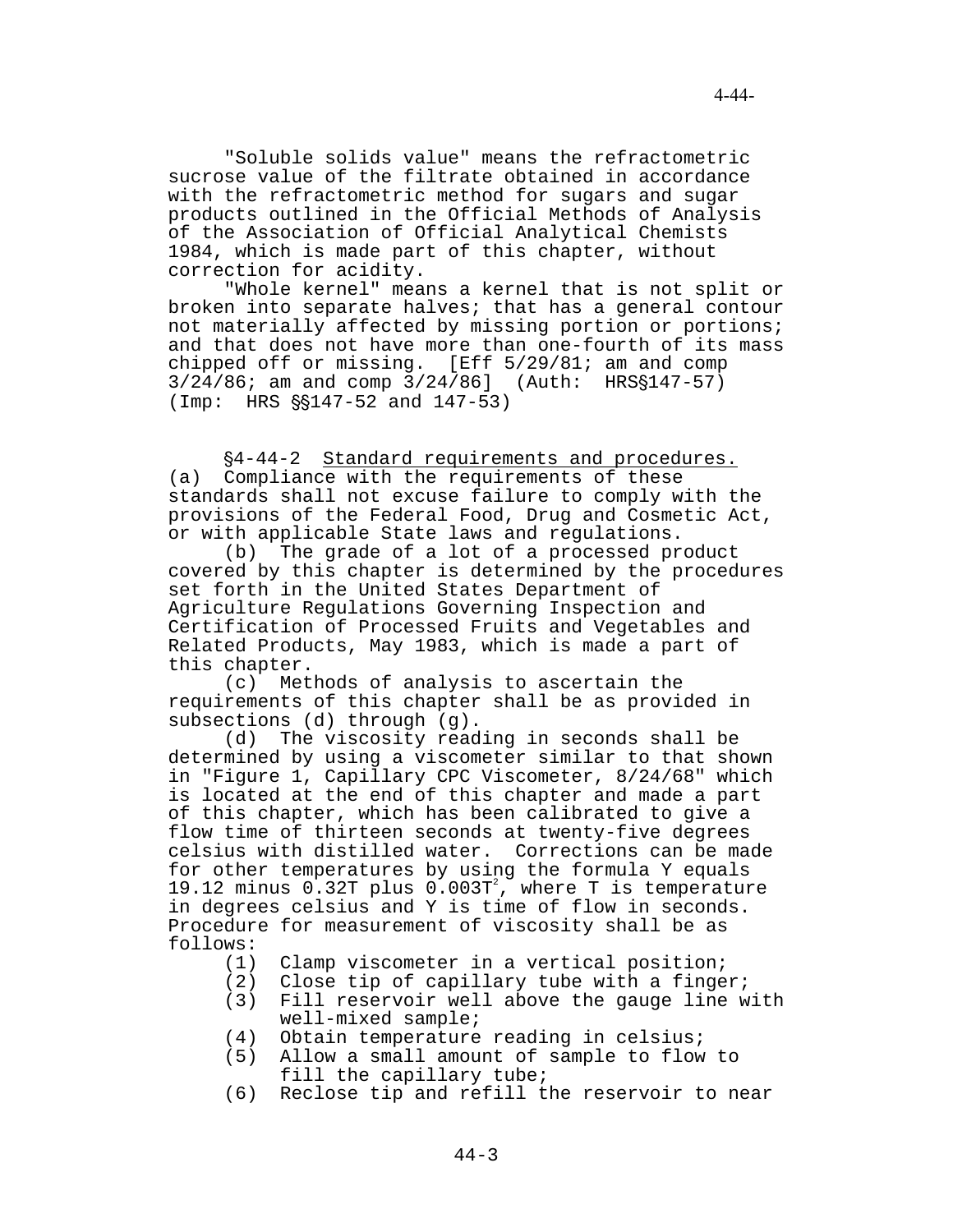overflowing and level off with a straightedged spatula; and

(7) Release finger from tip and simultaneously with a stop watch, time the free flow of the sample until the upper edge of the liquid meniscus reaches the gauge line of the reservoir. The flow time, expressed in seconds with temperature correction applied, is the viscosity reading of the sample.

(e) The percentage of centrifuged solids shall be determined as follows:

- (1) Measure at about twenty-five degrees celsius, fifty ml of thoroughly stirred prepared sample into a cone shaped graduated fifty ml centrifuge tube which measures approximately four and three-fourths inches from the tip to the top calibration and has a capacity of fifty ml, or any centrifuge tube that will give equivalent results;
- (2) Place the tube in a suitable centrifuge, the approximate speed of which is related to the diameter of swing in accordance with "Table I, Approximate Revolution Of Centrifuge Machine, 8/24/68", which is located at the end of this chapter and made a part of this chapter;
- (3) Centrifuge at the indicated speed for ten minutes and allow the centrifuge to coast to a stop; and
- (4) Immediately after the centrifuge stops, take the ml reading at the top of the layer of solid material in the bottom of the tube and multiply by two to obtain the percentage of centrifuged solids.

(f) The general procedure for mold count, using standard equipment and standard measurements, described in the Official Methods of Analysis of the Association of Official Analytical Chemist 1984 shall be employed in determining stone cell count. Procedure for stone cell count shall be as follows:

- (1) Use a well-mixed sample;<br>(2) The microscope used shou
- The microscope used should have an eyepiece micrometer ruled into squares, each of which is equal to one-sixth of the diameter of the eyepiece diaphragm opening;
- (3) Estimate the area covered by the stone cells on the basis of what part or how many squares on the eyepiece are covered by stone cells and total the results to arrive at the stone cell count (e.g., if the areas covered in four fields are one-fourth square, one-half square, two and three-fourths squares, and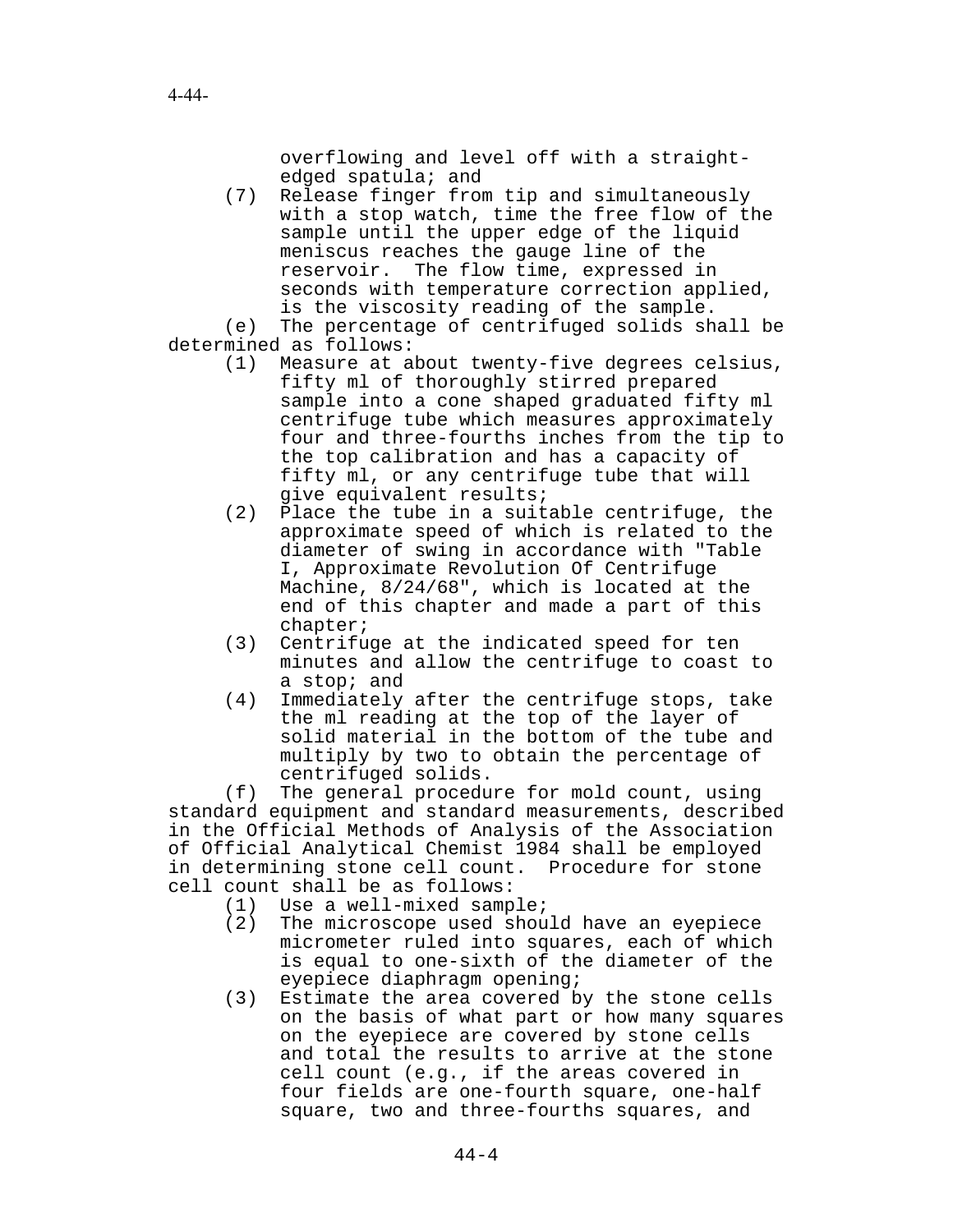one and one-half squares, respectively, the stone cell count would total five for these four fields); and

(4) For the final count examine one hundred fields, with the count being the number of squares in the one hundred fields that are covered.

(g) The mold count shall be determined by the Howard method as described in the 1984 edition of the Official Methods of Analysis of the Association of Official Analytical Chemists. [Eff 5/29/81; am and comp 3/24/86: am and comp 3/24/86] (Auth: HRS  $$147-57$ ) (Imp: HRS  $$$147-52$  and  $147-53$ )

'4-44-3 Standards for canned guava nectar. (a) As used in this section:

"Acid" means grams of acid, calculated as anhydrous citric acid, per one hundred ml of canned guava nectar determined by titration with sodium hydroxide solution using phenolphthalein and methylene blue as indicators.

"Canned guava nectar" means the diluted, unfermented juice and pulp obtained from the sound, mature, fresh fruit of the Psidium guajava or Psidium cattleianum guava plant, which fruit has been properly washed and properly comminuted; is packed with the addition of potable water, with or without the addition of nutritive sweetening ingredients or other suitable sweeteners for dietetic packs, fruit acids, ascorbic acid, stabilizers, certified food colors, or preservatives, provided that at least one-fourth, by weight, of the nectar consists of guava juice and pulp in natural proportions; and is sufficiently processed by heat to assure preservation of the product in hermetically sealed containers.

"Dietetic product" means canned guava nectar that is packed to meet the requirements of a special diet.

"Fairly free from defects" means practically no seeds or portions of seeds are present; the drinking quality and appearance of the nectar are not seriously affected by the presence of grittiness, objectionable material, any other defect not specifically mentioned, or any combination of these defects; the stone cell count does not exceed seventy when centrifuged solids do not exceed thirty-five per cent and does not exceed seventy by more than two per cent for each one per cent that the centrifuged solids exceed thirty-five per cent; the mold count does not exceed fifteen per cent; and the aggregate area of any black or brown deposit at the bottom of the centrifuge tube after centrifuging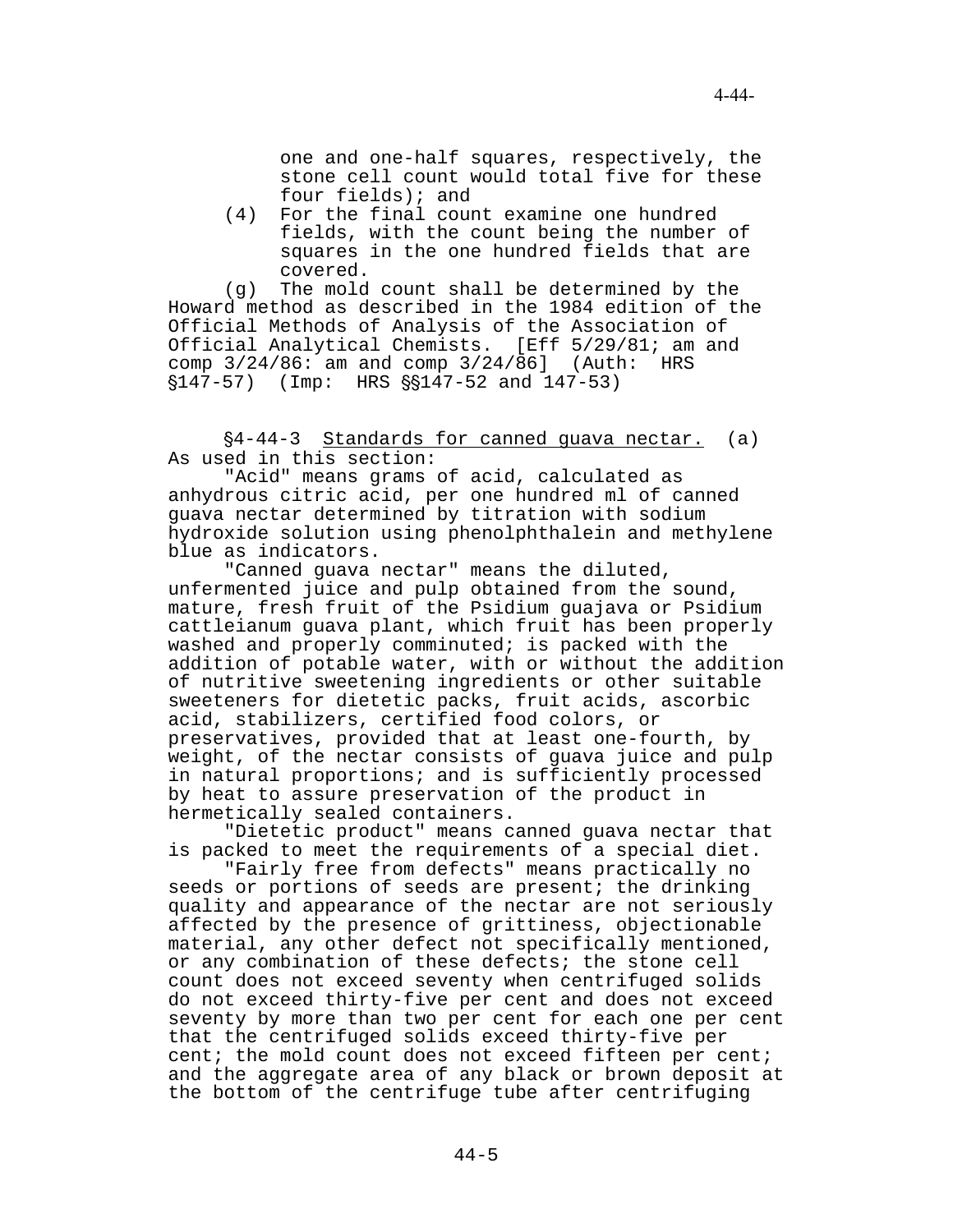does not exceed the area of a circle three-sixteenths inch in diameter.

"Fairly good consistency" means the nectar flows readily; is not excessively thick; shows no more than slight coagulation; has a viscometer reading of not less than eighteen seconds at twenty-five degrees celsius; and contains not less than twenty-five per cent centrifuged solids.

"Good color" means the color of the canned guava nectar is typical of nectar prepared from freshly extracted guava juice and pulp, or typical of artificially colored guava nectar, and is free from browning or other abnormal color by any cause.

"Good consistency" means the nectar flows readily; shows very little or no tendency to separate; shows no coagulation; has a viscometer reading of not less than twenty-three seconds at twenty-five degrees celsius; and contains not less than thirty per cent centrifuged solids.

"Good flavor" means the product has a fine, distinct canned guava nectar flavor which is free from fermented, immature, or other off-flavor of any kind and the brix reading is not less than ten and one-half degrees nor more than fourteen degrees; the acid reading is not less than three-tenths gram nor more than one-half gram per one hundred ml of nectar; and the brix to acid ratio is not less than twenty-eight to one nor more than forty to one. There shall be no brix and no brix to acid ratio requirements for dietetic products.

"Practically free from defects" means the nectar contains no seeds or portions of seeds; the drinking quality and appearance of the nectar is not more than slightly affected by the presence of grittiness, harmless extraneous material, objectionable material, any other defect not specifically mentioned, or any combination of these defects; the stone cell count does not exceed forty when centrifuged solids do not exceed thirty-five per cent and does not exceed forty by more than one per cent for each one per cent that the centrifuged solids exceed thirty-five per cent; the mold count does not exceed fifteen per cent; and the aggregate area of any black or brown deposit at the bottom of the centrifuge tube after centrifuging does not exceed the area of a circle two-sixteenths inch in diameter.

"Reasonably good color" means the color of the canned guava nectar is fairly typical of nectar prepared from freshly extracted guava juice and pulp, or fairly typical of artificially colored guava nectar, and is not excessively dull or brown colored or seriously off-colored from any cause.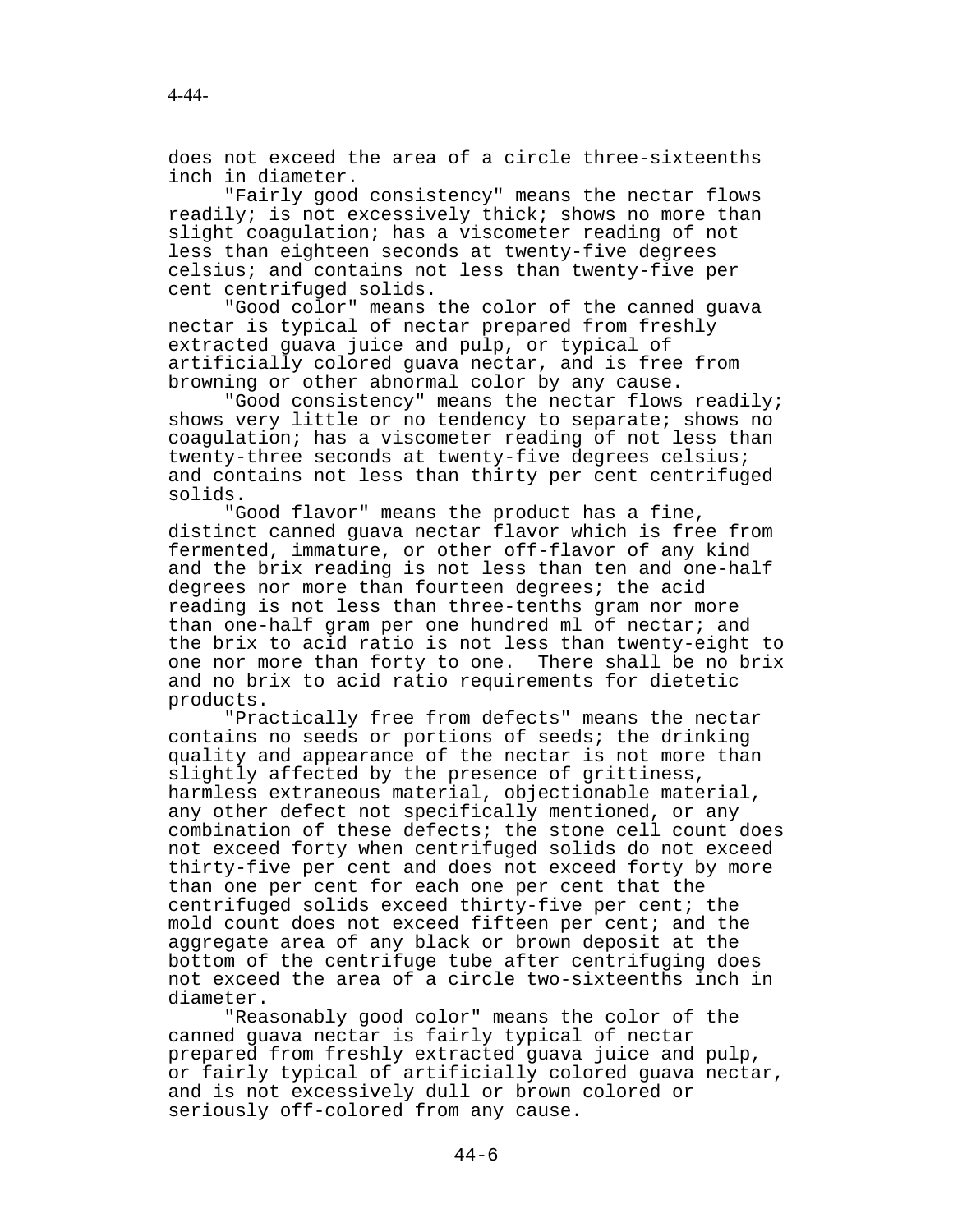"Reasonably good flavor" means the product has a fairly typical canned guava nectar flavor which is practically free from fermented, immature, or other off-flavor of any kind and the brix reading is not less than ten degrees nor more than fifteen and one-half degrees; the acid reading is not less than one-fourth gram nor more than six-tenths gram per one hundred ml of nectar; and the brix to acid ratio is not less than twenty to one nor more than fifty-five to one. There shall be no brix and no brix to acid ratio requirements for dietetic products.

(b) Hawaii Grade A or Hawaii Fancy canned guava nectar is the quality of canned guava nectar that possesses a good color, good flavor, and good consistency; is practically free from defects; and scores not less than eighty-five points by the scoring system in subsection (e).

(c) Hawaii Grade C or Hawaii Standard canned guava nectar is the quality of canned guava nectar that possesses a reasonably good color, reasonably good flavor, and fairly good consistency; is fairly free from defects; and scores not less than seventy points by the scoring system in subsection (e).

(d) Substandard canned guava nectar is the quality of canned guava nectar that fails to meet the requirements of subsections (b) and (c).

(e) The grade of canned guava nectar shall be ascertained by considering the factors of quality. The importance of each quality factor which is scored shall be expressed numerically on the scale of one hundred. The maximum number of points which may be given to specific quality factors shall be fifteen points for color; twenty-five points for consistency; twenty-five points for absence of defects; and thirty-five points for flavor. Canned guava nectar which falls into a particular classification for any quality factor shall not be assigned a grade indicative of a higher classification regardless of the total score for the product. The following quality classifications shall apply to canned guava nectar:

- (1) Color classifications shall be as follows:
	- (A) Canned guava nectar that possesses good color may be given a score of thirteen to fifteen points and shall be classified as fancy;
	- (B) Canned guava nectar that possesses reasonably good color may be given a score of eleven or twelve points and shall be classified as standard; and
	- (C) Canned guava nectar that fails to meet the requirements of subparagraphs (A) and (B) may be given a score of zero to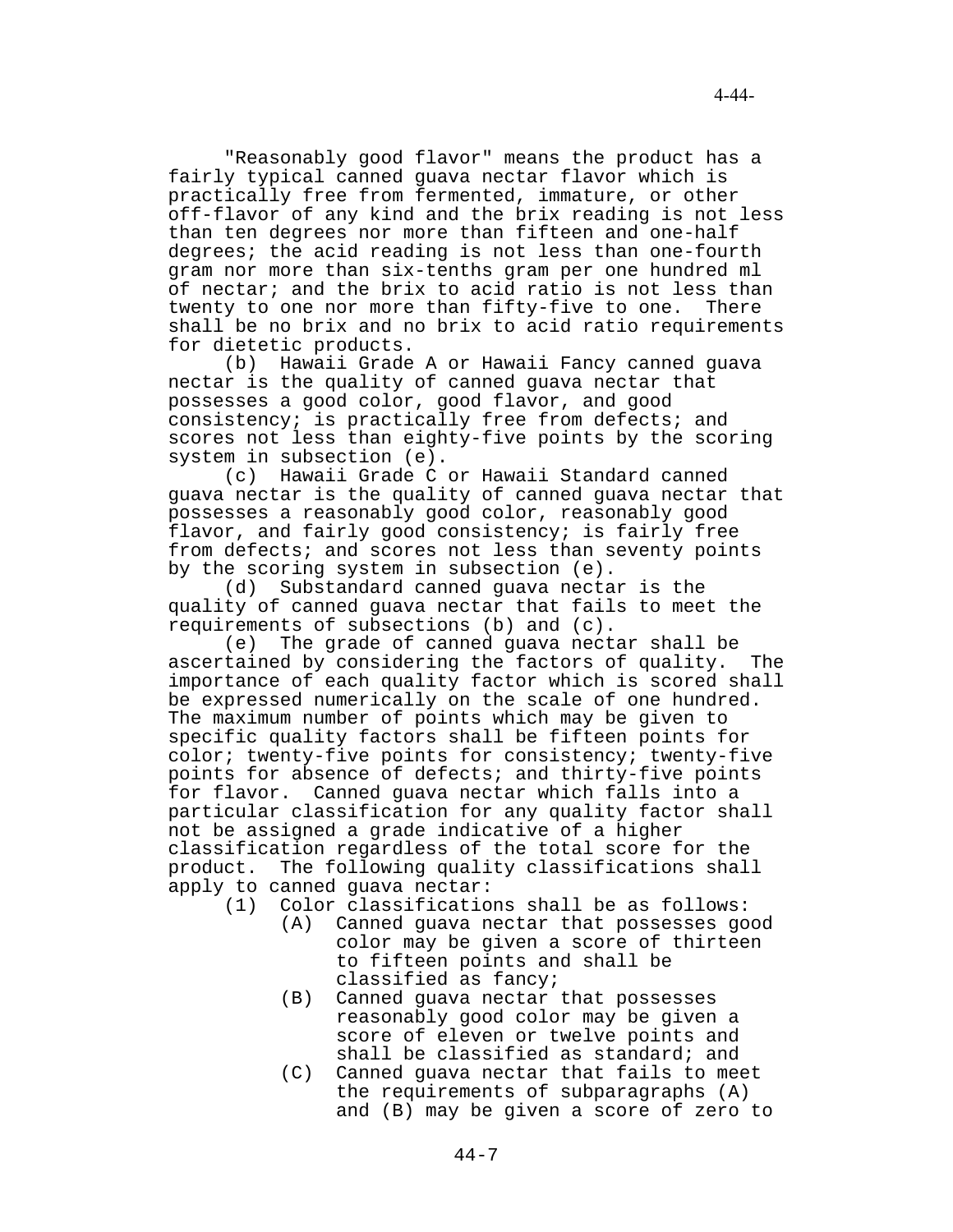ten points and shall be classified as substandard;

- (2) Consistency classifications shall be as follows:
	- (A) Canned guava nectar that possesses good consistency may be given a score of twenty-one to twenty-five points and shall be classified as fancy;
	- (B) Canned guava nectar that possesses fairly good consistency may be given a score of seventeen to twenty points and shall be classified as standard; and
	- (C) Canned guava nectar that fails to meet the requirements of subparagraphs (A) and (B) may be given a score of zero to sixteen points and shall be classified as substandard;
- (3) Absence of defects classifications shall be as follows:
	- (A) Canned guava nectar that is practically free from defects may be given a score of twenty-one to twenty-five points and shall be scored as fancy;
	- (B) Canned guava nectar that is fairly free from defects may be given a score of seventeen to twenty points and shall be scored as standard; and
	- (C) Canned guava nectar that fails to meet the requirements of subparagraphs (A) and (B) may be given a score of zero to sixteen points and shall be classified as substandard; and
- (4) Flavor classifications shall be as follows:
	- (A) Canned guava nectar that possesses good flavor may be given a score of thirty to thirty-five points and shall be classified as fancy;
	- (B) Canned guava nectar that possesses reasonably good flavor may be given a score of twenty-five to twenty-nine points and shall be classified as standard; and
	- (C) Canned guava nectar that fails to meet the requirements of subparagraphs (A) and (B) may be given a score of zero to twenty-four points and shall be classified as substandard.

(f) The speed of the centrifuge machine for the determination of centrifuged solids shall be from column A in "Table I, Approximate Revolutions of Centrifuge Machine, 8/24/68", which is located at the end of this chapter and made a part of this chapter.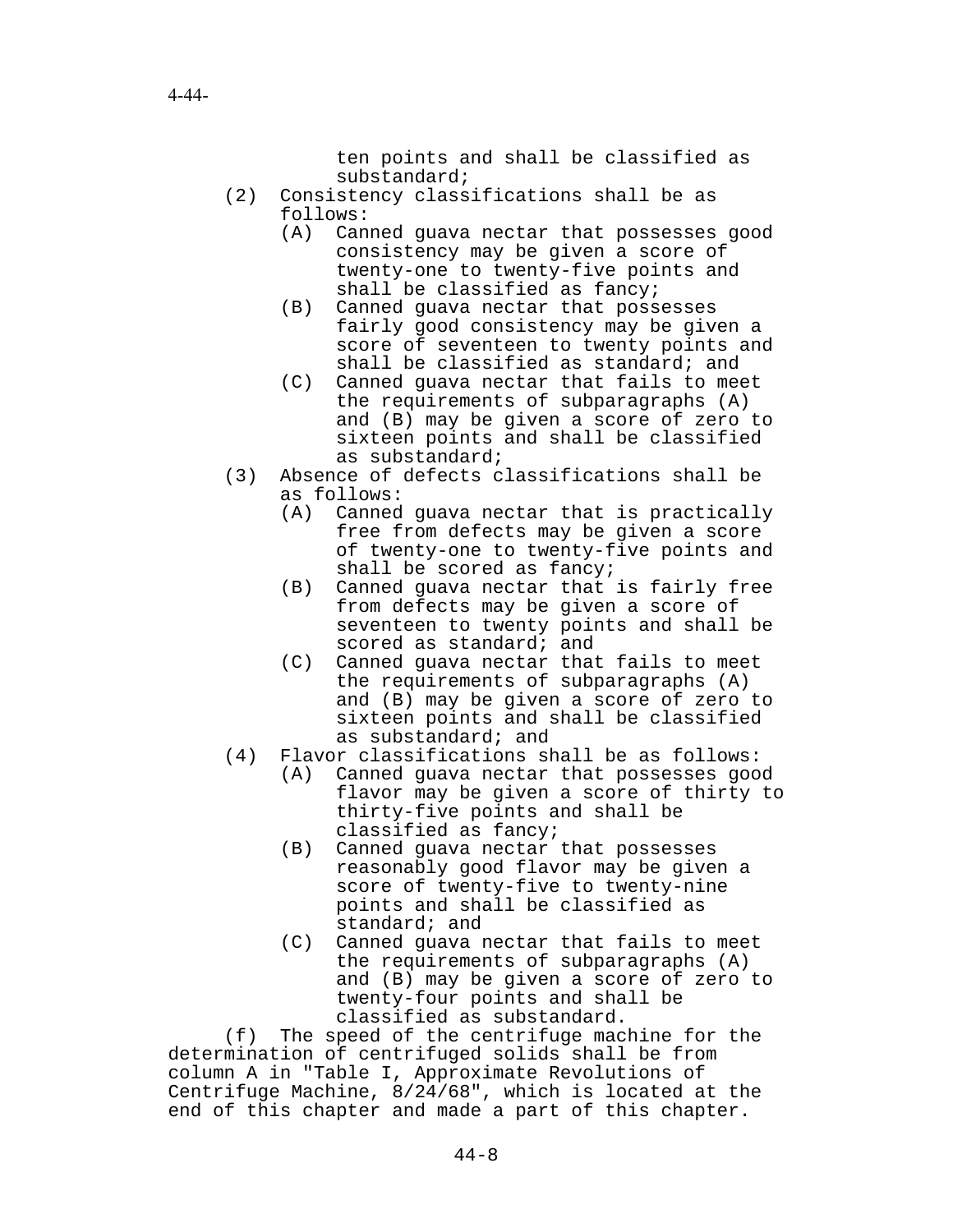(g) When canned guava nectar is packaged as a dietetic product, this fact shall be stated in connection with the grade assigned to the product.

Example: Hawaii Fancy, Dietetic Product or Hawaii Grade C, Dietetic Product.

(h) The recommended fill of container shall not be incorporated in the grades of the finished product since fill of container is not a factor of quality for the purpose of this section. It is recommended that each container be as full of guava nectar as practicable and that the product occupy not less than ninety per cent of the volume capacity of the container. [Eff  $5/29/81$ ; am and comp  $3/24/86$ ] (Auth: HRS  $$147-57$  (Imp: HRS  $$$147-52$  and  $147-53$ )

'4-44-4 Standards for frozen guava nectar base. (a) As used in this section:

"Absence of defects" means the degree of freedom from seeds or portions of seeds, harmless extraneous material, grittiness caused by stone cells, objectionable material, and other defects not specifically mentioned that affect the appearance or drinking quality of the product.

"Acid" means grams of acid, calculated as anhydrous citric acid, per one hundred ml of nectar determined by titration with sodium hydroxide solution using phenolphthalein and methylene blue as indicators.

"Common guava nectar base" means nectar base made from the fruit of the Psidium guajava tree, or from a mixture of fruits from the Psidium guajava and Psidium cattleianum plants of which mixture not less than seventy-five per cent shall be the fruit from the Psidium guajava plant.

"Consistency" means the viscosity, the tendency of insoluble solids to separate, and the percentage of centrifuged solids of the guava nectar prepared from the frozen guava nectar base.

"Fairly free from defects" means practically no seeds or portions of seeds are present; the drinking quality and appearance of the nectar are not seriously affected by the presence of grittiness, objectionable material, dark specks, harmless extraneous material, any other defect not specifically mentioned, or any combination of these defects; the stone cell count does not exceed seventy when centrifuged solids do not exceed thirty-five per cent and does not exceed seventy by more than two per cent for each one per cent that the centrifuged solids exceed thirty-five per cent; the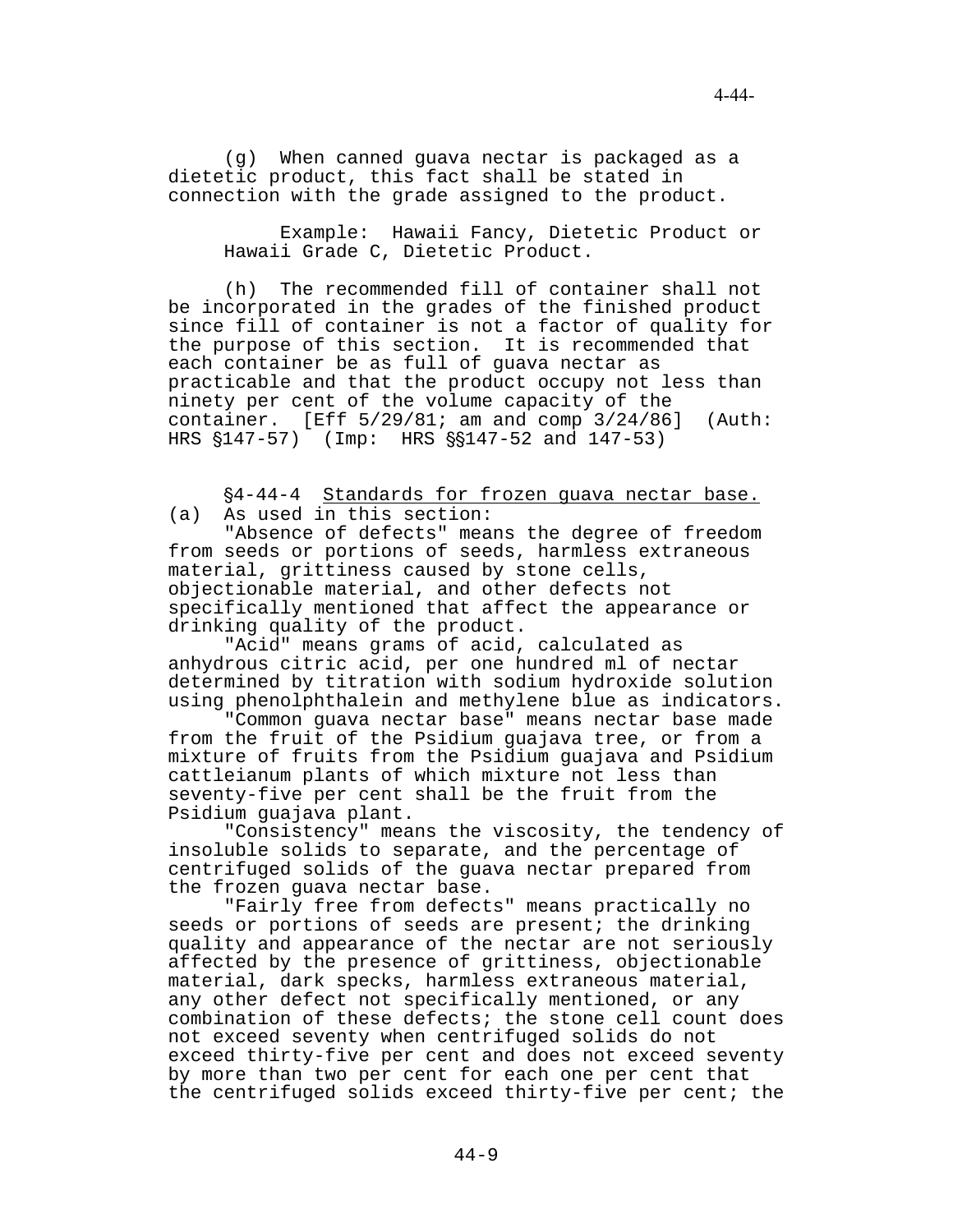mold count does not exceed fifteen per cent; and the aggregate area of any black or brown deposit at the bottom of the centrifuge tube after centrifuging does not exceed the area of a circle three-sixteenths inch in diameter.

"Fairly good consistency" means the nectar flows readily; is not excessively thick; has a viscometer reading of not less than sixteen seconds at twenty-five degrees celsius; and contains not less than eighteen per cent centrifuged solids.

"Frozen guava nectar base" means the undiluted, unconcentrated, unfermented juice and pulp obtained from sound, mature, fresh, and properly washed fruit of the Psidium guajava or Psidium cattleianum guava plant, packed with the addition of non-liquid sweetening ingredients and with or without the addition of a certified food coloring, fruit acids, or ascorbic acid; processed in accordance with good commercial practice; and frozen and maintained at temperatures sufficient for the preservation of the product.

"Good color" means the color is typical of nectar prepared from freshly extracted guava puree, or typical of artificially colored guava nectar, and is free from browning or other abnormal color by any cause.

"Good consistency" means the prepared nectar flows readily; shows very little or no tendency to separate; has a viscometer reading of not less than twenty seconds at twenty-five degrees celsius; and contains not less than twenty-two per cent centrifuged solids.

"Good flavor" means the product has a fine, distinct, and substantially typical flavor of guava nectar prepared from freshly expressed guava puree and the flavor is free from bitter, oxidized, immature fruit, or other off-flavors; the brix reading is not less than ten and one-half degrees nor more than fourteen degrees; the acid reading is not less than three-tenths gram nor more than one-half gram per one hundred ml of nectar; and the brix to acid ratio is not less than twenty-eight to one nor more than forty to one.

"Practically free from defects" means the nectar contains no seeds or portions of seeds; the drinking quality and appearance of the nectar is not more than slightly affected by the presence of dark specks, objectionable material, grittiness, harmless extraneous material, any other defect not specifically mentioned, or any combination of these defects; the stone cell count does not exceed forty when centrifuged solids do not exceed thirty-five per cent and does not exceed forty by more than one per cent for each one per cent that the centrifuged solids exceed thirty-five per cent; the mold count does not exceed fifteen per cent;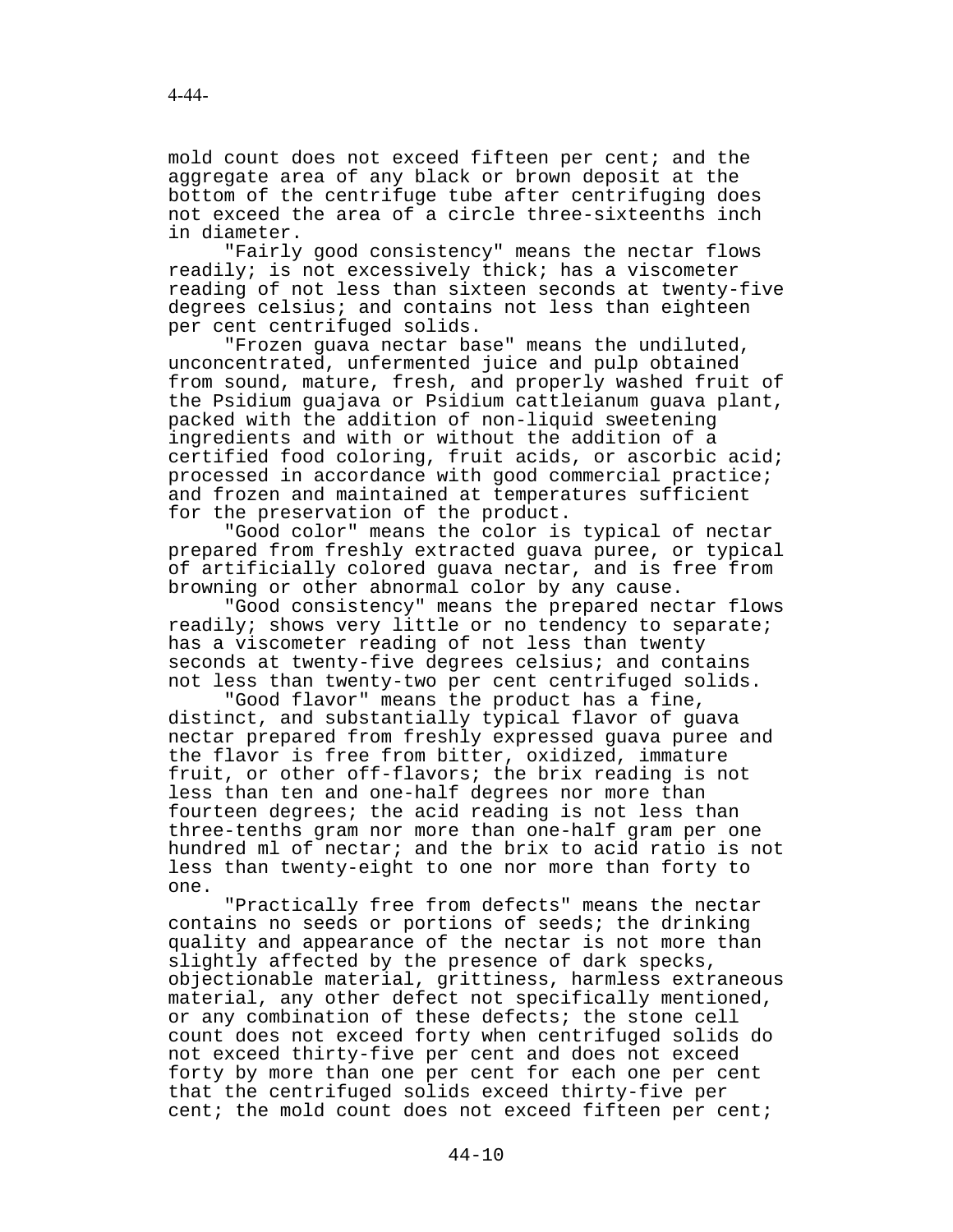"Prepared guava nectar" means the nectar prepared by diluting the guava nectar base with water based on the manufacturer's directions or label specifications, or by the addition of two and one-half volumes of water to one volume of nectar base.

"Reasonably good color" means the color is fairly typical of nectar prepared from freshly extracted guava puree, or fairly typical of artificially colored guava nectar, and is free from browning or other abnormal color by any cause.

"Reasonably good flavor" means the prepared guava nectar has a flavor fairly typical of guava nectar prepared from freshly expressed guava puree and the flavor is practically free from bitter, oxidized, immature fruit, or other off-flavors and free from abnormal flavors of any kind; the brix reading is not less than ten degrees nor more than fifteen and onehalf degrees; the acid reading is not less than onefourth gram nor more than six-tenths gram per one hundred ml of nectar; and the brix to acid ratio is not less than twenty to one nor more than fifty-five to one.

"Strawberry guava nectar base" means the nectar base made from the fruit of Psidium cattleianum guava plant.

- (b) Types of frozen guava nectar base are:
- (1) Common guava nectar base; and
- (2) Strawberry guava nectar base.

(c) Hawaii Grade A or Hawaii Fancy frozen guava nectar base is the quality of frozen guava nectar base which mixes readily into a guava nectar that possesses the amount of pulp and cloud necessary to substantially reflect the appearance of guava nectar prepared from freshly expressed guava puree; that has good color, good consistency, and good flavor; and that is practically free from defects and scores not less than eighty-five points by the scoring system in subsection (f).

(d) Hawaii Grade B or Hawaii Choice frozen guava nectar base is the quality of frozen guava nectar base which mixes readily into a guava nectar that possesses the amount of pulp and cloud necessary to reasonably reflect the appearance of guava nectar prepared from freshly expressed guava puree; that has reasonably good color, fairly good consistency, and reasonably good flavor; and that is fairly free from defects and scores not less than seventy points by the scoring system in subsection (f).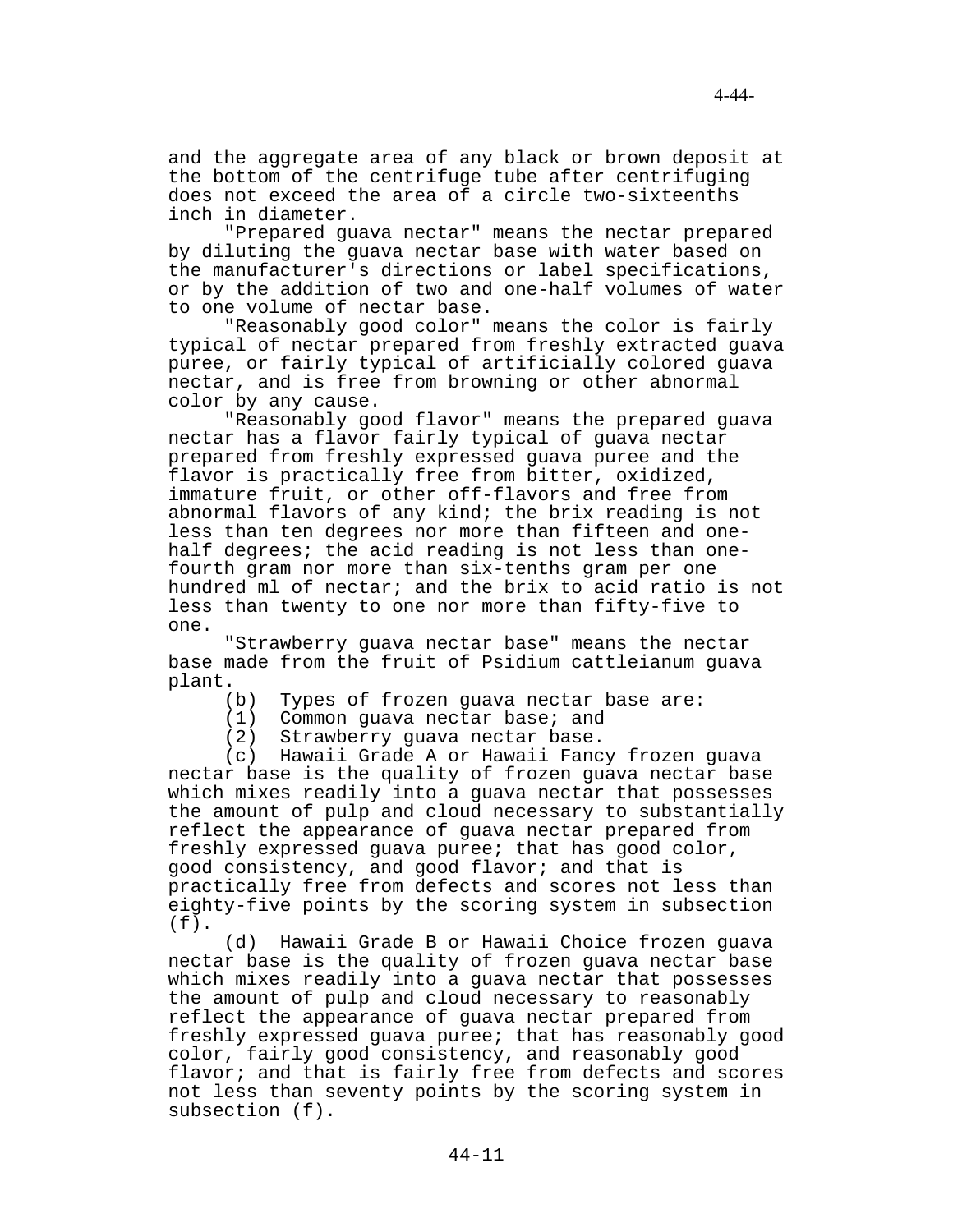(e) Substandard frozen guava nectar base is the quality of frozen guava nectar base that fails to meet the requirements of subsections (c) and (d).

(f) The grade of frozen guava nectar base shall be ascertained by considering both the factor of quality which is not scored (ease of mixing into guava nectar) and those factors which are scored. The importance of each quality factor scored shall be expressed numerically on the scale of one hundred. The maximum number of points given to a specific quality factor which is scored shall be twenty points for color; twenty-five points for consistency; twenty points for absence of defects; and thirty-five points for flavor. The points score for each quality factor shall be determined immediately after the frozen guava nectar base has been converted into prepared guava nectar. The prepared guava nectar which falls into a particular classification for any quality factor shall not be assigned a grade indicative of a higher classification regardless of the total score for the product. The following quality classifications shall apply to frozen guava nectar base:

- (1) Color classifications shall be as follows:
	- (A) Frozen guava nectar base that possesses a good color when prepared as guava nectar may be given a score of seventeen to twenty points and shall be classified as fancy;
	- (B) Frozen guava nectar base that possesses a reasonably good color when prepared as guava nectar may be given a score of fourteen to sixteen points and shall be classified as choice; and
	- (C) Frozen guava nectar base that fails to meet the requirements of subparagraphs (A) and (B) when prepared as guava nectar may be given a score of zero to thirteen points and shall be classified as substandard;
- (2) Consistency classifications shall be as follows:
	- (A) Frozen guava nectar base that possesses good consistency when prepared as guava nectar may be given a score of twentyone to twenty-five points and shall be classified as fancy;
	- (B) Frozen guava nectar base that possesses a fairly good consistency when prepared as guava nectar may be given a score of seventeen to twenty points and shall be classified as choice; and
	- (C) Frozen guava nectar base that fails to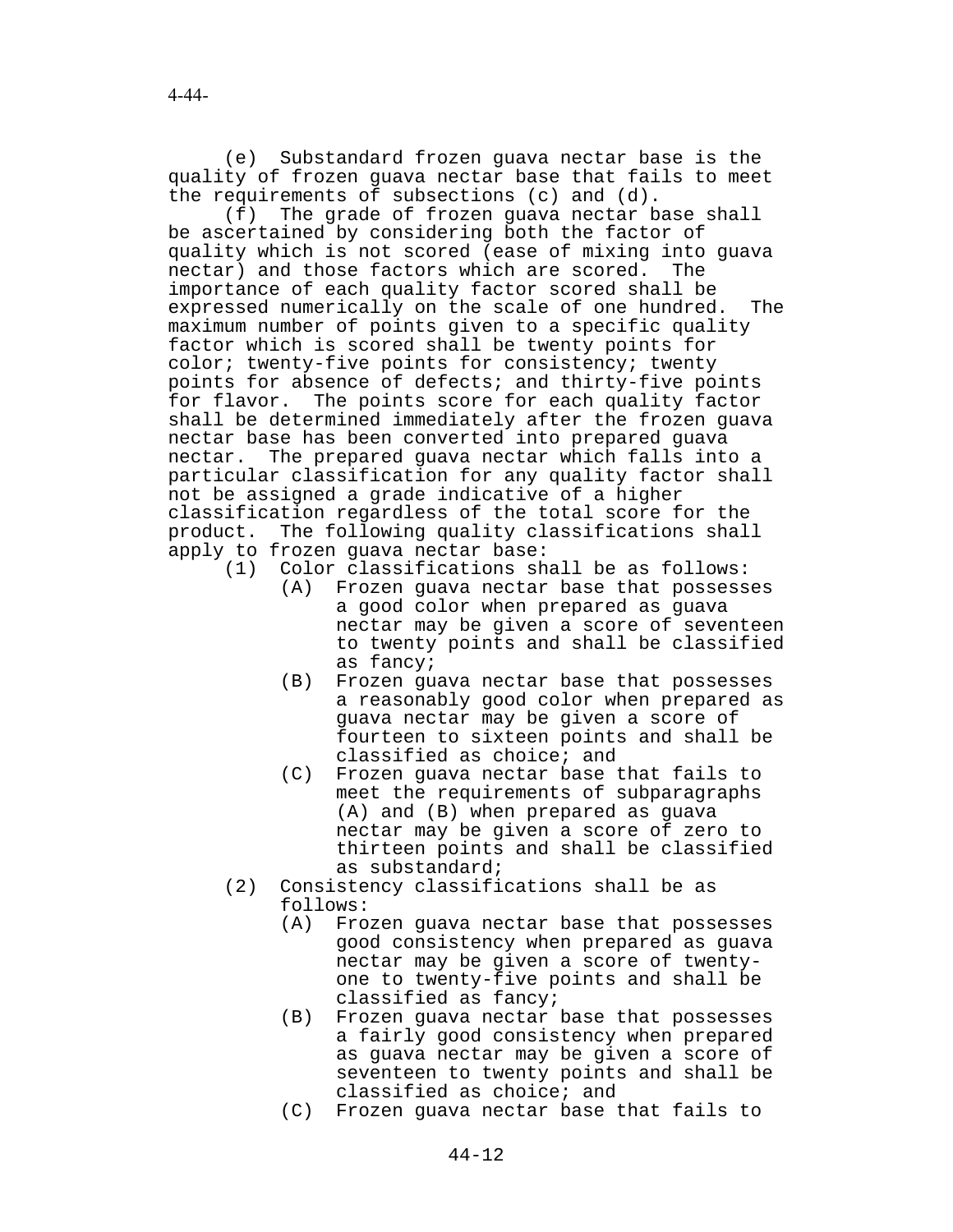meet the requirements of subparagraphs (A) and (B) when prepared as guava nectar may be given a score of zero to sixteen points and shall be classified as substandard;

- (3) Absence of defects classifications shall be as follows:
	- (A) Frozen guava nectar base that is practically free from defects when prepared as guava nectar may be given a score of seventeen to twenty points and shall be scored as fancy;
	- (B) Frozen guava nectar base that is fairly free from defects when prepared as guava nectar may be given a score of fourteen to sixteen points and shall be classified as choice; and
	- (C) Frozen guava nectar base that fails to meet the requirements of subparagraphs (A) and (B) when prepared as guava nectar may be given a score of zero to thirteen points and shall be classified as substandard; and
- (4) Flavor classifications shall be as follows:
	- (A) Frozen guava nectar base that possesses a good flavor when prepared as guava nectar may be given a score of thirty to thirty-five points and shall be classified as fancy;
	- (B) Frozen guava nectar base that possesses a reasonably good flavor when prepared as guava nectar may be given a score of twenty-five to twenty-nine points and shall be classified as choice; and
	- (C) Frozen guava nectar base that fails to meet the requirements of subparagraphs (A) and (B) when prepared as guava nectar may be given a score of zero to twenty-four points and shall be classified as substandard.

(g) The speed of the centrifuge machine for the determination of centrifuged solids shall be from column A in "Table I, Approximate Revolutions of Centrifuge Machine, 8/24/68", which is located at the end of this chapter and made a part of this chapter.

(h) The recommended fill of container shall not be incorporated in the grades of the finished product since fill of container is not a factor of quality for the purpose of this section. It is recommended that each container be filled as full as practicable with frozen guava nectar base. [Eff5/29/81; am and comp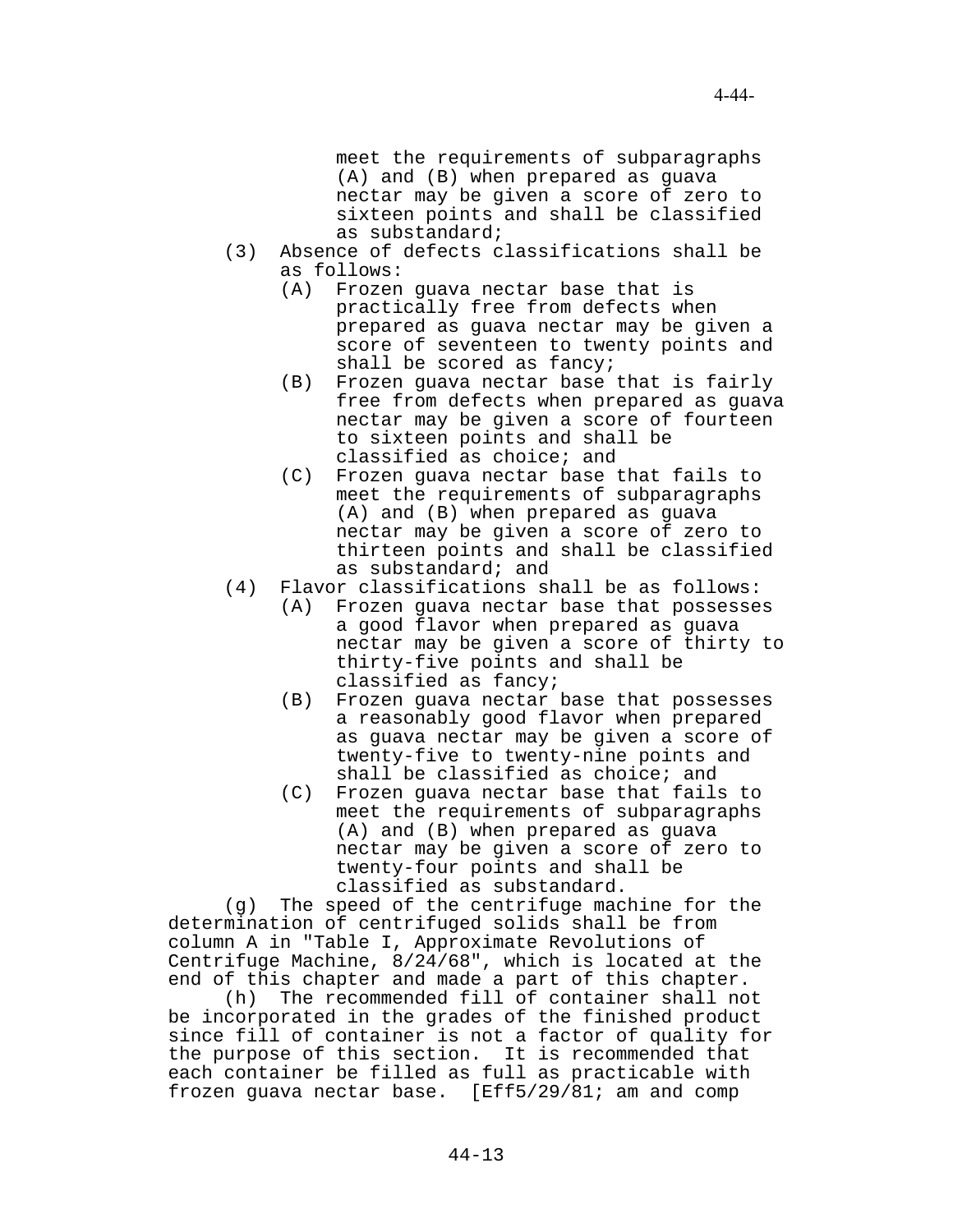3/24/86] (Auth: HRS  $$147-57$ ) (Imp:HRS  $$$147-52$  and 147-53)

'4-44-5 Standards for frozen guava puree. (a) As used in this section:

"Absence of defects" means the degree of freedom from seeds or portions of seeds, harmless extraneous material, grittiness caused by stone cells, objectionable material, and other defects not specifically mentioned that affect the appearance or drinking quality of the product.

"Acid" means grams of acid, calculated as anhydrous citric acid, per one hundred ml of the prepared drink as determined by titration with sodium hydroxide solution using phenolphthalein and methylene blue as indicators.

"Common guava puree" means puree made from the fruit of the Psidium guajava plant, or a mixture of fruits from the Psidium guajava and Psidium cattleianum plants of which mixture not less than seventy-five per cent shall be the fruit from the Psidium guajava plant.

"Fairly free from defects" means practically no seeds or portions of seeds are present; the drinking quality and appearance of the guava drink is not seriously affected by the presence of grittiness, dark specks, other objectionable material, any other defect not specifically mentioned, or any combination of these defects; the stone cell count does not exceed seventy when centrifuged solids do not exceed thirty-five per cent and does not exceed seventy by more than two per cent for each one per cent that the centrifuged solids exceed thirty-five per cent; the mold count does not exceed fifteen per cent; and the aggregate area of any black or brown deposit at the bottom of the centrifuge tube after centrifuging does not exceed the area of a circle three-sixteenths inch in diameter.

"Fairly good consistency" means the drink flows readily; is not excessively thick; unless specified as cultivated variety, has sufficient viscosity so that the viscometer reading is not less than twenty-eight seconds at twenty-five degrees celsius; and contains not less than twenty-seven per cent centrifuged solids.

 For a cultivated variety, the viscometer reading shall be not less than twenty-five seconds at twenty-five degrees celsius and centrifuged solids not less than twenty-three per cent.

"Frozen guava puree" is the undiluted, unconcentrated, unfermented juice and pulp in natural proportions obtained from the sound, mature, fresh, and properly washed fruit of the Psidium guajava or Psidium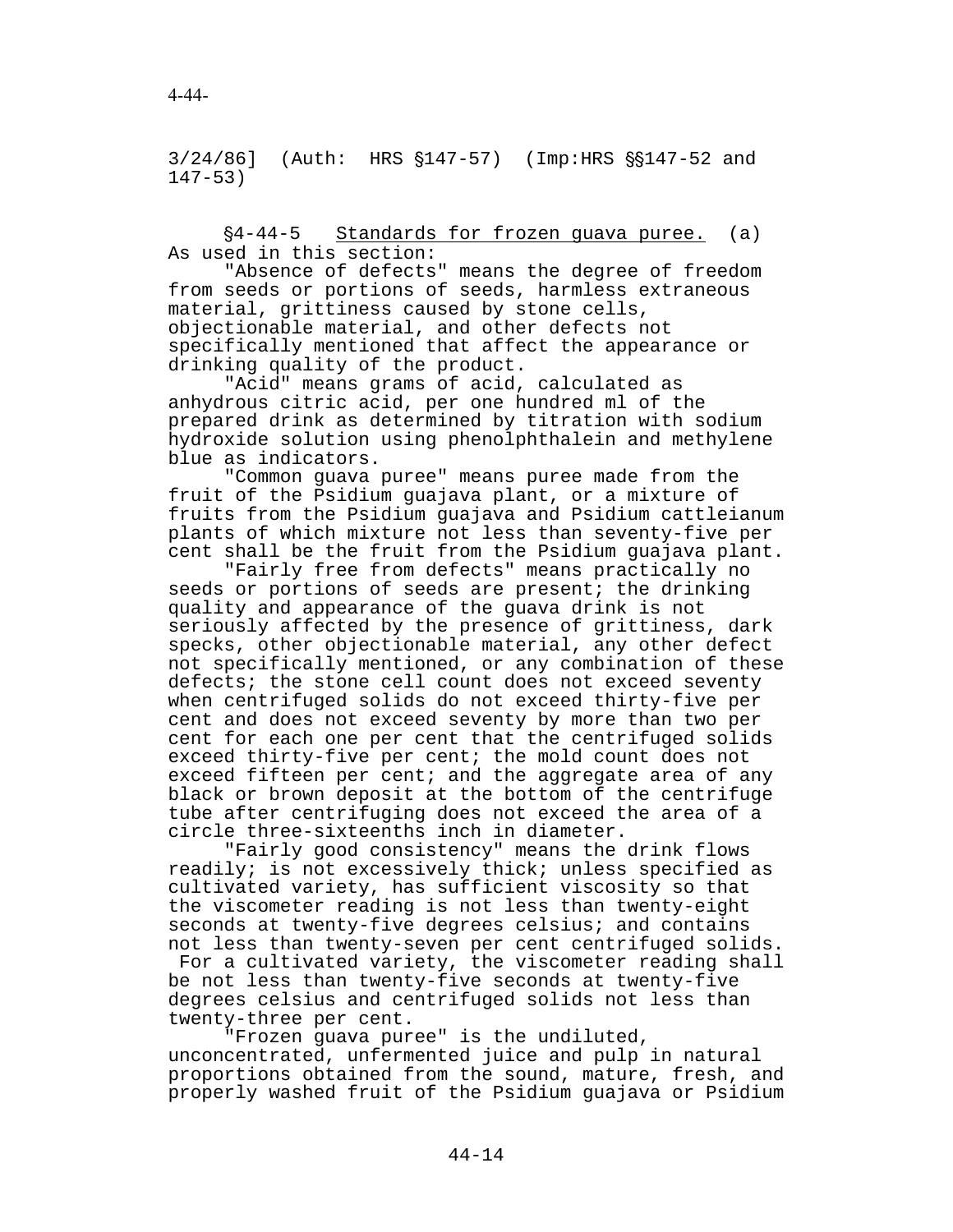cattleianum guava plant, packed with or without the addition of certified food coloring, fruit acids, or ascorbic acid; processed in accordance with good commercial practice; and frozen and maintained at temperatures sufficient for the preservation of the product.

"Good color" means the color is typical of a drink prepared from freshly extracted guava puree, or typical of artificially colored guava drink, and free from browning or other abnormal color by any cause.

"Good consistency" means the prepared drink flows readily; shows very little or no tendency to separate; unless specified as cultivated variety, has sufficient viscosity so that the viscometer reading is not less than thirty seconds at twenty-five degrees celsius; and contains not less than thirty-two per cent centrifuged solids. For a cultivated variety, the viscosity reading shall be not less than twenty-eight seconds at twenty-five degrees celsius and centrifuged solids not less than twenty-six per cent.

"Good flavor" means the prepared guava drink has a fine, distinct flavor substantially typical of a guava drink prepared from freshly expressed guava puree and the flavor is free from bitter, oxidized, immature fruit, or other off-flavors; the soluble solids reading is not less than seven degrees for the filtrate; and the acid reading is not less than two-tenths gram nor more than forty-five one-hundredth gram per one hundred grams of prepared guava drink. For a cultivated variety, the guava puree shall have a soluble solids reading of not less than six degrees for the filtrate.

"Practically free from defects" means the prepared guava drink contains no seeds or portions of seeds; the drinking quality and appearance of the prepared drink is not more than slightly affected by the presence of grittiness, dark specks, harmless extraneous material, other objectionable material, any other defect not specifically mentioned, or any combination of these defects; the stone cell count does not exceed fortyfive when centrifuged solids do not exceed thirty-five per cent and does not exceed forty-five by more than one per cent for each one per cent that the centrifuged solids exceed thirty-five per cent; the mold count does not exceed fifteen per cent; and the aggregate area of any black or brown deposit at the bottom of the centrifuge tube after centrifuging does not exceed the area of a circle two-sixteenths inch in diameter.

"Prepared guava drink" means the drink prepared by diluting guava puree with water based on the manufacturer's directions or label specifications, or by the addition of two and one-half volumes of water to one volume of puree.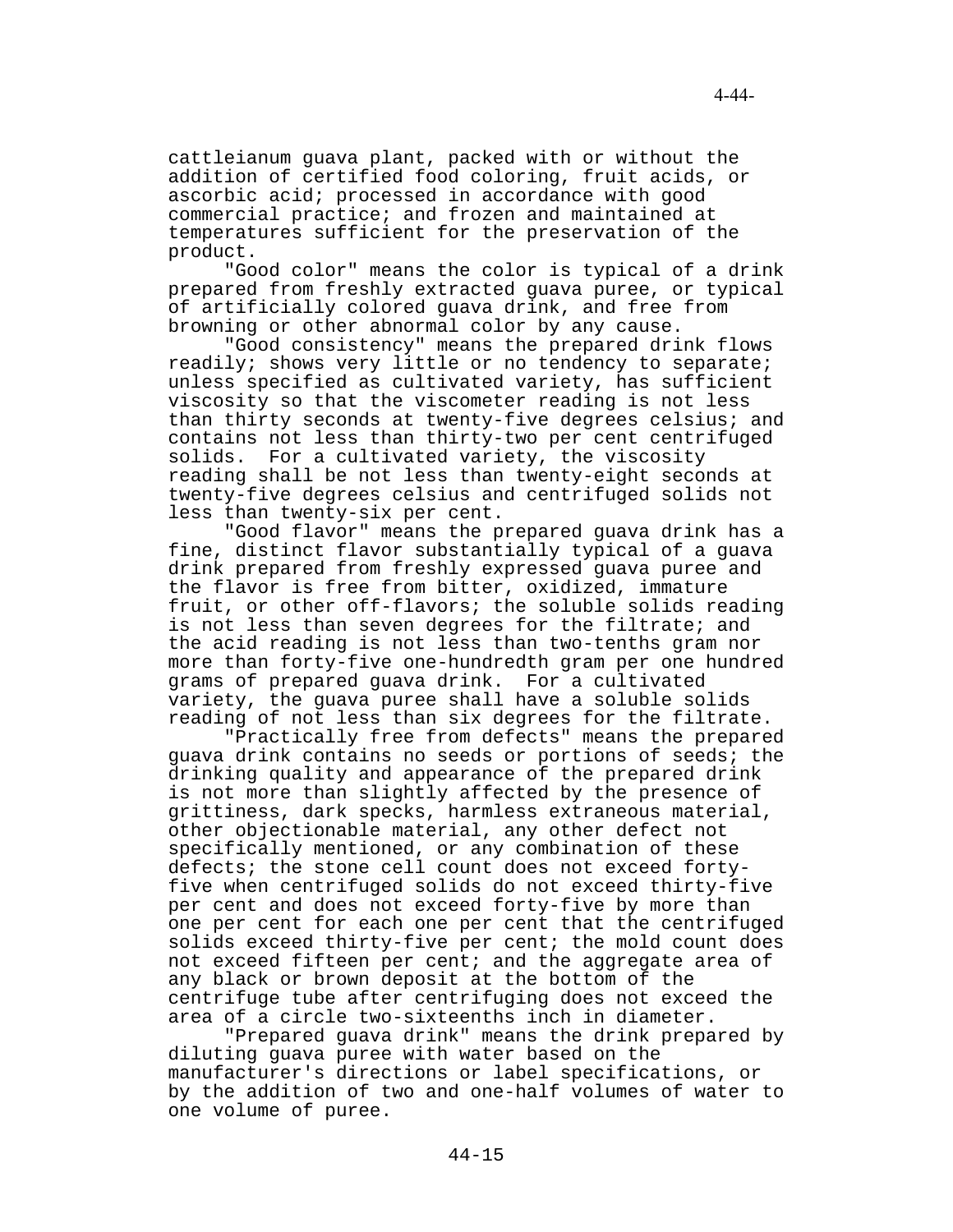"Reasonably good color" means the color is fairly typical of a drink prepared from freshly extracted guava puree, or fairly typical of an artificially colored guava drink, and free from browning or other abnormal color by any cause.

"Reasonably good flavor" means the prepared guava drink has a flavor fairly typical of a guava drink prepared from freshly expressed guava puree and the flavor is practically free from bitter, oxidized, immature fruit, or other off-flavors and free from abnormal flavors of any kind; the soluble solids reading is not less than six and one-half degrees for the filtrate; and the acid reading is not less than two-tenths gram nor more than fifty-five one-hundredth gram per one hundred grams of prepared guava drink. For a cultivated variety, the guava puree shall meet a soluble solids reading of not less than five and fivetenths degrees for the filtrate.

"Strawberry guava puree" means puree made from the fruit of the Psidium cattleianum guava tree.

- (b) Types of frozen guava puree are:
- (1) Common guava puree; and
- (2) Strawberry guava puree.

(c) Hawaii Grade A or Hawaii Fancy frozen guava puree is the quality of frozen guava puree which mixes readily into a guava drink that possesses the amount of pulp and cloud necessary to substantially reflect the appearance of a guava drink prepared from freshly expressed guava puree; that possesses a good color, good consistency, and good flavor; and that is practically free from defects and scores not less than eighty-five points by the scoring system in subsection  $(f)$ .

(d) Hawaii Grade B or Hawaii Choice frozen guava puree is the quality of frozen guava puree which mixes readily into a guava drink that possesses the amount of pulp and cloud necessary to reasonably reflect the appearance of a guava drink prepared from freshly expressed guava puree; that possesses a reasonably good color, fairly good consistency, and reasonably good flavor; and that is fairly free from defects and scores not less than seventy points by the scoring system in subsection (f).

(e)Substandard frozen guava puree is the quality of frozen guava puree that fails to meet the requirements of subsections (c) and (d).

(f)The grade of frozen guava puree shall be ascertained by considering both the factor of quality which is not scored (ease of mixing into a guava drink) and the factors which are scored. The importance of each quality factor scored shall be expressed numerically on the scale of one hundred. The maximum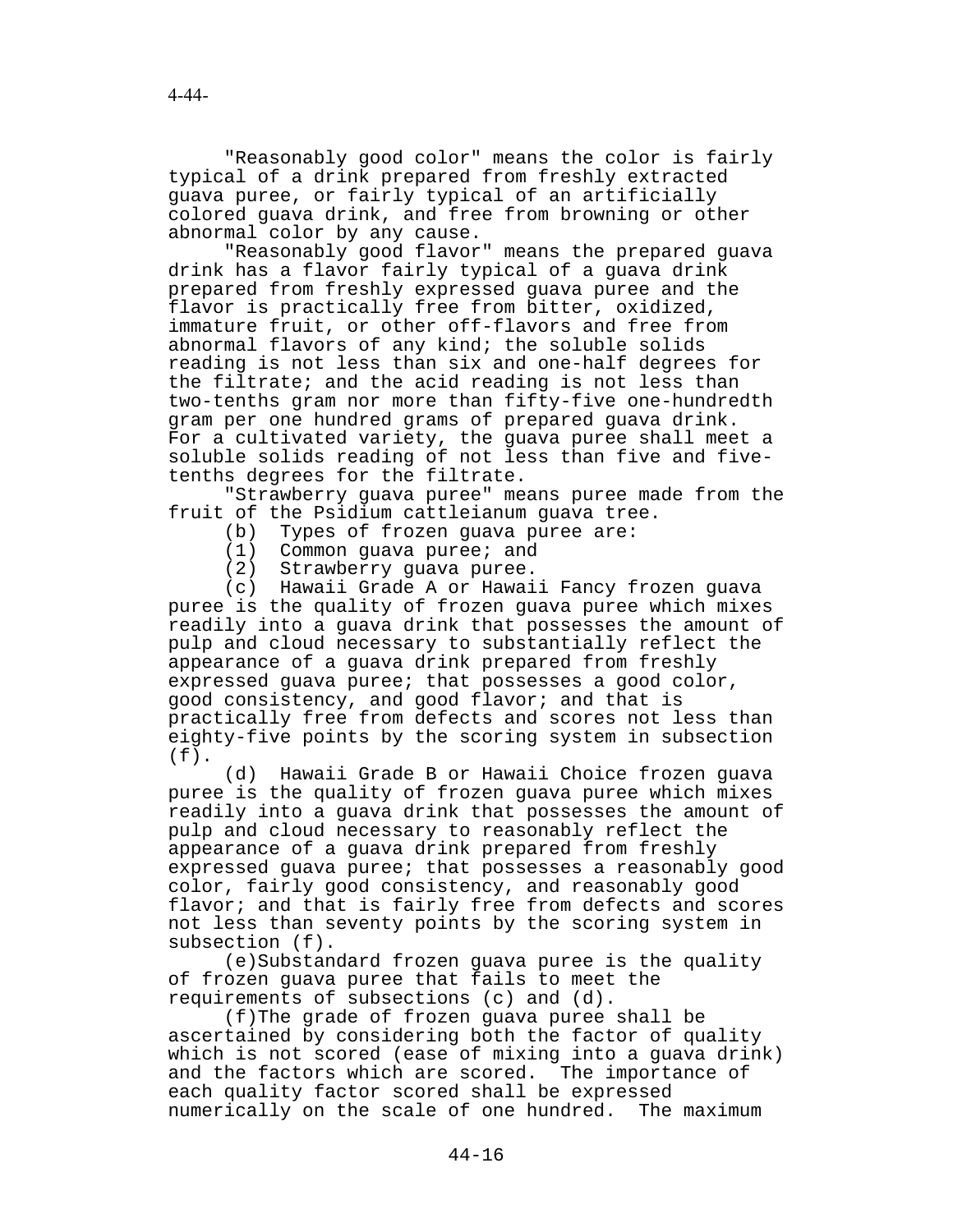number of points given to a specific quality factor which is scored shall be twenty points for color; twenty-five points for consistency; twenty points for absence of defects; and thirty-five points for flavor.

 The points score for each quality factor shall be determined immediately after the product has been prepared as a guava drink. The prepared guava drink which falls into a particular classification for any quality factor shall not be assigned a grade indicative of a higher classification regardless of the total score for the product. The following quality classifications shall apply to frozen guava puree:

- (1) Color classifications shall be as follows: (A) Frozen guava puree that possesses a good color when prepared as a guava drink may be given a score of seventeen to twenty points and shall be classified as fancy;
	- (B) Frozen guava puree that possesses a reasonably good color when prepared as a guava drink may be given a score of fourteen to sixteen points and shall be classified as choice; and
	- (C) Frozen guava puree that fails to meet the requirements of subparagraphs (A) and (B) when prepared as a guava drink may be given a score of zero to thirteen points and shall be classified as substandard;
- (2) Consistency classifications shall be as follows:
	- (A) Frozen guava puree that possesses a good consistency when prepared as a guava drink may be given a score of twenty-one to twenty-five points and shall be classified as fancy;
	- (B) Frozen guava puree that possesses a fairly good consistency when prepared as a guava drink may be given a score of seventeen to twenty points and shall be classified as choice; and
	- (C) Frozen guava puree that fails to meet the requirements of subparagraphs (A) and (B) when prepared as a guava drink may be given a score of zero to sixteen points and shall be classified as substandard;
- (3) Absence of defects classifications shall be as follows:
	- (A) Frozen guava puree that is practically free from defects when prepared as a guava drink may be given a score of seventeen to twenty points and shall be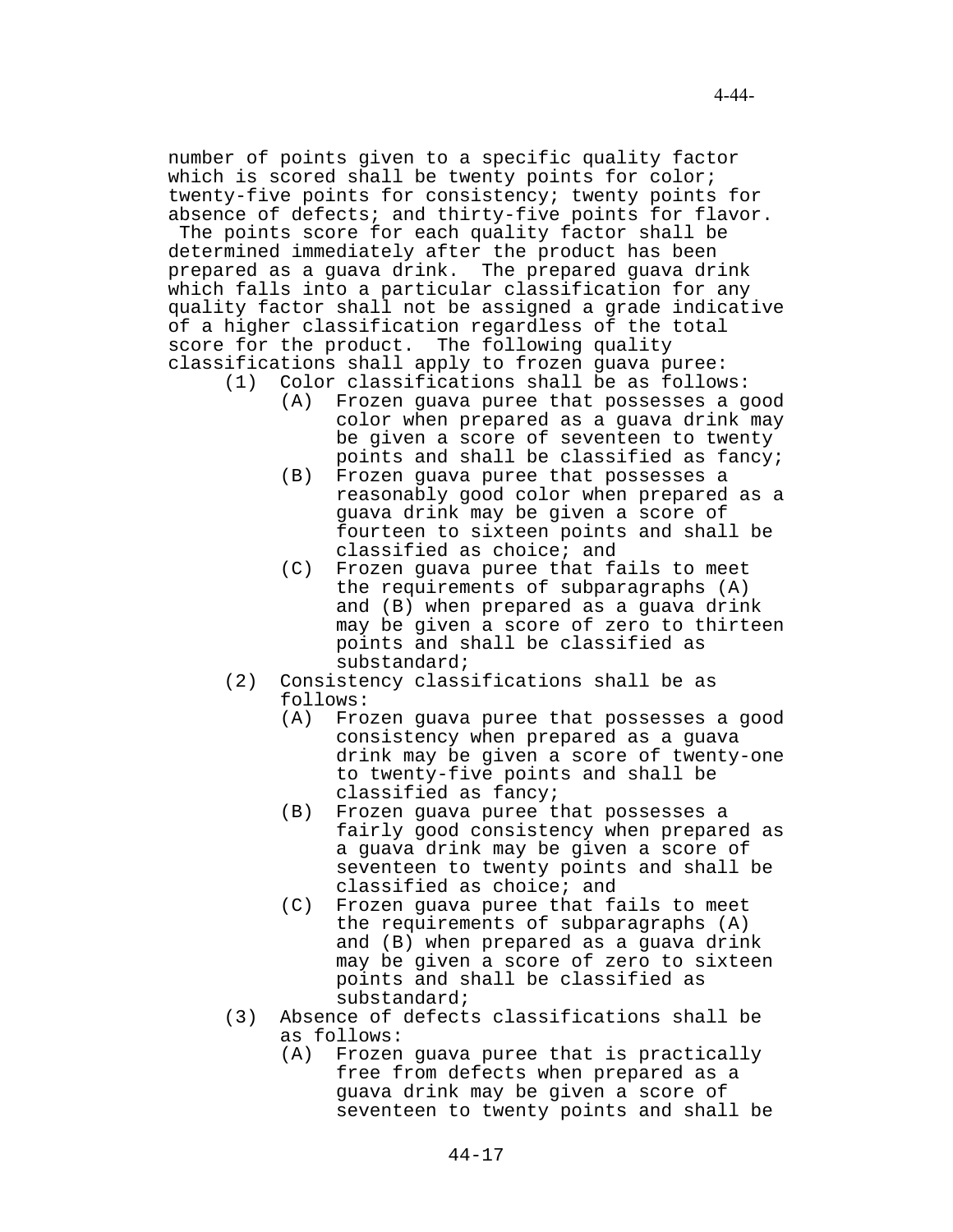classified as fancy;

- (B) Frozen guava puree that is fairly free from defects when prepared as a guava drink may be given a score of fourteen to sixteen points and shall be classified as choice; and
- (C) Frozen guava puree that fails to meet the requirements of subparagraphs (A) and (B) when prepared as a guava drink may be given a score of zero to thirteen points and shall be classified as substandard; and
- (4) Flavor classifications shall be as follows:
	- (A) Frozen guava puree that possesses a good flavor when prepared as a guava drink may be given a score of thirty to thirty-five points and shall be classified as fancy;
	- (B) Frozen guava puree that possesses a reasonably good flavor when prepared as a guava drink may be given a score of twenty-five to twenty-nine points and shall be classified as choice; and
	- (C) Frozen guava puree that fails to meet the requirements of subparagraphs (A) and (B) when prepared as a guava drink may be given a score of zero to twentyfour points and shall be classified as substandard.

(g) The speed of the centrifuge machine for the determination of centrifuged solids shall be from column A in "Table I, Approximate Revolutions of Centrifuge Machine, 8/24/68", which is located at the end of this chapter and made a part of this chapter.

(h) The recommended fill of container shall not be incorporated in the grades of the finished product since fill of container is not a factor of quality for the purpose of this section. It is recommended that each container be filled as full as practicable with frozen guava puree. [Eff5/29/81; am and comp 3/24/86] (Auth: HRS §147-57) (Imp: HRS §§147-52 and 147-53)

'4-44-6 Standards for canned papaya nectar. (a) As used in this section:

"Canned papaya nectar" is the diluted, unfermented juice and pulp obtained from the sound, mature, fresh fruit of the Carica papaya tree which juice and pulp may have been preserved by freezing or chilling; the fruit has been properly washed, prepared, and comminuted; is packed with the addition of potable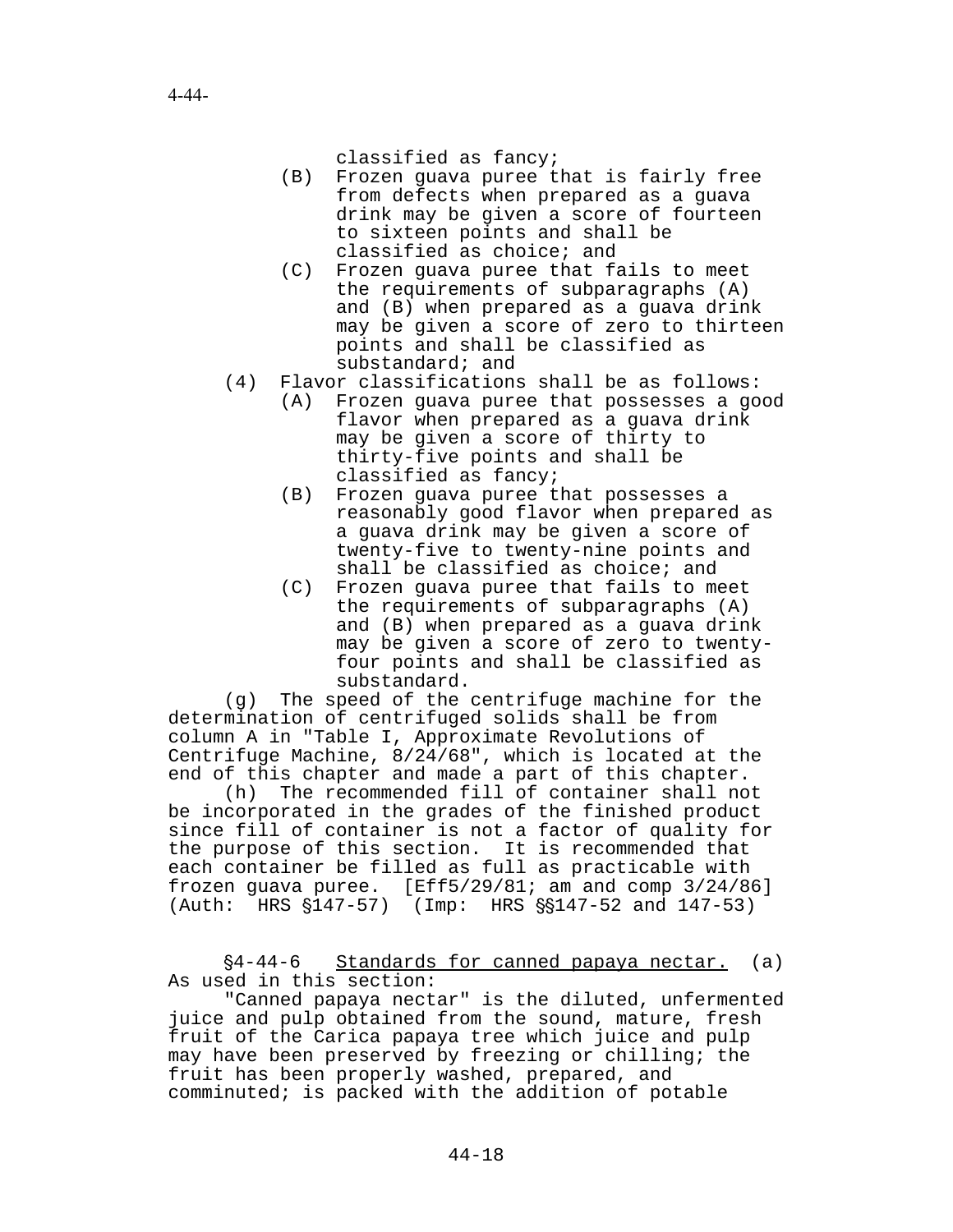water, with or without the addition of nutritive sweetening ingredients or other suitable sweeteners for dietetic packs, with or without the addition of fruit acids, ascorbic acid, or stabilizers or preservatives, provided that at least one-third by weight of the nectar consists of papaya juice and pulp in natural proportions; and provided further that no more than ten per cent, by weight, of the nectar consists of the juice and pulp of another fruit; and is sufficiently processed by heat or other approved method to assure preservation of the product in hermetically sealed containers.

"Dietetic product" means canned papaya nectar that is packed to meet the requirements of a special diet.

"Fairly free from defects" means practically no seeds or portions of seeds are present; the drinking quality and appearance are not seriously affected by the presence of harmless extraneous material, objectionable material, any other defect not specifically mentioned, or any combination of these defects; the aggregate area of any black or brown deposit at the bottom of the centrifuge tube after centrifuging does not exceed the area of a circle seven thirty-seconds inch in diameter; and the mold count does not exceed fifteen per cent.

"Fairly good consistency" means the nectar flows readily; is not excessively thick; shows no more than slight coagulation; has a viscometer reading of not less than twenty-five seconds at twenty-five degrees celsius; and contains not less than twenty-six per cent centrifuged solids.

"Fairly good flavor" means a flavor fairly typical of canned papaya nectar which is free from putrefactive, fermented, or other off-flavors and the brix reading is not less than nine and one-half degrees nor more than eighteen degrees; the acid reading is not less than one-tenth gram nor more than six-tenths gram per one hundred ml of nectar; and the brix to acid ratio is not less than twenty-five to one nor more than eighty to one. There shall be no brix or brix to acid ratio requirement for dietetic products.

"Good color" means the color of the canned papaya nectar is fairly bright and fairly typical of nectar prepared from freshly extracted papaya juice and pulp, and is not dull or brown colored or off-color from any cause.

"Good consistency" means that the nectar flows readily; shows very little or no tendency to separate; shows no coagulation; has a viscometer reading of not less than twenty-eight seconds at twenty-five degrees celsius; and contains not less than thirty-one per cent centrifuged solids.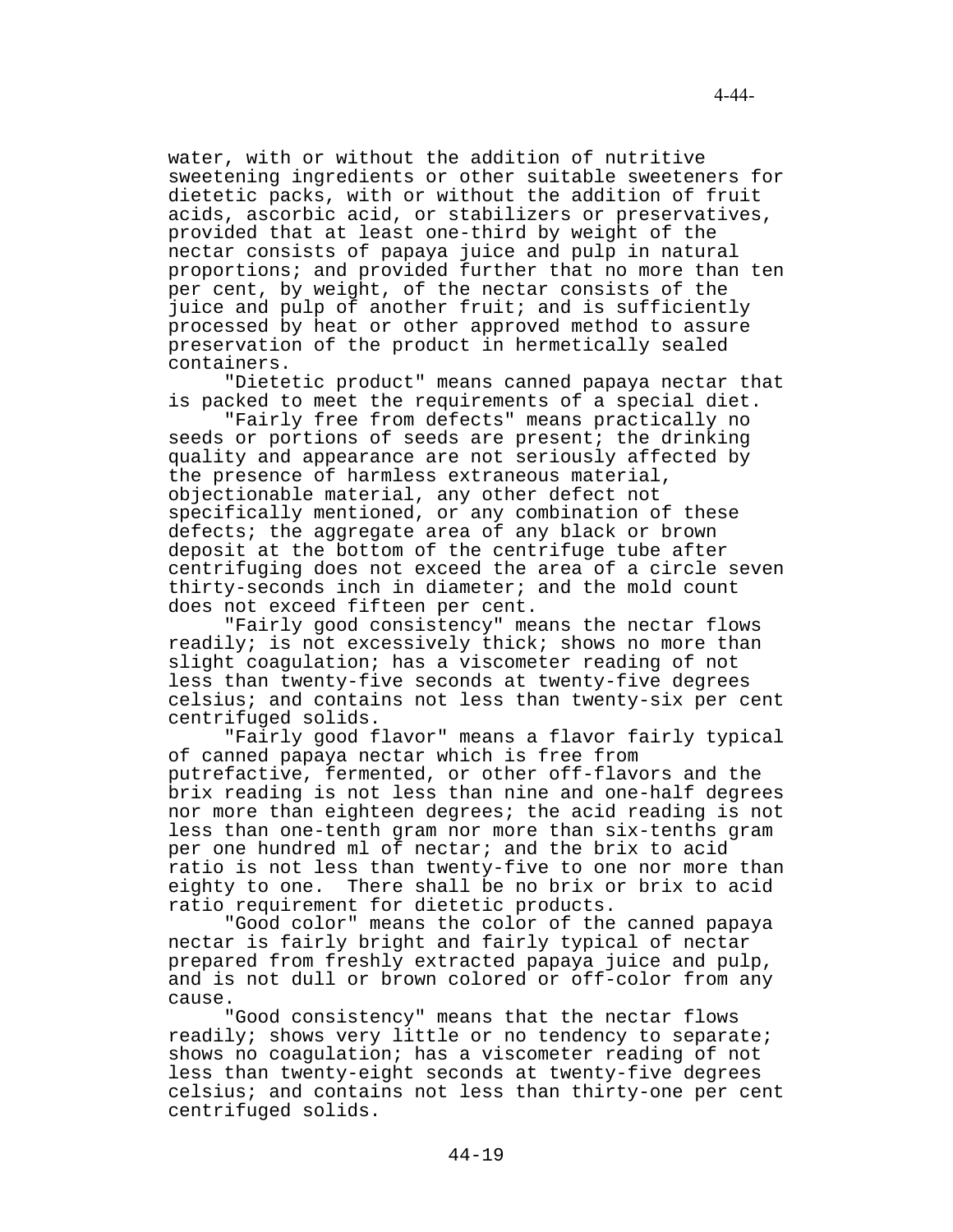"Good flavor" means the product has a fine, distinct canned papaya nectar flavor which is free from putrefactive, fermented, or off-flavors of any kind and the brix reading is not less than ten degrees nor more than sixteen degrees; the acid reading is not less than fifteen hundredths gram nor more than one-half gram per one hundred ml of nectar; and the brix to acid ratio is not less than thirty to one nor more than seventy to one. There shall be no brix or brix to acid ratio requirement for dietetic products.

"Harmless extraneous material" includes, but is not limited to, particles of seeds, peel, or placenta that will pass through round perforations not exceeding 0.03125 inch in diameter.

"Practically free from defects" means the nectar does not contain any seeds or portions of seeds; the drinking quality and appearance of the nectar is not more than slightly affected by the presence of harmless extraneous material, objectionable material, any other defect not specifically mentioned, or any combination of these defects; the aggregate area of any black or brown deposit at the bottom of the centrifuge tube after centrifuging does not exceed the area of a circle five thirty-seconds inch in diameter; and the mold count does not exceed fifteen per cent.

"Seeds or portions of seeds" means any intact seed or any portion of a seed that will not pass through a round perforation 0.03125 inch in diameter.

"Very good color" means the color of the canned papaya nectar is bright and typical of nectar prepared from freshly extracted papaya juice and pulp, and is free from browning or other abnormal color by any cause.

(b) Hawaii Grade A or Hawaii Fancy canned papaya nectar is the quality of canned papaya nectar that possesses a very good color, good consistency, and good flavor; is practically free from defects; and scores not less than eighty-five points by the scoring system in subsection (e).

(c) Hawaii Grade C or Hawaii Standard canned papaya nectar is the quality of canned papaya nectar that possesses a good color, fairly good consistency, and fairly good flavor; is fairly free from defects; and scores not less than seventy points by the scoring system in subsection (e).

(d) Substandard canned papaya nectar is the quality of canned papaya nectar that fails to meet the requirements of subsections (b) and (c).

(e) The grade of canned papaya nectar shall be ascertained by considering the factors of quality. The relative importance of each factor shall be expressed numerically on the scale of one hundred. The maximum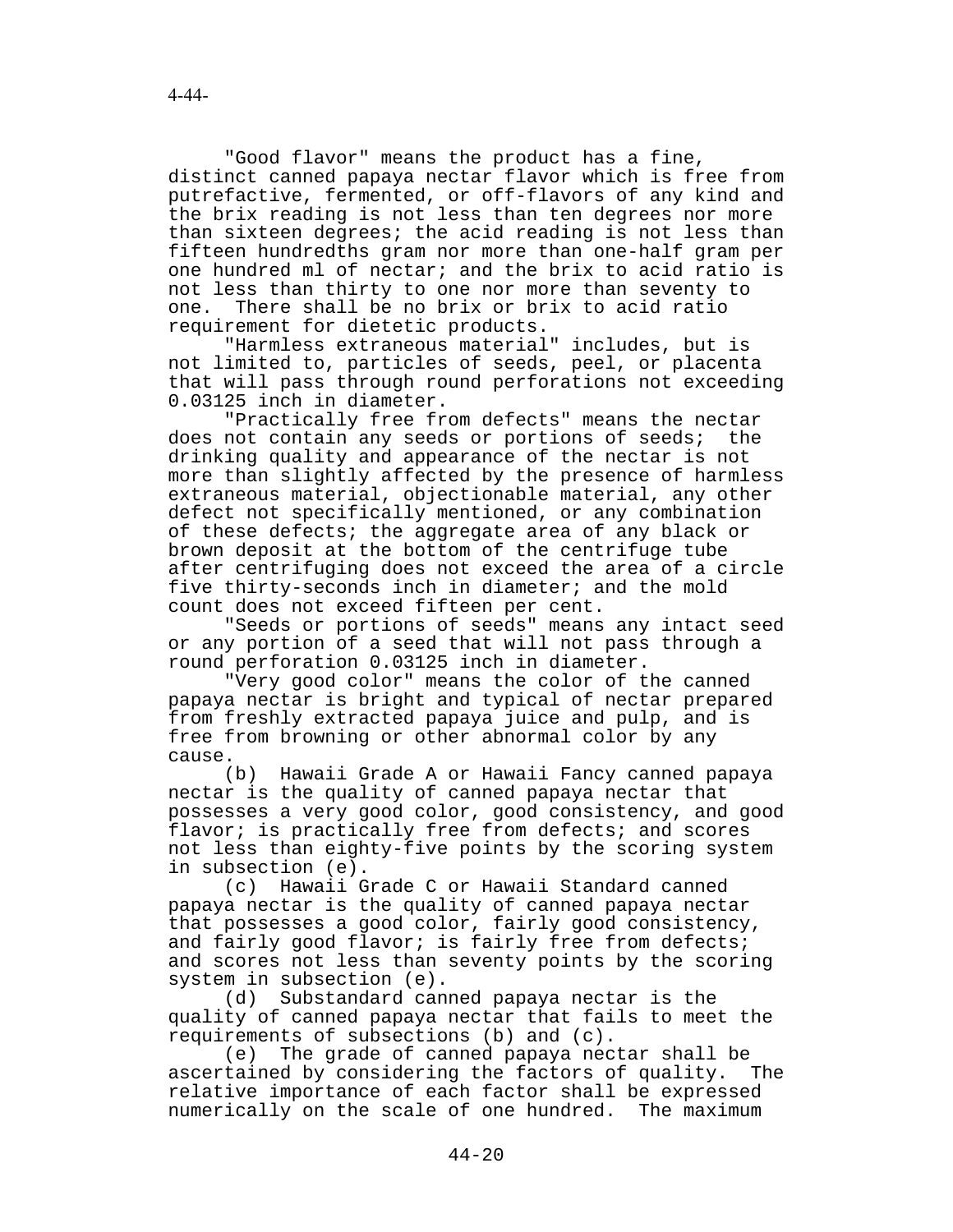number of points that may be given to specific quality factors shall be twenty points for color; twenty-five points for consistency; twenty points for absence of defects; and thirty-five points for flavor. Canned papaya nectar which falls into a particular classification for any quality factor shall not be assigned a grade indicative of a higher classification regardless of the total score for the product. The following quality classifications shall apply to canned papaya nectar:

- (1) Color classifications shall be as follows:
	- (A) Canned papaya nectar that possesses a very good color may be given a score of seventeen to twenty points and shall be classified as fancy;
	- (B) Canned papaya nectar that possesses a good color may be given a score of fourteen to sixteen points and shall be classified as standard; and
	- (C) Canned papaya nectar that fails to meet the requirements of subparagraphs (A) and (B) may be given a score of zero to thirteen points and shall be classified as substandard;
- (2) Consistency classifications shall be as follows:
	- (A) Canned papaya nectar that possesses a good consistency may be given a score of twenty-one to twenty-five points and shall be classified as fancy;
	- (B) Canned papaya nectar that possesses a fairly good consistency may be given a score of seventeen to twenty points and shall be classified as standard; and
	- (C) Canned papaya nectar that fails to meet the requirements of subparagraphs (A) and (B) may be given a score of zero to sixteen points and shall be classified as substandard;
- (3) Absence of defects classifications shall be as follows:
	- (A) Canned papaya nectar that is practically free from defects may be given a score of seventeen to twenty points and shall be classified as fancy;
	- (B) Canned papaya nectar that is fairly free from defects may be given a score of fourteen to sixteen points and shall be classified as standard; and
	- (C) Canned papaya nectar that fails to meet the requirements of subparagraphs (A) and (B) may be given a score of zero to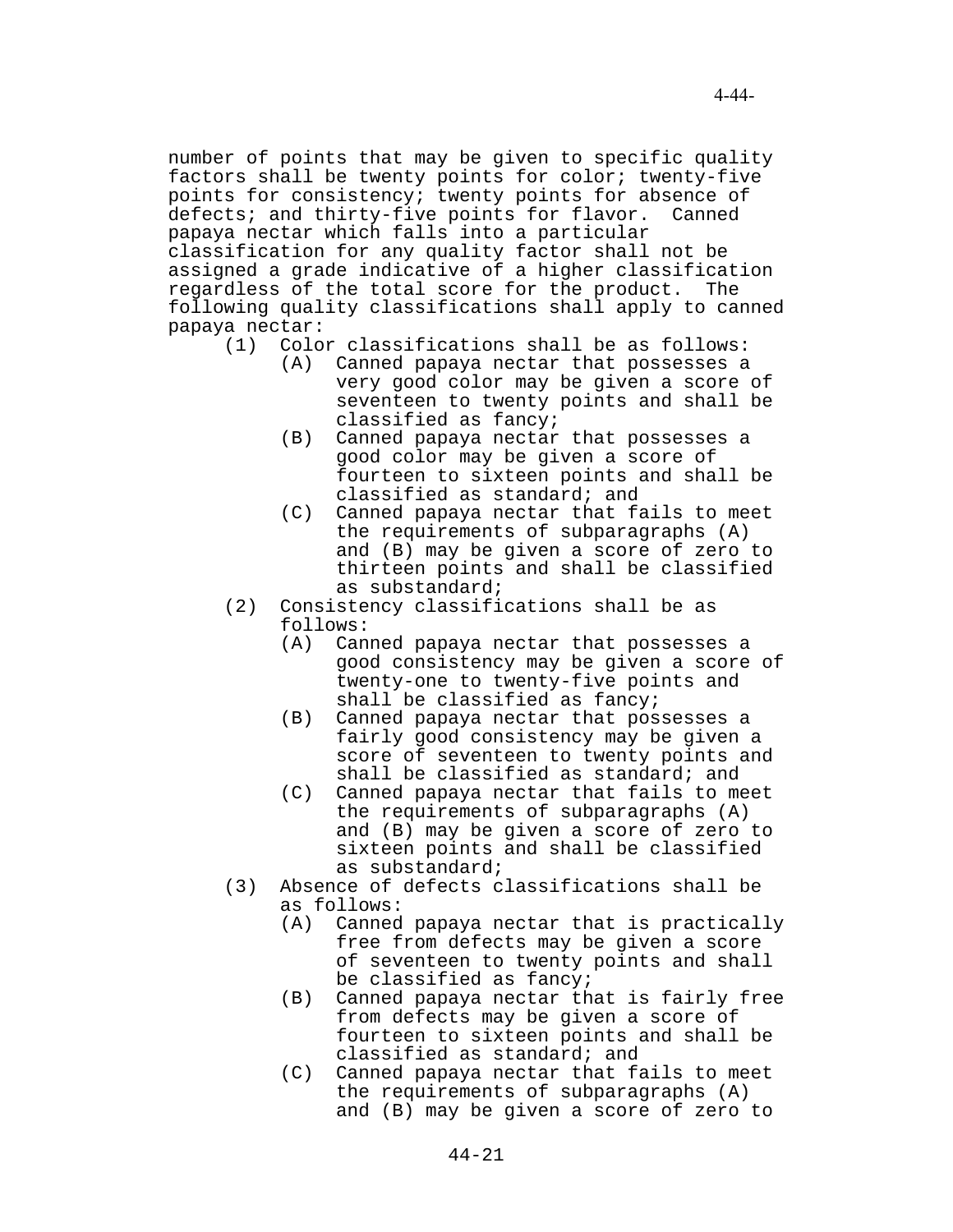thirteen points and shall be classified as substandard; and

- (4) Flavor classifications shall be as follows:
	- (A) Canned papaya nectar that possesses a good flavor may be given a score of thirty to thirty-five points and shall be classified as fancy;
	- (B) Canned papaya nectar that possesses a fairly good flavor may be given a score of twenty-five to twenty-nine points and shall be classified as standard; and
	- (C) Canned papaya nectar that fails to meet the requirements of subparagraphs (A) and (B) may be given a score of zero to twenty-four points and shall be classified as substandard.

(f) The speed of the centrifuge machine shall be from column B in "Table I, Approximate Revolutions of Centrifuge Machine, 8/24/68", which is located at the end of this chapter and made a part of this chapter. (g) When canned papaya nectar is packaged as a

dietetic product, this fact shall be stated in connection with the grade assigned to the product.

Example: Hawaii Fancy, Dietetic Product or Hawaii Grade C, Dietetic product.

(h) The recommended fill of container shall not be incorporated in the grades of the finished product since fill of container is not a factor of quality for the purpose of this section. It is recommended that the container be as full of papaya nectar as practicable and that the product occupy not less than ninety per cent of the volume capacity of the container. [Eff  $5/29/81$ ; am and comp  $3/24/86$ ] (Auth: HRS  $$147-57$  (Imp: HRS  $$9147-52$  and  $147-53$ )

'4-44-7 Standards for canned papaya-passion fruit nectar blend. (a) As used in this section:

"Canned papaya-passion fruit nectar blend", which in these standards is also considered a nectar, means the diluted, unfermented juice and pulp obtained from the sound, mature, fresh fruit of the papaya tree (Carica papaya) and from the sound, fresh, mature fruit of the passion fruit vine (Passiflora edulis or Passiflora edulis f. flavicarpa or hybrids of these species), which juice and pulp may have been preserved by freezing or chilling, which fruits have been properly washed and comminuted; are packed with the addition of potable water, with or without the addition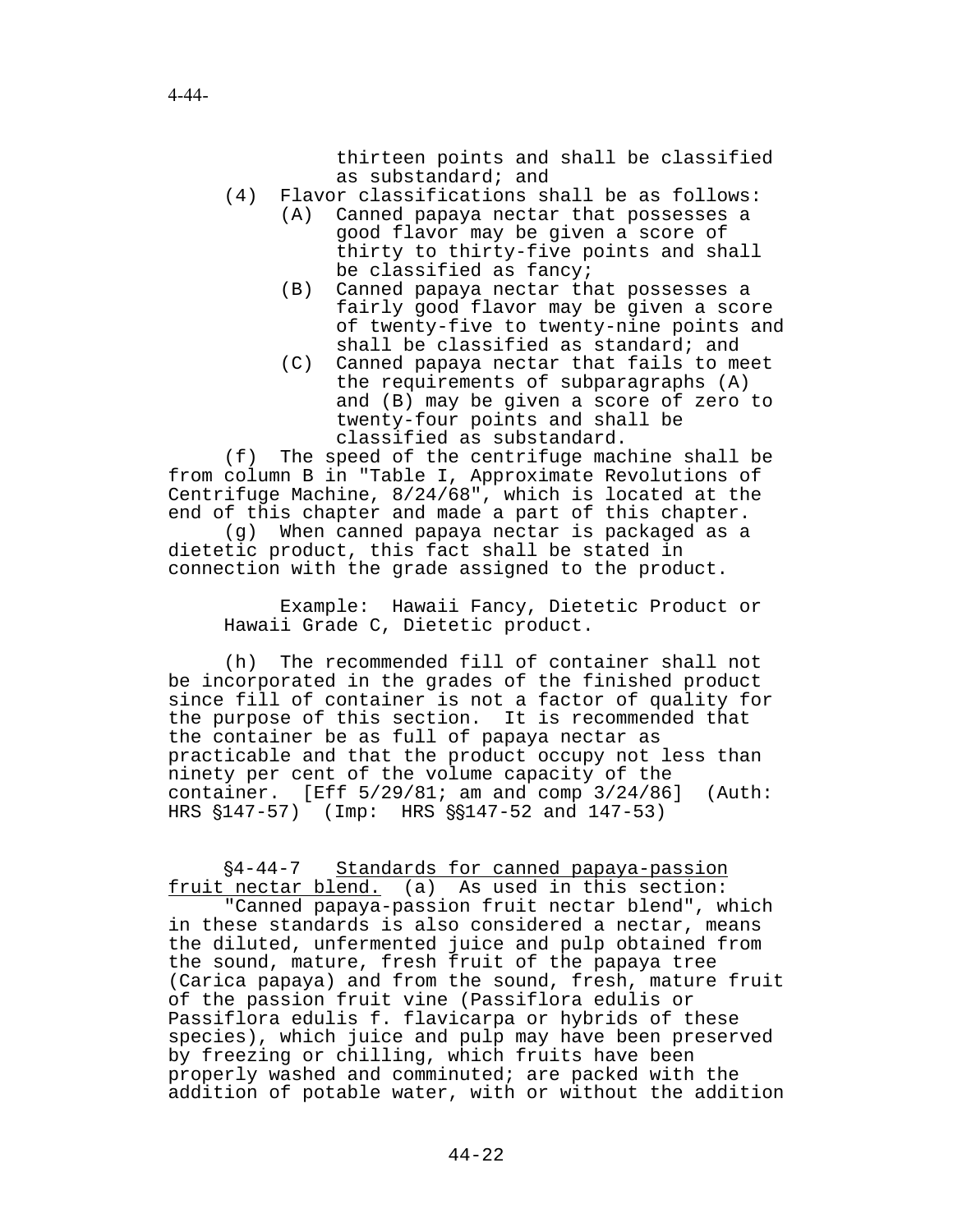of nutritive sweetening ingredients or other suitable sweeteners for dietetic packs, fruit acids, ascorbic acid, stabilizers, or preservatives, provided that at least twelve per cent, by weight, of the nectar blend consists of papaya juice and pulp in natural proportions, and not more than twenty-five per cent and not less than twelve per cent, by weight, of the nectar blend consists of passion fruit juice and pulp in natural proportions; and is sufficiently processed by heat to assure preservation of the product in hermetically sealed containers.

"Dietetic product" means canned papaya-passion fruit nectar blends that are packed to meet the requirements of a special diet.

"Fairly good consistency" means the nectar blend flows readily; is not excessively thick; shows no more than slight coagulation; has a viscometer reading of not less than twenty seconds at twenty-five degrees celsius; and contains not less than seventeen per cent centrifuged solids.

"Fairly free from defects" means practically no seeds or portions of seeds are present; the drinking quality and appearance is not seriously affected by the presence of harmless extraneous material, objectionable material, any other defect not specifically mentioned, or any combination of these defects; the aggregate area of any black or brown deposit at the bottom of the centrifuge tube after centrifuging does not exceed the area of a circle three-sixteenths inch in diameter; and the mold count does not exceed ten per cent.

"Good color" means the color of the canned papayapassion fruit nectar blend is fairly bright and fairly typical of nectar blend prepared from freshly extracted papaya and passion fruit juice and pulp, and is not dull or brown colored or off-color from any cause.

"Good consistency" means the nectar blend flows readily; shows very little or no tendency to separate; shows no coagulation; has a viscometer reading of not less than twenty-three seconds at twenty-five degrees celsius; and contains not less than twenty-two per cent centrifuged solids.

"Good flavor" means the product has a fairly typical canned papaya-passion fruit nectar blend flavor which is free from putrefactive, fermented, or other off-flavors and the brix reading is not less than nine and one-half degrees nor more than sixteen degrees; the acid reading is not less than two-tenths gram nor more than three-fourths gram per one hundred ml of nectar blend; and the brix to acid ratio is not less than twenty to one nor more than sixty to one. There shall be no brix or brix to acid ratio requirement for dietetic products.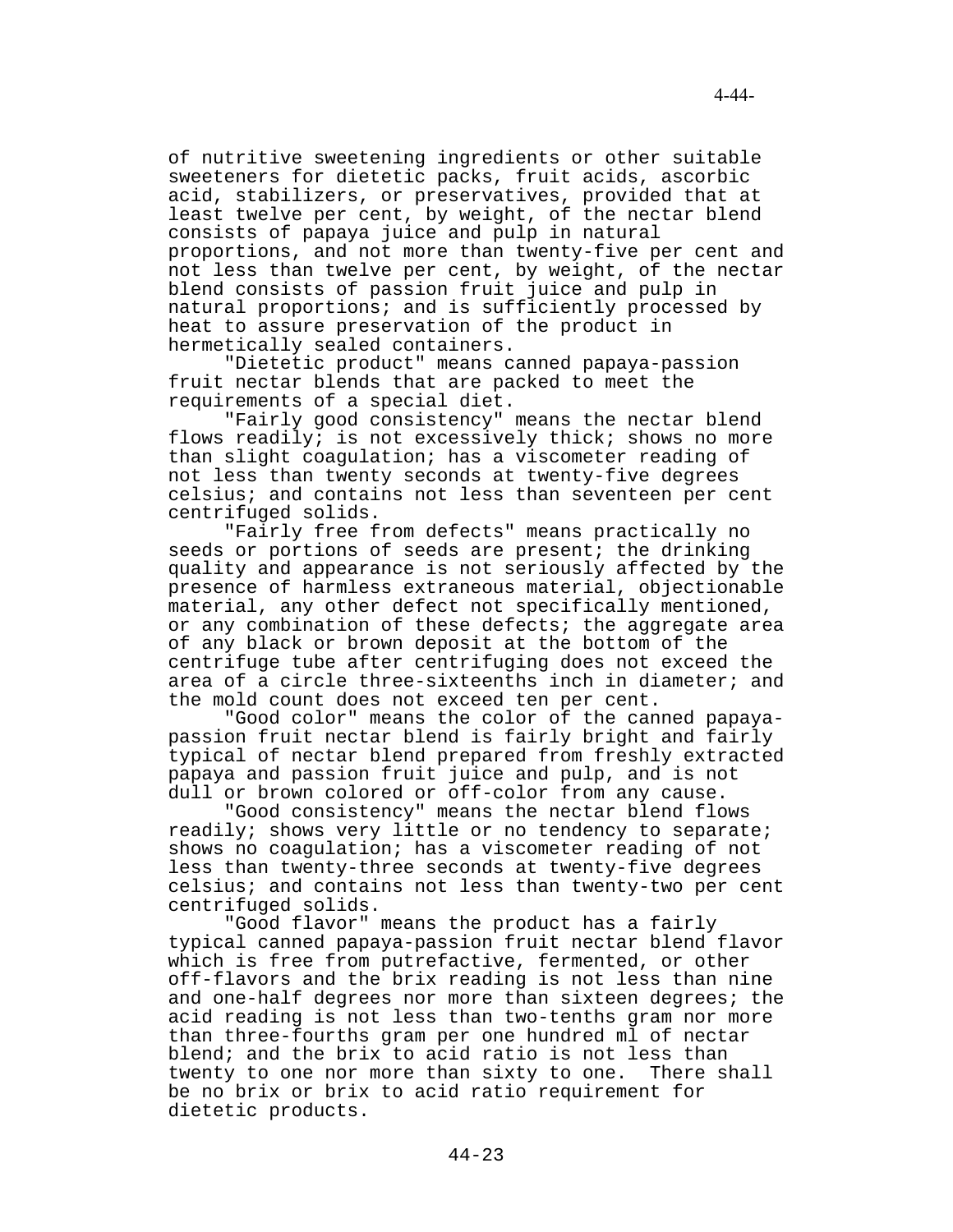"Harmless extraneous material" includes, but is not limited to, particles of seeds, peel, or placenta that will pass through round perforations not exceeding 0.03125 inch in diameter.

"Practically free from defects" means the nectar blend does not contain any seeds or portions of seeds; the drinking quality and appearance of the nectar blend are not more than slightly affected by the presence of extraneous material, objectionable material, any other defect not specifically mentioned, or any combination of these defects; the aggregate area of black or brown deposit at the bottom of the centrifuge tube after centrifuging does not exceed an area of a circle twosixteenths inch in diameter; and the mold count does not exceed ten per cent.

"Seeds or portions of seeds" means any intact seed or any portion of a seed that will not pass through a round perforation 0.03125 inch in diameter.

"Very good color" means the color of the canned papaya-passion fruit nectar blend is bright and typical of nectar blend prepared from freshly extracted papaya and passion fruit juice and pulp, and is free from browning or other abnormal color by any cause.

"Very good flavor" means the product has a fine, distinct canned papaya-passion fruit nectar blend flavor which is free from putrefactive, fermented, immature, or other off-flavors of any kind and the brix reading is not less than ten and one-half degrees nor more than fifteen degrees; the acid reading is not less than one-fourth gram nor more than seven-tenths gram per one hundred ml of nectar blend; and the brix to acid ratio is not less than twenty-five to one nor more than fifty-five to one. There shall be no acid or brix to acid ratio requirement for dietetic products.

(b) Hawaii Grade A or Hawaii Fancy canned papayapassion fruit nectar blend is the quality of canned papaya-passion fruit nectar blend that possesses a very good color, good consistency, and very good flavor; is practically free from defects; and scores not less than eighty-five points by the scoring system in subsection (e).

(c) Hawaii Grade C or Hawaii Standard canned papaya-passion fruit nectar blend is the quality of canned papaya-passion fruit nectar blend that possesses a good color, fairly good consistency, and good flavor; is fairly free from defects; and scores not less than seventy points by the scoring system in subsection (e).

(d) Substandard canned papaya-passion fruit nectar blend is the quality of canned papaya-passion fruit nectar blend that fails to meet the requirements of subsections (b) and (c).

(e) The grade of canned papaya-passion fruit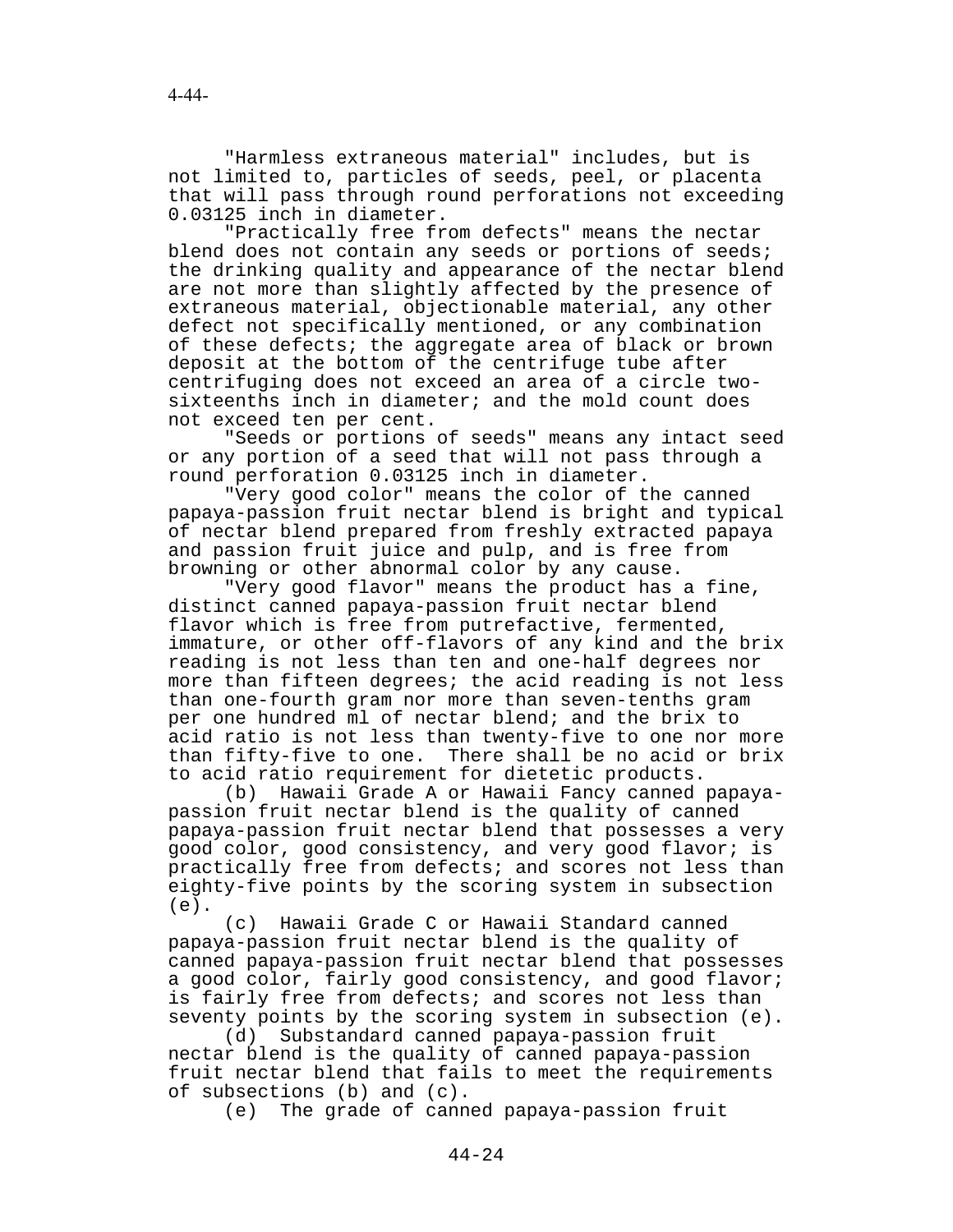nectar blend shall be ascertained by considering the factors of quality. The importance of each quality factor which is scored shall be expressed numerically on the scale of one hundred. The maximum number of points which may be given to specific quality factors shall be twenty points for color; twenty-five points for consistency; twenty points for absence of defects; and thirty-five points for flavor. Canned papayapassion fruit nectar blend which falls into a particular classification for any quality factor shall not be assigned a grade indicative of a higher classification regardless of the total score for the

- product. The following quality classifications shall apply to canned papaya-passion fruit nectar blends: (1) Color classifications shall be as follows:
	- (A) Canned papaya-passion fruit nectar blend that possesses a very good color may be given a score of seventeen to twenty points and shall be classified as fancy;
	- (B) Canned papaya-passion fruit nectar blend that possesses a good color may be given a score of fourteen to sixteen points and shall be classified as standard; and
	- (C) Canned papaya-passion fruit nectar blend that fails to meet the requirements of subparagraphs (A) and (B) may be given a score of zero to thirteen points and shall be classified as substandard;
	- (2) Consistency classifications shall be as follows:
		- (A) Canned papaya-passion fruit nectar blend that possesses good consistency may be given a score of twenty-one to twentyfive points and shall be classified as fancy;
		- (B) Canned papaya-passion fruit nectar blend that possesses a fairly good consistency may be given a score of seventeen to twenty points and shall be classified as standard; and
		- (C) Canned papaya-passion fruit nectar blend that fails to meet the requirements of subparagraphs (A) and (B) may be given a score of zero to sixteen points and shall be classified as substandard;
	- (3) Absence of defects classifications shall be as follows:
		- (A) Canned papaya-passion fruit nectar blend that is practically free from defects may be given a score of seventeen to twenty points and shall be scored as fancy;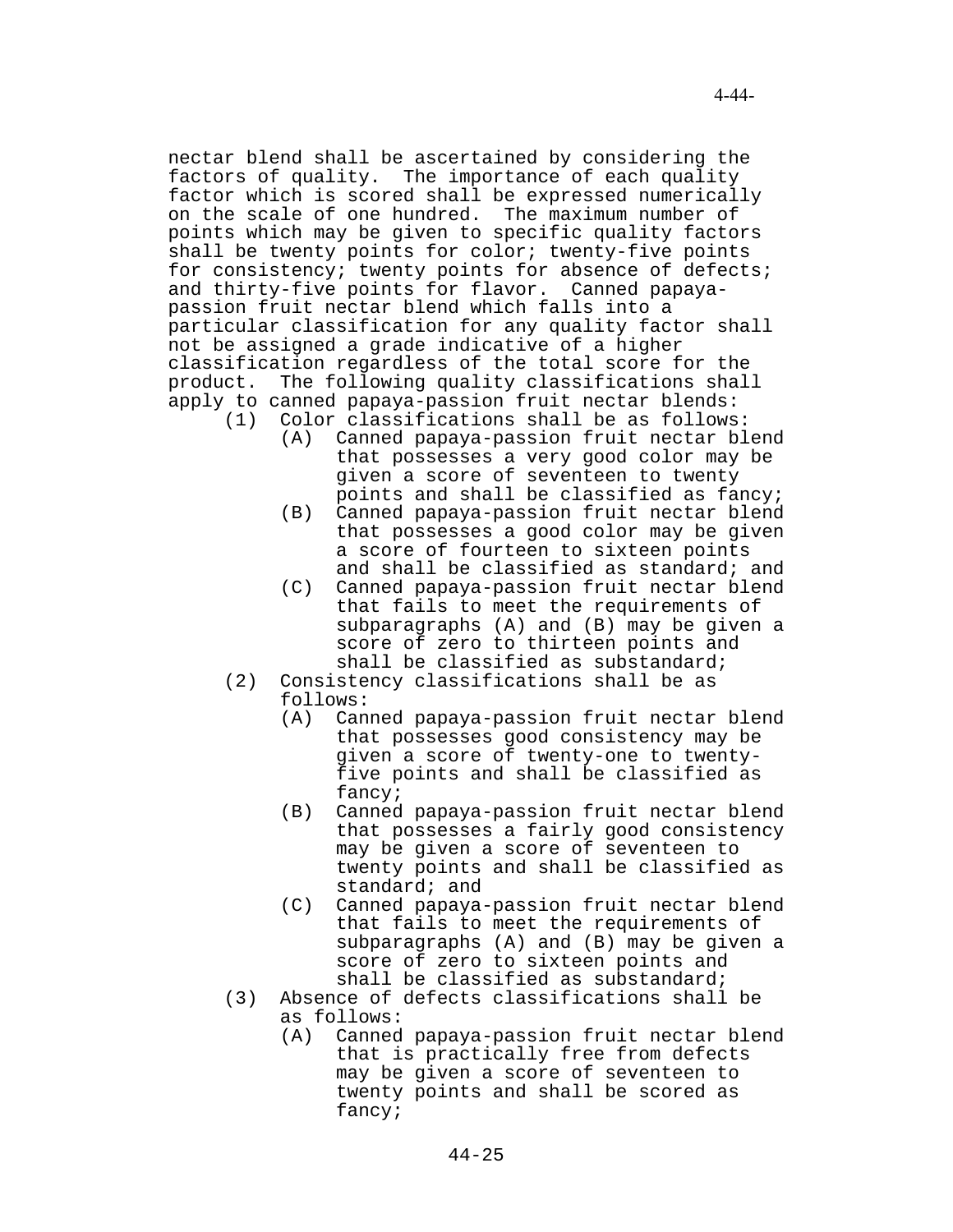- (B) Canned papaya-passion fruit nectar blend that is fairly free from defects may be given a score of fourteen to sixteen points and shall be scored as standard; and
- (C) Canned papaya-passion fruit nectar blend that fails to meet the requirements of subparagraphs (A) and (B) may be given a score of zero to thirteen points and shall be classified as substandard; and
- (4) Flavor classifications shall be as follows:
	- (A) Canned papaya-passion fruit nectar blend that possesses very good flavor may be given a score of thirty to thirty-five points and shall be classified as fancy;
	- (B) Canned papaya-passion fruit nectar blend that possesses a good flavor may be given a score of twenty-five to twentynine points and shall be classified as standard; and
	- (C) Canned papaya-passion fruit nectar blend that fails to meet the requirements of subparagraphs (A) and (B) may be given a score of zero to twenty-four points and shall be classified as substandard.

(f) The speed of the centrifuge machine shall be from column B in "Table I, Approximate Revolutions of Centrifuge Machine, 8/24/68", which is located at the end of this chapter and made a part of this chapter.

(g) When canned papaya-passion fruit nectar blend is packaged as a dietetic product, this fact shall be stated in connection with the grade assigned to the product.

Example: Hawaii Fancy, Dietetic Product or Hawaii Grade C, Dietetic Product.

(h) The recommended fill of container shall not be incorporated in grades of the finished product since fill of container is not a factor of quality for the purpose of this section. It is recommended that the container be as full of papaya-passion fruit nectar blend as practicable and that the product occupy not less than ninety per cent of the volume capacity of the container. [Eff  $5/29/81$ ; am and comp  $3/24/86$ ] (Auth: HRS  $$147-57$ ) (Imp: HRS  $$$147-52$  and  $147-53$ )

 $§4-44-8$  Standards for frozen papaya puree. (a) As used in this section:

"Absence of defects" means the degree of freedom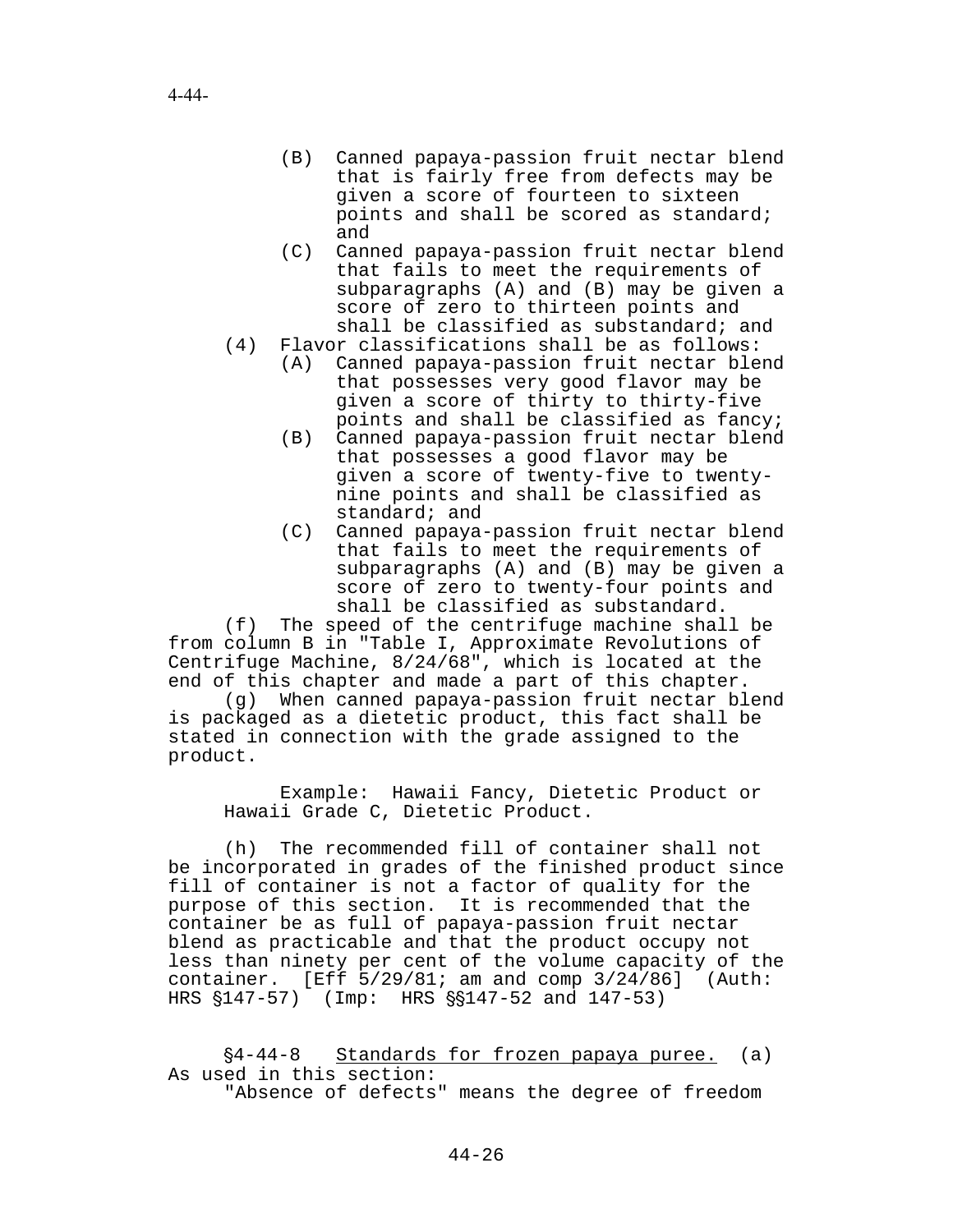from seeds, portions of seeds, harmless extraneous material, papain, objectionable material, and other defects not specifically mentioned that affect the appearance or drinking quality of the product.

"Fairly free from defects" means practically no seeds or portions of seeds are present; the appearance and drinking quality of the prepared papaya drink are not seriously affected by dark specks, objectionable material, any other defect not specifically mentioned, or any combination of these defects; the aggregate area of any black or brown deposit at the bottom of the centrifuge tube after centrifuging does not exceed the area of a circle three-sixteenths inch in diameter; the clotting time of the papaya puree is not less than five minutes when tested according to the method in subsection (f) for determining presence of papain; and the mold count does not exceed fifteen per cent.

"Fairly good consistency" means the prepared papaya drink flows readily; is not excessively thick; has a viscometer reading of not less than twenty-three seconds at twenty-five degrees celsius; and contains not less than twenty per cent centrifuged solids.

"Frozen papaya puree" is the undiluted, unconcentrated, unfermented juice and pulp in natural proportions from the sound, mature, fresh fruit of the papaya tree (Carica papaya), which fruit has been properly washed; is packed with or without fruit acids or ascorbic acid; is processed in accordance with good commercial practice; and is frozen and maintained at temperatures sufficient for the preservation of the product.

"Good color" means the color of the prepared papaya drink is fairly typical of a drink prepared from freshly extracted papaya puree, is light yellow to orange, and is free from browning or other abnormal color by any cause.

"Good consistency" means the prepared papaya drink flows readily; shows no tendency to separate; has a viscosity reading of not less than twenty-eight seconds at twenty-five degrees celsius; and contains not less than twenty-five per cent centrifuged solids.

"Good flavor" means the prepared papaya drink has the fine, distinct, and substantially typical flavor of a papaya drink prepared from freshly expressed puree and the flavor is free from bitter, putrefactive, oxidized, immature fruit, or other off-flavors; the soluble solids reading is not less than ten and onehalf per cent; and the acid reading is not more than fifteen-hundredths gram per one hundred grams of puree.

"Harmless extraneous material" includes, but is not limited to, portions of seeds, placenta, or peel that will pass through round perforations not exceeding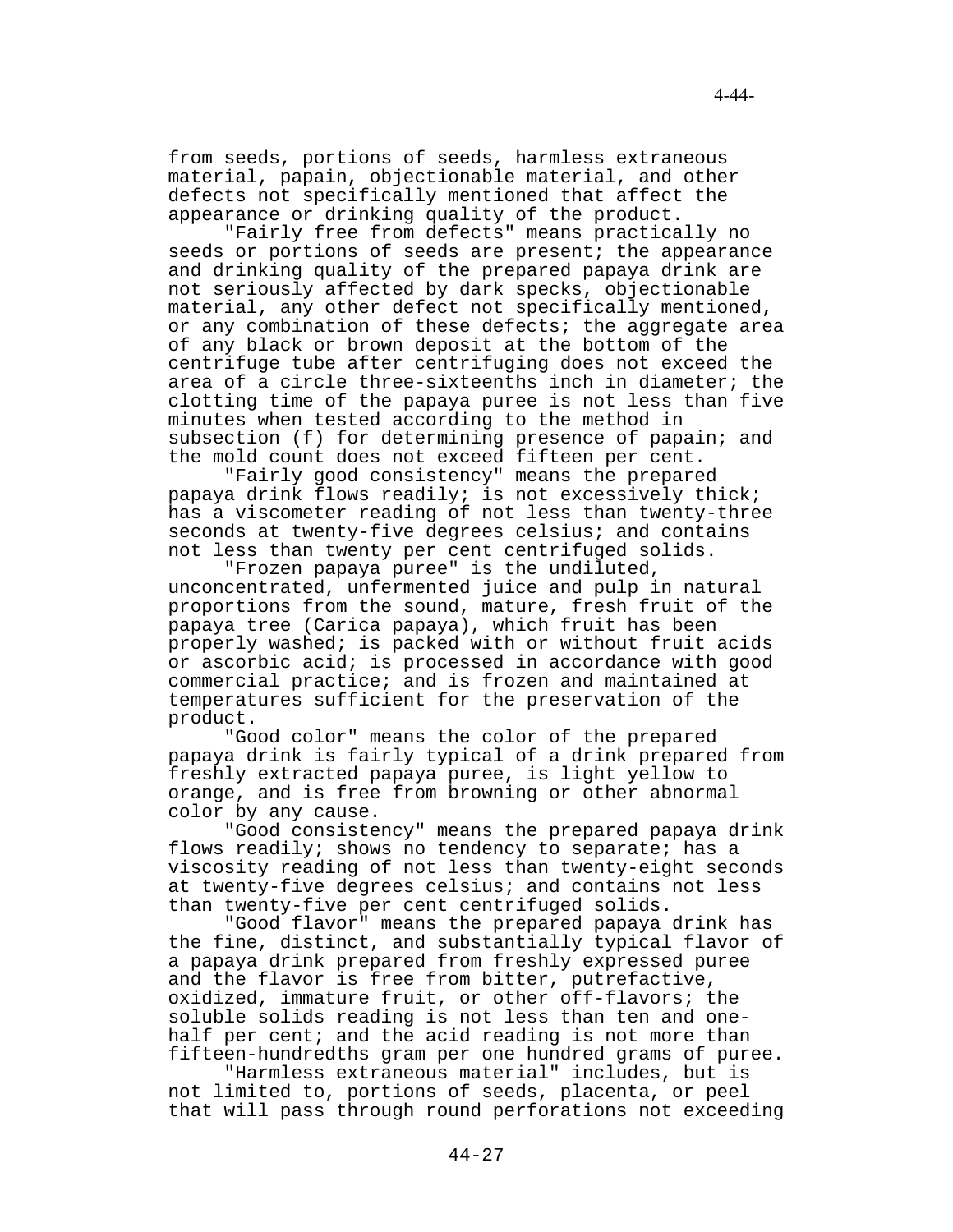0.03125 inch in diameter.

"Practically free from defects" means no seeds or portions of seeds are present; the drinking quality and appearance of the prepared drink are not more than slightly affected by the presence of dark specks, objectionable material, harmless extraneous material, any other defect not specifically mentioned, or any combination of these defects; the aggregate area of any black or brown deposit at the bottom of the centrifuge tube after centrifuging does not exceed an area of a circle two-sixteenths inch in diameter; the clotting time of the papaya puree is not less than seven minutes when tested according to the method in subsection (f) for determining presence of papain; and the mold count does not exceed fifteen per cent.

"Prepared papaya drink" means the papaya puree diluted with water based on the manufacturer's directions or label specification, or by the addition of two and one-half volumes of potable water to one volume of puree.

"Reasonably good flavor" means the prepared papaya drink has a flavor fairly typical of a papaya drink prepared from freshly expressed papaya puree and the flavor is practically free from bitter, putrefactive, oxidized, immature fruit, or other off-flavors and free from abnormal flavors of any kind; and the papaya puree has a soluble solids reading of not less than nine and one-half per cent and an acid reading of not less than one-tenth gram per one hundred grams of puree.

"Seeds or portion of seeds" means any intact seed or any portion of a seed that will not pass through a round perforation 0.03125 inch in diameter.

"Very good color" means the color is light yellow to orange, is typical of nectar prepared from freshly extracted papaya puree, and is free from browning or other abnormal color by any cause.

(b) Hawaii Grade A or Hawaii Fancy frozen papaya puree is the quality of frozen papaya puree which mixes readily into a papaya drink that possesses the amount of pulp and cloud necessary to substantially reflect the appearance of a papaya drink prepared from freshly expressed papaya puree; that possesses a very good color, good consistency, and good flavor; and that is practically free from defects and scores not less than eighty-five points by the scoring system in subsection (e).

(c) Hawaii Grade B or Hawaii Choice frozen papaya puree is the quality of frozen papaya puree which mixes readily into a papaya drink that possesses the amount of pulp and cloud necessary to reasonably reflect the appearance of a papaya drink prepared from freshly expressed papaya puree; that possesses a good color,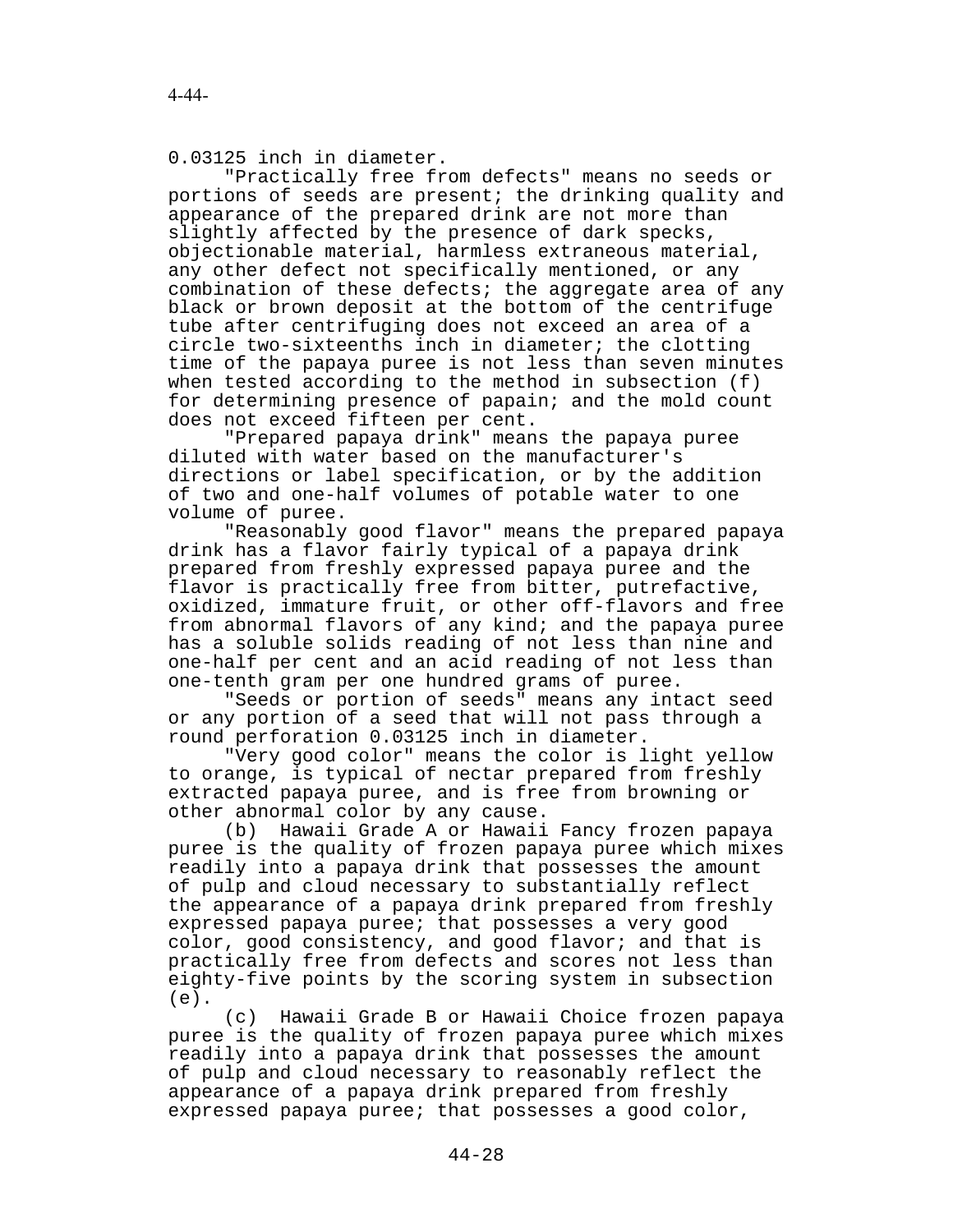fairly good consistency, and reasonably good flavor; and that is fairly free from defects and scores not less than seventy points by the scoring system in subsection (e).

(d) Substandard frozen papaya puree is the quality of frozen papaya puree that fails to meet the requirements of subsections (b) and (c).

(e) The grade of frozen papaya puree shall be ascertained by considering both the factor of quality which is not scored (ease of mixing into a papaya drink) and those factors which are scored. The importance of each factor which is scored shall be expressed numerically on the scale of one hundred. The maximum number of points which may be given to specific quality factors shall be twenty points for color; twenty-five points for consistency; twenty points for absence of defects; and thirty-five points for flavor. The score points for each quality factor shall be determined before or immediately after the product has been prepared as a papaya drink. Frozen papaya puree which falls into a particular classification for any quality factor shall not be assigned a grade indicative of a higher classification regardless of the total score for the product. The following quality classifications shall apply to frozen papaya puree:

- (1) Color classifications shall be as follows:
	- (A) Frozen papaya puree which possesses a very good color when prepared as a papaya drink may be given a score of seventeen to twenty points and shall be classified as fancy;
	- (B) Frozen papaya puree which possesses a good color when prepared as a papaya drink may be given a score of fourteen to sixteen points and shall be classified as choice; and
	- (C) Frozen papaya puree which fails to meet the requirements of subparagraphs (A) and (B) when prepared as a papaya drink may be given a score of zero to thirteen points and shall be classified as substandard;
- (2) Consistency classifications shall be as follows:
	- (A) Frozen papaya puree which possesses a good consistency when prepared as a papaya drink may be given a score of twenty-one to twenty-five points and shall be classified as fancy;
	- (B) Frozen papaya puree which possesses a fairly good consistency when prepared as a papaya drink may be given a score of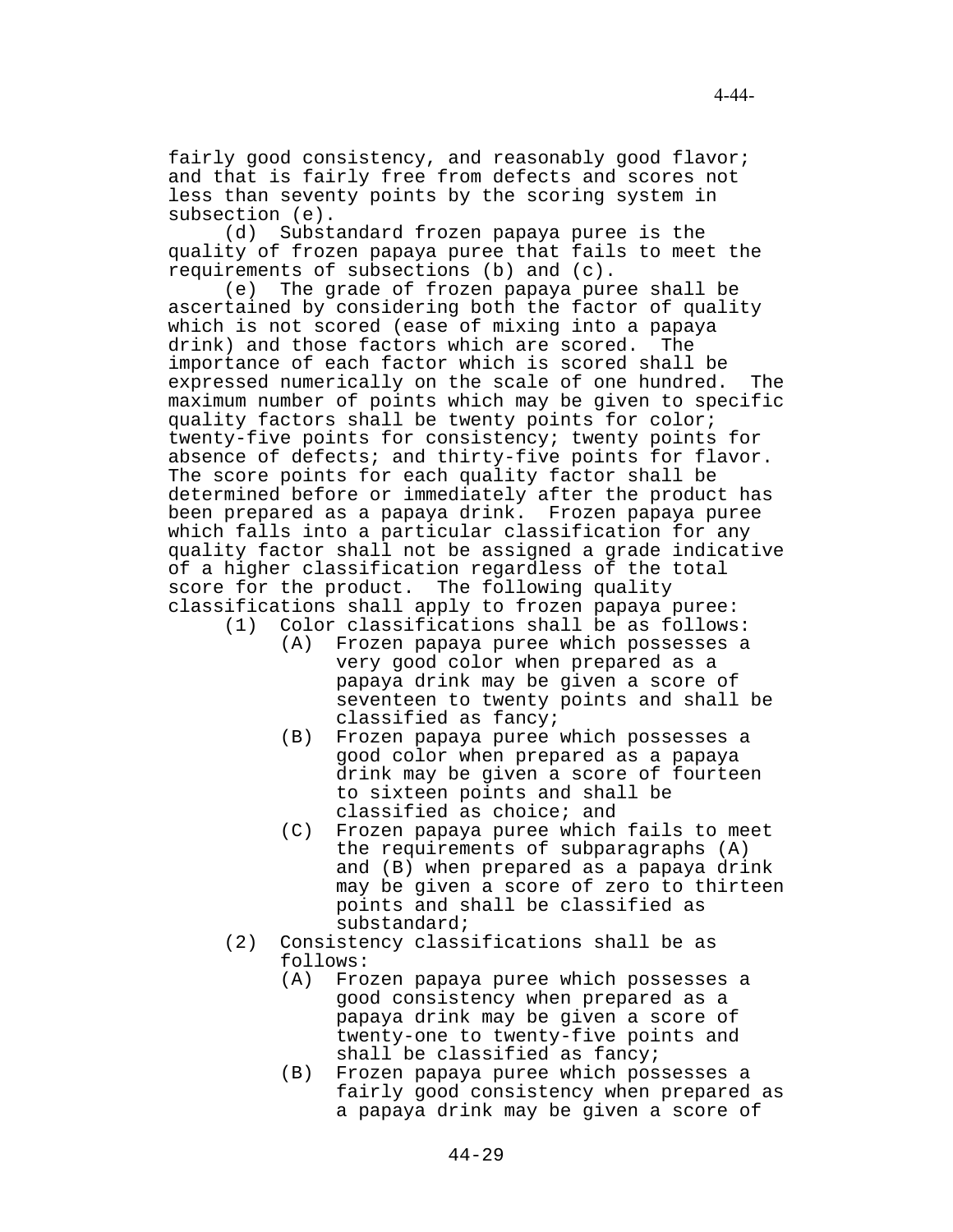seventeen to twenty points and shall be classified as choice; and

- (C) Frozen papaya puree which fails to meet the requirements of subparagraphs (A) and (B) when prepared as a papaya drink may be given a score of zero to sixteen points and shall be classified as substandard;
- (3) Absence of defects classifications shall be as follows:
	- (A) Frozen papaya puree which is practically free from defects when prepared as a papaya drink may be given a score of seventeen to twenty points and shall be classified as fancy;
	- (B) Frozen papaya puree which is fairly free from defects when prepared as a papaya drink may be given a score of fourteen to sixteen points and shall be classified as choice; and
	- (C) Frozen papaya puree which fails to meet the requirements of subparagraphs (A) and (B) when prepared as a papaya drink may be given a score of zero to thirteen points and shall be classified as substandard; and
- (4) Flavor classifications shall be as follows:
	- (A) Frozen papaya puree which possesses a good flavor when prepared as a papaya drink may be given a score of thirty to thirty-five points and shall be classified as fancy;
	- (B) Frozen papaya puree which possesses a reasonably good flavor when prepared as a papaya drink may be given a score of twenty-five to twenty-nine points and shall be classified as choice; and
	- (C) Frozen papaya puree which fails to meet the requirements of subparagraphs (A) and (B) when prepared as a papaya drink may be given a score of zero to twentyfour points and shall be classified as substandard.
- (f) Clotting test for papain shall include:
- (1) Reagents as follows:
	- (A) Instant nonfat dry milk;
	- (B) Potassium phosphate, monobasic (hereafter KH2PO4);
	- (C) Rennet powder; and
	- (D) Distilled water;
- (2) Apparatus as follows:
	- (A) One hundred ml volumetric flask;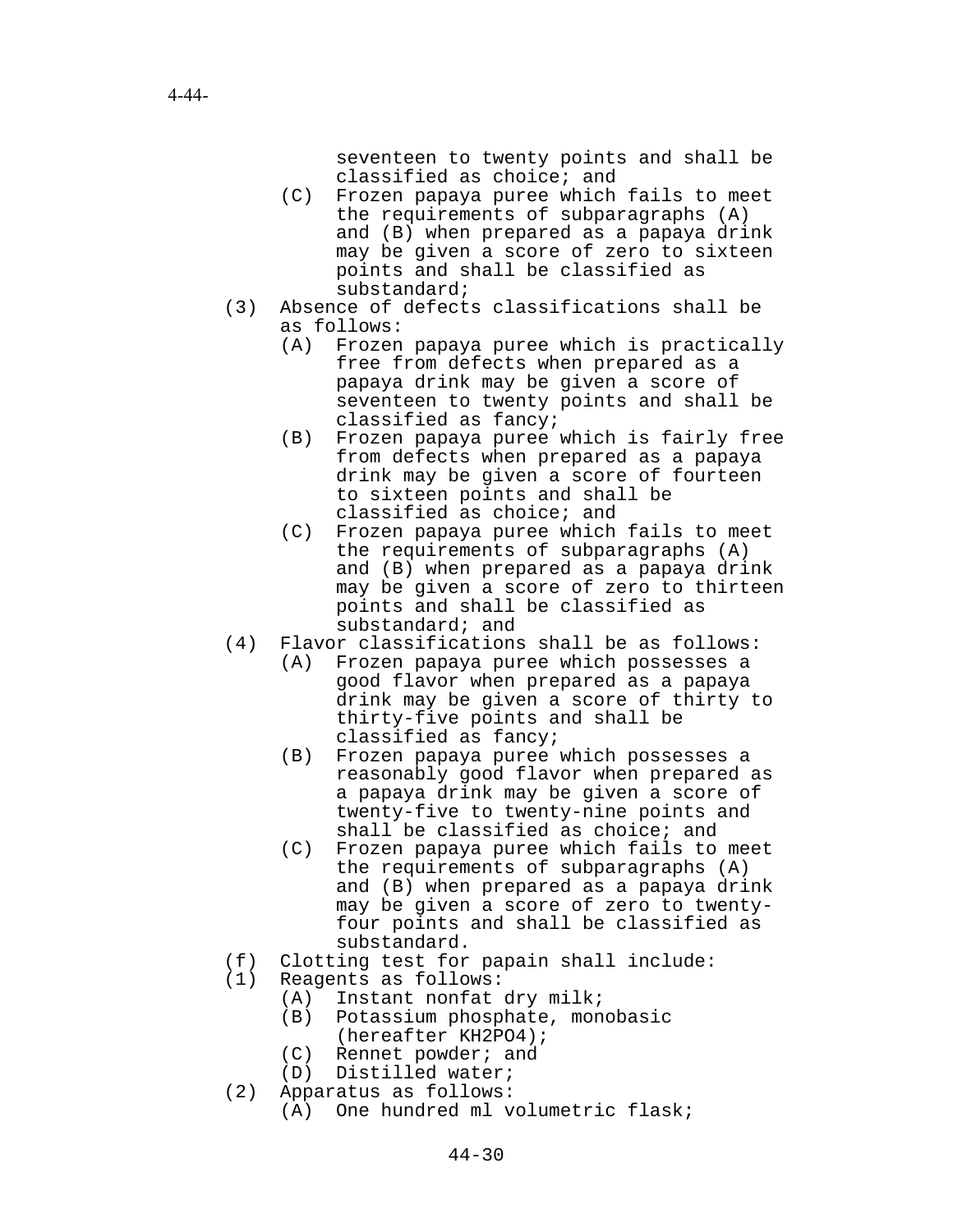- (B) One ml pipette;
- (C) Five ml pipette;
- (D) Test tubes with stoppers;
- (E) Balances;
- (F) Thermometer;
- (G) Centrifuge; and
- (H) pH meter; and
- (3) Procedure as follows:
	- (A) Weigh eight grams KH2PO4 and dilute to one hundred ml with dis- tilled water;
	- (B) Weigh ten grams nonfat dry milk and dilute to one hundred ml with distilled water;
	- (C) Mix together the solutions from paragraphs (A) and (B) and, if necessary, adjust the pH of the mixture to five and three-tenths with KH2PO4 or sodium hydroxide (NaOH), whichever is necessary (this mixture will be satisfactory for use for almost a week if kept under refrigeration);
	- (D) Prepare a fresh standardizing solution of rennet powder in distilled water using one milligram rennet powder for each ml of standardizing solution;
	- (E) Standardize the phosphate and milk solution by adding one ml of standardizing solution to five ml of the phosphate and milk solution at twentyfive degrees celsius (the time required to clot the phosphate and milk solution should be about thirty seconds, but if the time is more or less than thirty seconds, the minimum time allowed for clotting by the papaya puree should be proportionately longer or shorter than the minimum time stated in the grade, with the adjusted time calculated by utilizing the formula X/T equals S/30, where S equals clotting time in seconds using the standardizing solution, T is the minimum clotting time requirement stated in the grade, and X is the minimum clotting time permitted using the prepared milk and phosphate solution); and
	- (F) To determine clotting time of the papaya puree, centrifuge the puree at 942 times gravity for ten minutes, add one ml of the supernatant liquid to five ml of the phosphate and milk solution, and read the time required for the first evidence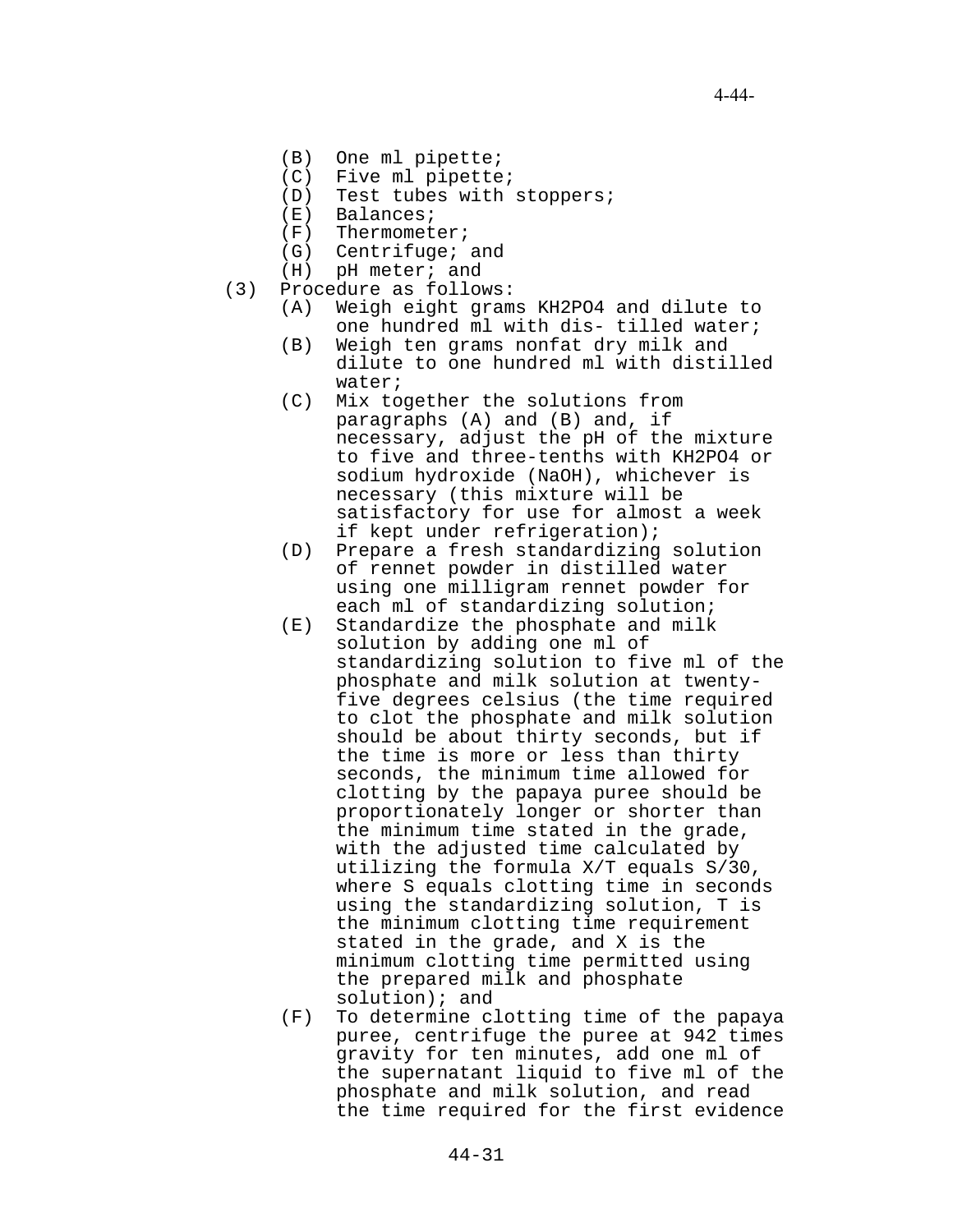of clotting to appear in the phosphate and milk solution as the clotting time. (g) The speed of the centrifuge machine shall be from column B in "Table I, Approximate Revolutions of Centrifuge Machine, 8/24/68", which is located at the end of this chapter and made a part of this chapter.

(h) The recommended fill of container shall not be incorporated in the grades of the finished product since fill of container is not a factor of quality for the purpose of this section. It is recommended that the container be filled as full as practicable with frozen puree without impairment of quality. [Eff  $5/29/81$ ; am and comp  $3/24/86$ ] (Auth: HRS  $$147-57$ )  $(Imp: HRS \S$147-52 and 147-53)$ 

'4-44-9 Standards for canned passion fruit nectar. (a) As used in this section:

"Canned passion fruit nectar" is the diluted, unfermented juice and pulp obtained from the sound, mature, fresh fruit of the passion fruit vine (Passiflora edulis or Passiflora edulis f. flavicarpa or hybrids of these species) which juice and pulp may have been preserved by freezing or chilling, and which fruit has been properly comminuted; is packed with the addition of potable water and of nutritive sweetening ingredients with or without the addition of fruit acids or ascorbic acid, provided that at least one-sixth, by weight, of the nectar consists of passion fruit juice and pulp in natural proportions; and is sufficiently processed by heat or other approved method to assure preservation of the product in hermetically sealed containers.

"Fairly free from defects" means practically no seeds or portions of seeds are present; the drinking quality and appearance of the nectar are not seriously affected by the presence of objectionable material, harmless extraneous materials, any other defect not specifically mentioned, or any combination of these defects; the aggregate area of any black or brown deposit at the bottom of the centrifuge tube after centrifuging does not exceed the area of a circle twosixteenths inch in diameter; and the mold count does not exceed ten per cent.

"Fairly good consistency" means the nectar flows readily; is not excessively thick; shows no more than a slight coagulation; and contains not less than four per cent centrifuged solids.

"Good color" means the color of the nectar is fairly bright and yellow; fairly typical of nectar prepared from freshly extracted passion fruit juice and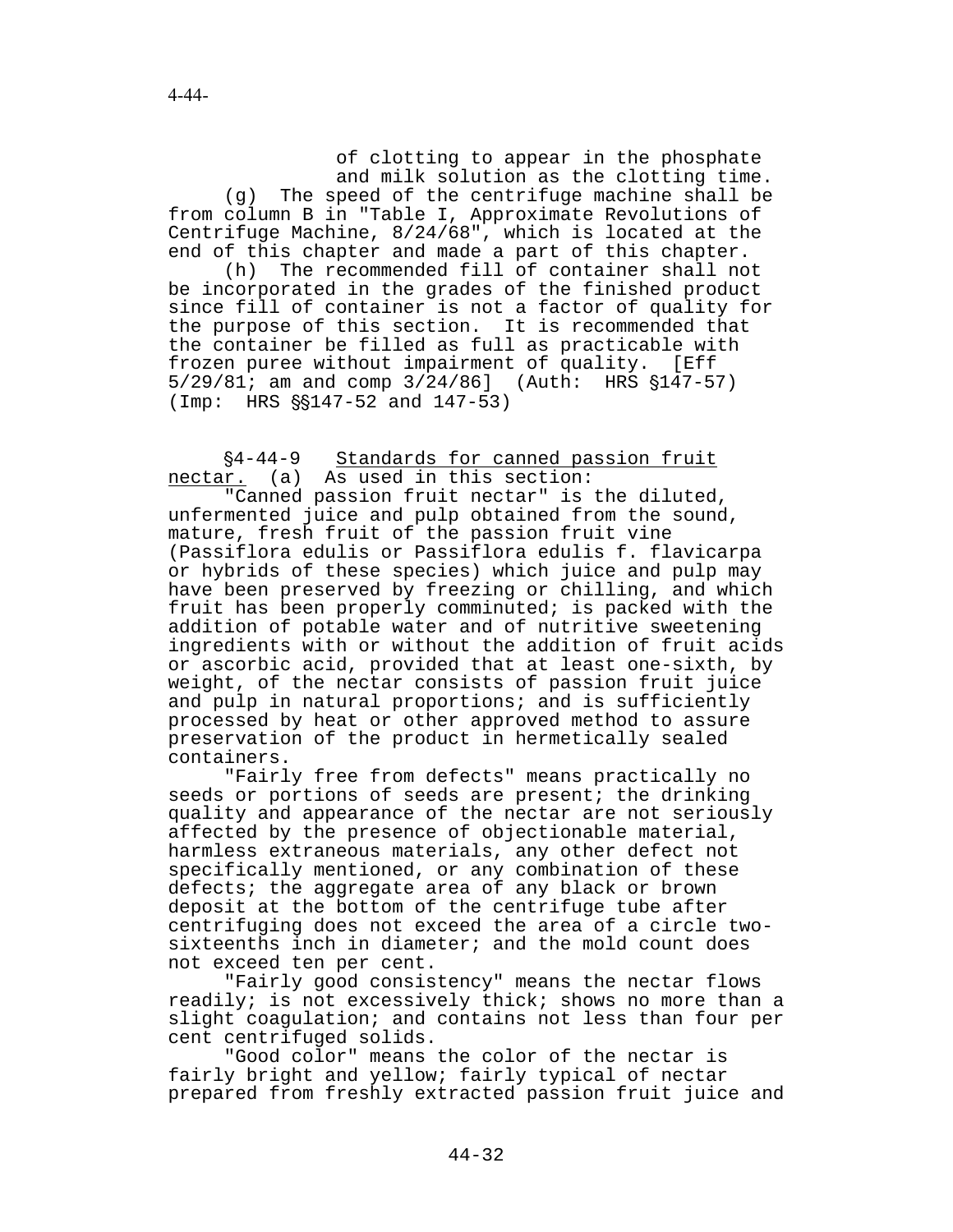pulp; and not excessively dull or brown colored or seriously off-color from any cause.

"Good consistency" means the nectar flows readily; shows very little or no tendency to separate; shows no coagulation; and contains not less than six per cent centrifuged solids.

"Good flavor" means a fine, distinct canned passion fruit nectar flavor which is free from bitter, oxidized, immature fruit, woody, or other off-flavors and the brix reading is not less than ten degrees; the acid reading is not less than four-tenths gram per one hundred ml of nectar; and the brix to acid ratio is not more than thirty-five to one.

"Practically free from defects" means the nectar contains no seeds or portions of seeds; the appearance and drinking quality of the nectar is not materially affected by the presence of objectionable material, harmless extraneous material, any other defect not specifically mentioned, or any combination of these defects; the mold count does not exceed ten per cent; and the aggregate area of any black or brown deposit at the bottom of the centrifuge tube after centrifuging does not exceed an area of a circle one-sixteenth inch in diameter.

"Reasonably good flavor" means a fairly typical flavor of canned passion fruit nectar which is practically free from marked bitter, oxidized, immature fruit, woody, or other off-flavors of any kind and the brix reading is not less than nine and one-half degrees; the acid reading is not less than thirty-five hundredths gram per one hundred ml of nectar; and the brix to acid ratio is not more than forty-five to one.

"Very good color" means that the color of the canned passion fruit nectar is typical of nectar prepared from freshly extracted passion fruit juice and pulp; i.e., it is bright, a good yellow in color, and free from browning or other abnormal color by any cause.

(b) Hawaii Grade A or Hawaii Fancy canned passion fruit nectar is the quality of canned passion fruit nectar that possesses a very good color, good flavor, and good consistency; and that is practically free from defects and scores not less than eighty-five points by the scoring system in subsection (e).

(c) Hawaii Grade C or Hawaii Standard canned passion fruit nectar is the quality of canned passion fruit nectar that possesses a good color, reasonably good flavor, and fairly good consistency; and that is fairly free from defects and scores not less than seventy points by the scoring system in subsection (e).

(d) Substandard canned passion fruit nectar is the quality of canned passion fruit nectar that fails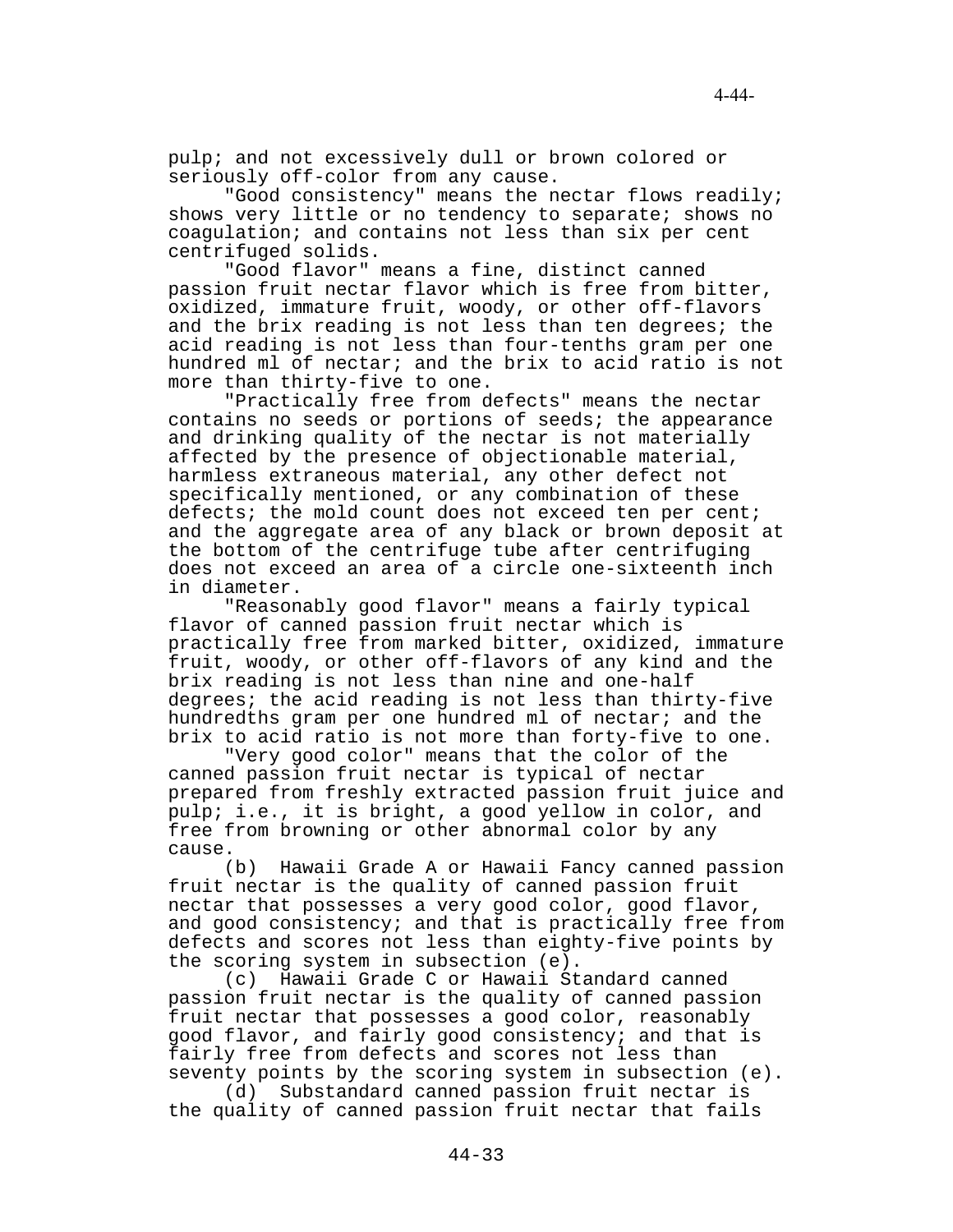to meet the requirements of subsections (b) and (c).

(e) The grade of canned passion fruit nectar shall be ascertained by considering the factors of quality. The importance of each quality factor which is scored shall be expressed numerically on the scale of one hundred. The maximum number of points which may be given to specific quality factors shall be fifteen points for color; twenty-five points for consistency; twenty-five points for absence of defects; and thirtyfive points for flavor. Canned passion fruit nectar which falls into a particular classification for any quality factor shall not be assigned a grade indicative of a higher classification regardless of the total score for the product. The following quality classifications shall apply to canned passion fruit nectar:

(1) Color classifications shall be as follows:

- (A) Canned passion fruit nectar that possesses very good color may be given a score of thirteen to fifteen points and shall be classified as fancy;
	- (B) Canned passion fruit nectar that possesses good color may be given a score of eleven or twelve points and shall be classified as standard; and
	- (C) Canned passion fruit nectar that fails to meet the requirements of subparagraphs (A) and (B) may be given a score of zero to ten points and shall be classified as substandard;
- (2) Consistency classifications shall be as follows:
	- (A) Canned passion fruit nectar that possesses good consistency may be given a score of twenty-one to twenty-five points and shall be classified as fancy;
	- (B) Canned passion fruit nectar that possesses a fairly good consistency may be given a score of seventeen to twenty points and shall be classified as standard; and
	- (C) Canned passion fruit nectar that fails to meet the requirements of subparagraphs (A) and (B) may be given a score of zero to sixteen points and shall be classified as substandard;
- (3) Absence of defects classifications shall be as follows:
	- (A) Canned passion fruit nectar that is practically free from defects may be given a score of twenty-one to twentyfive points and shall be scored as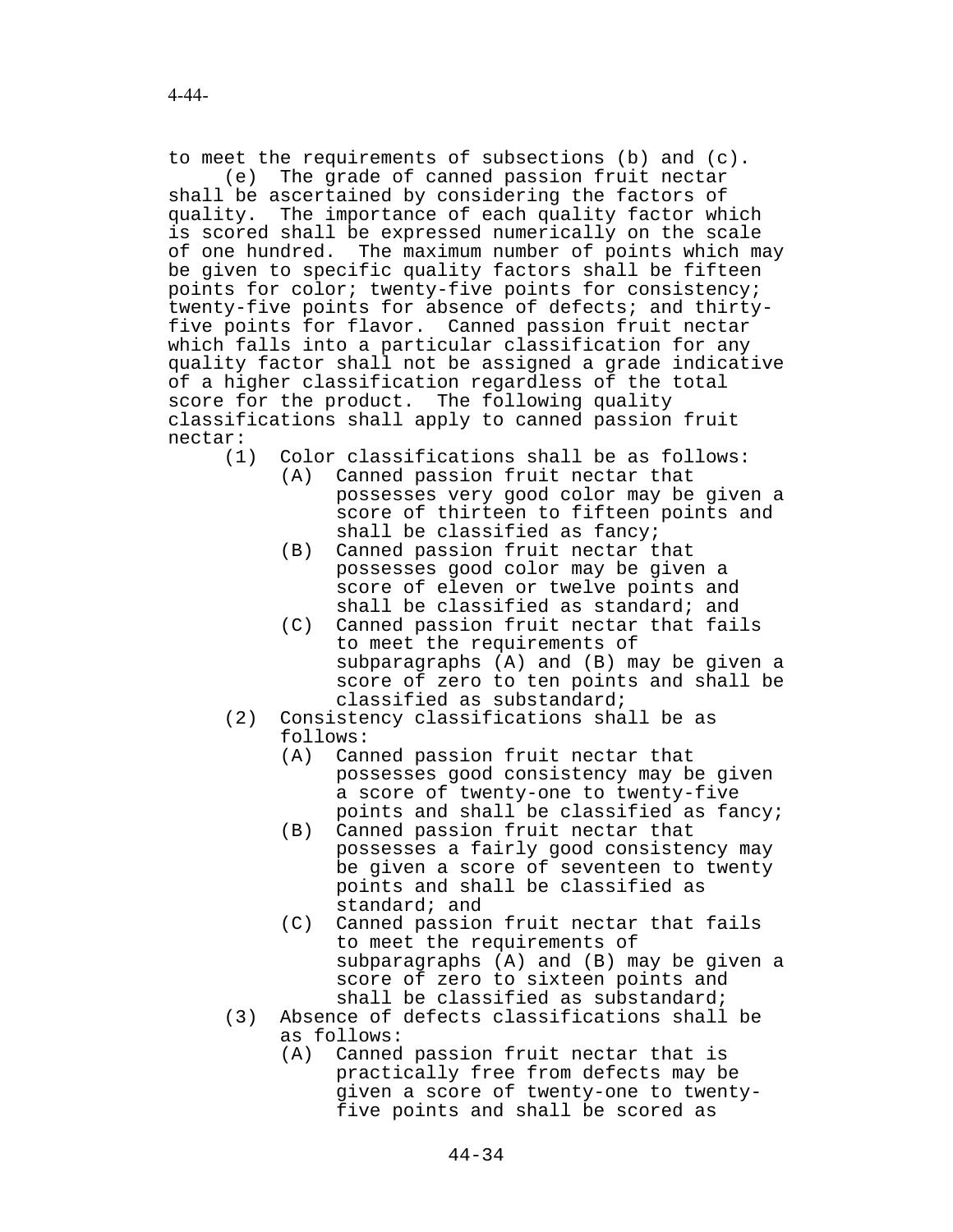fancy;

- (B) Canned passion fruit nectar that is fairly free from defects may be given a score of seventeen to twenty points and shall be scored as standard; and
- (C) Canned passion fruit nectar that fails to meet the requirements of subparagraphs (A) and (B) may be given a score of zero to sixteen points and shall be classified as substandard; and
- (4) Flavor classifications shall be as follows:
	- (A) Canned passion fruit nectar that possesses good flavor may be given a score of thirty to thirty-five points and shall be classified as fancy;
	- (B) Canned passion fruit nectar that possesses reasonably good flavor may be given a score of twenty-five to twentynine points and shall be classified as standard; and
	- (C) Canned passion fruit nectar that fails to meet the requirements of subparagraphs (A) and (B) may be given a score of zero to twenty-four points and shall be classified as substandard.

(f) The speed of the centrifuge machine for the determination of centrifuged solids shall be from column A in "Table I, Approximate Revolutions of Centrifuge Machine, 8/24/68", which is located at the end of this chapter and made a part of this chapter.

(g) The recommended fill of container shall not be incorporated in the grades of the finished product since fill of container is not a factor of quality for the purpose of this section. It is recommended that the container be as full of passion fruit nectar as practicable, and that the product occupy not less than ninety per cent of the volume capacity of the container.  $[Eff 5/29/81; am and comp 3/24/86]$  (Auth:  $HRS$147-57$  (Imp: HRS  $$147-52$  and  $147-53$ )

# '4-44-10 Standards for frozen passion fruit juice. (a) As used in this section:

"Fairly free from defects" means no seeds or portions of seeds are present; the appearance and drinking quality of the passion fruit drink are not seriously affected by the presence of dark specks, other objectionable material, harmless extraneous material, any other defect not specifically mentioned, or any combination of these defects; the aggregate area of any black or brown deposit at the bottom of the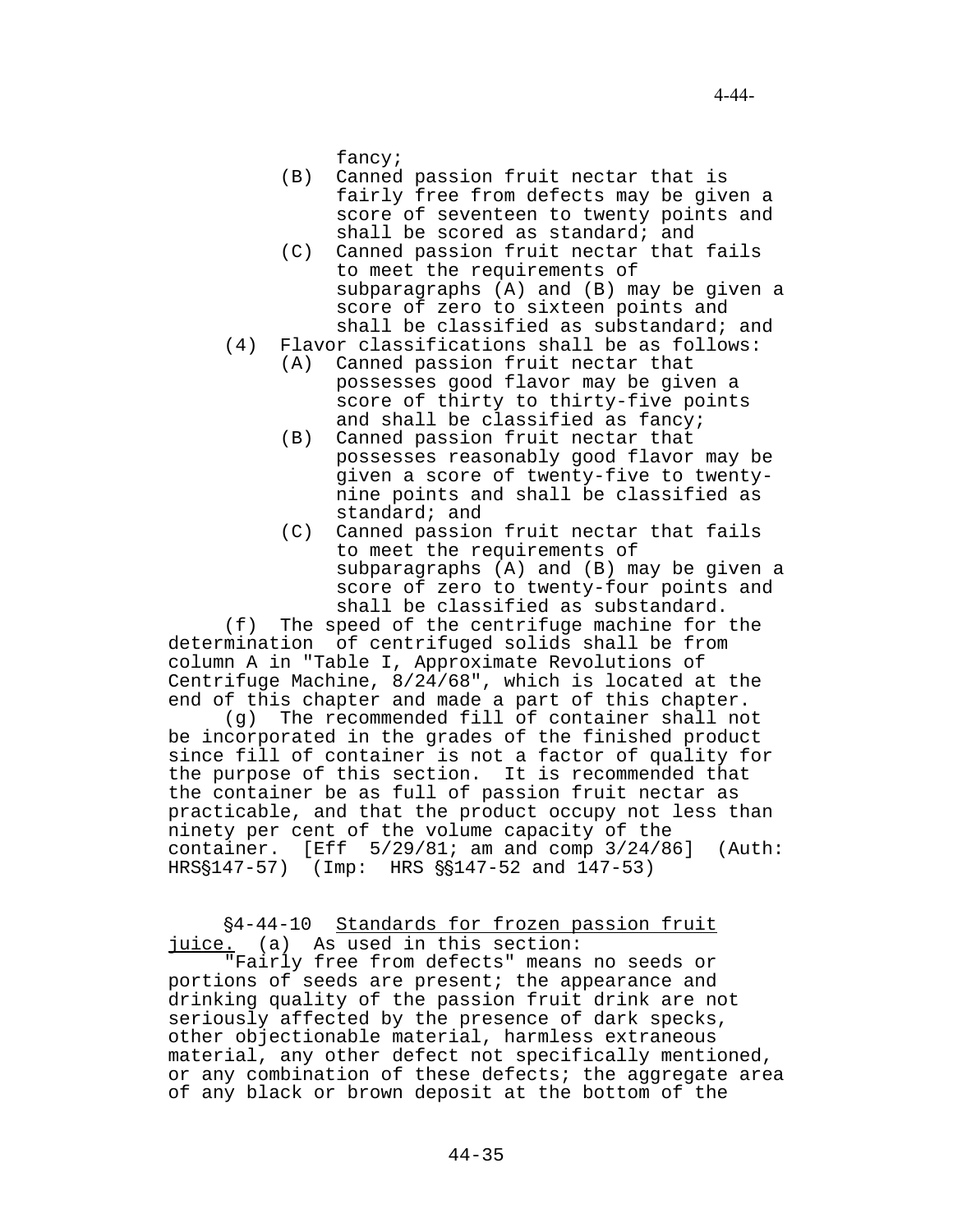centrifuge tube after centrifuging does not exceed the area of a circle two-sixteenths inch in diameter; and the mold count does not exceed ten per cent.

"Fairly good consistency" means the drink flows readily; is not excessively thick; and contains not less than four per cent centrifuged solids.

"Frozen passion fruit juice" is the undiluted, unconcentrated, unfermented juice and pulp obtained from the sound, mature, fresh fruits of the passion fruit vine (Passiflora edulis or Passiflora edulis f. flavicarpa or hybrids of these species) which fruit has been properly washed and prepared; is packed with or without the addition of ascorbic acid or fruit acids, provided not less than seventy-five per cent, by weight, of the acidity in the frozen fruit juice is derived from the pulp and juice of the passion fruit; is processed in accordance with good commercial practice; and is frozen and maintained at temperatures sufficient for the preservation of the product.

"Good color" means the color is fairly typical of a drink prepared from freshly extracted passion fruit juice; not dark or discolored; and free from browning or other abnormal color by any cause.

"Good consistency" means the prepared drink flows readily; shows very little or no tendency to separate; and contains not less than six per cent centrifuged solids.

"Good flavor" means a fine, distinct, and substantially typical flavor of a passion fruit drink prepared from freshly expressed passion fruit juice and the flavor is free from bitter, oxidized, immature fruit, or other off-flavors; the brix reading is not less than twelve degrees; and the acid reading is not less than three and two-tenths gram per one hundred grams of juice.

"Passion fruit drink" means the passion fruit juice is diluted with water based on the manufacturer's directions or label specifications, or by the addition of four volumes of potable water to one volume of passion fruit juice.

"Practically free from defects" means no seeds or portions of seeds are present; the drinking quality and appearance of the prepared drink are not more than slightly affected by the presence of dark specks, harmless extraneous material, any other defect not specifically mentioned, or any combination of these defects; the aggregate area of any black or brown deposit at the bottom of the centrifuge tube after centrifuging does not exceed an area of a circle onesixteenth inch in diameter; and the mold count does not exceed ten per cent.

"Reasonably good flavor" means fairly typical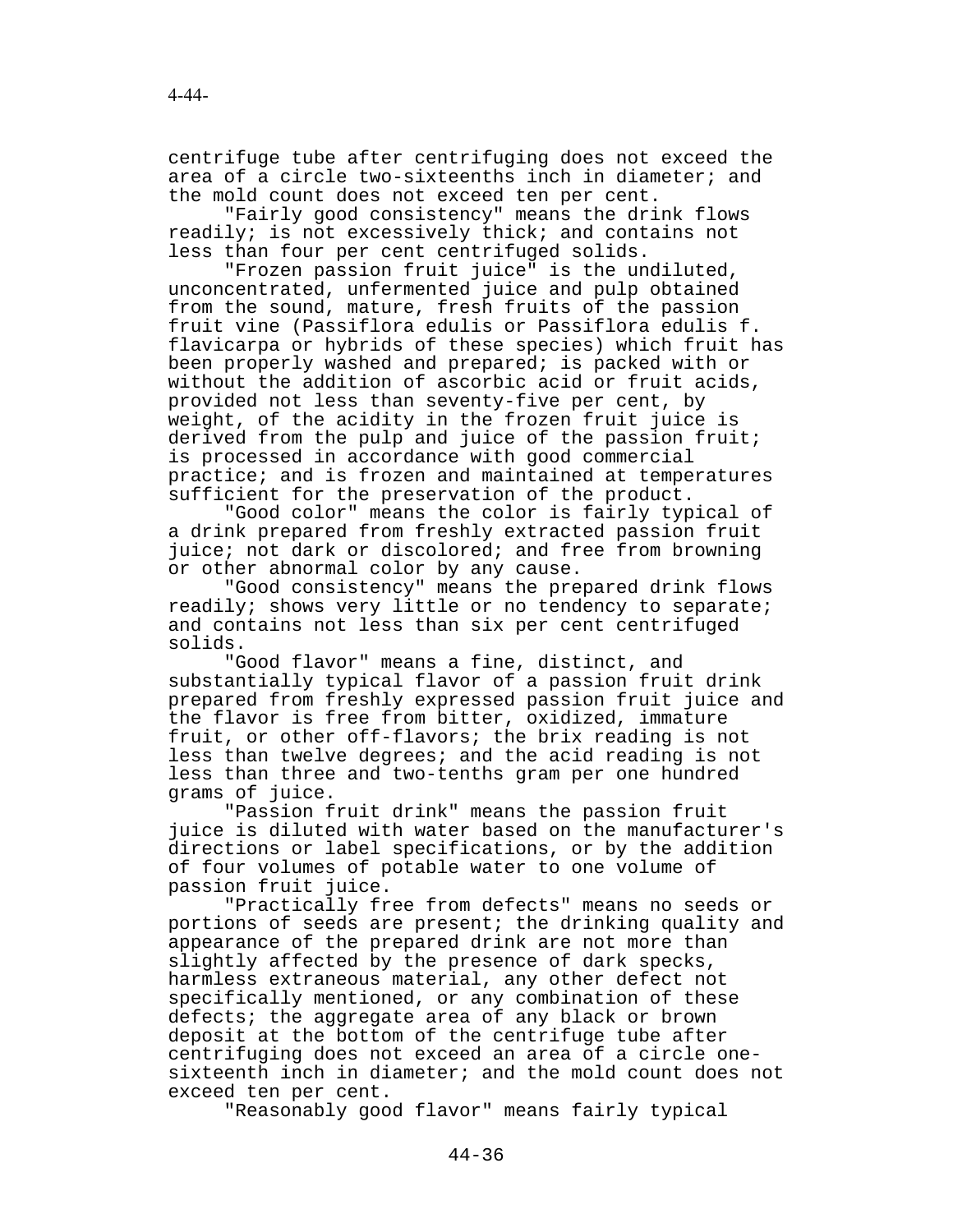flavor of a passion fruit drink prepared from freshly expressed passion fruit juice and the flavor is practically free from bitter, oxidized, immature fruit, or other off-flavors and free from abnormal flavors of any kind; the brix reading is not less than eleven degrees; and the acid reading is not less than three grams per one hundred grams of juice.

"Very good color" means a good, bright, characteristic color that reflects the appearance of a passion fruit drink prepared from freshly expressed passion fruit juice and that is free from browning or other abnormal color by any cause.

(b) Hawaii Grade A or Hawaii Fancy frozen passion fruit juice is the quality of frozen passion fruit juice which mixes readily into a passion fruit drink that possesses the amount of pulp and cloud necessary to substantially reflect the appearance of a passion fruit drink prepared from freshly expressed passion fruit juice; that possesses a very good color, good consistency, and good flavor; and that is practically free from defects and scores not less than eighty-five points by the scoring system in subsection (e).

(c) Hawaii Grade B or Hawaii Choice frozen passion fruit juice is the quality of frozen passion fruit juice which mixes readily into a passion fruit drink that possesses the amount of pulp and cloud necessary to reasonably reflect the appearance of a passion fruit drink prepared from freshly expressed passion fruit juice; that possesses a good color, fairly good consistency, and reasonably good flavor; and that is fairly free from defects and scores not less than seventy points by the scoring system in subsection (e).

(d) Substandard frozen passion fruit juice is the quality of frozen passion fruit juice that fails to meet the requirements of subsections (b) and (c).

(e) The grade of frozen passion fruit juice shall be ascertained by considering both the factor of quality which is not scored (ease of mixing into passion fruit nectar) and the quality factors which are scored. The importance of each quality factor which is scored shall be expressed numerically on the scale of one hundred. The maximum number of points which may be given to specific quality factors shall be twenty points for color; twenty-five points for consistency; twenty points for defects; and thirty-five points for flavor. The points score for each quality factor shall be determined before or immediately after the product has been prepared as a passion fruit drink. Frozen passion fruit juice which falls into a particular classification for any quality factor shall not be assigned a grade indicative of a higher classification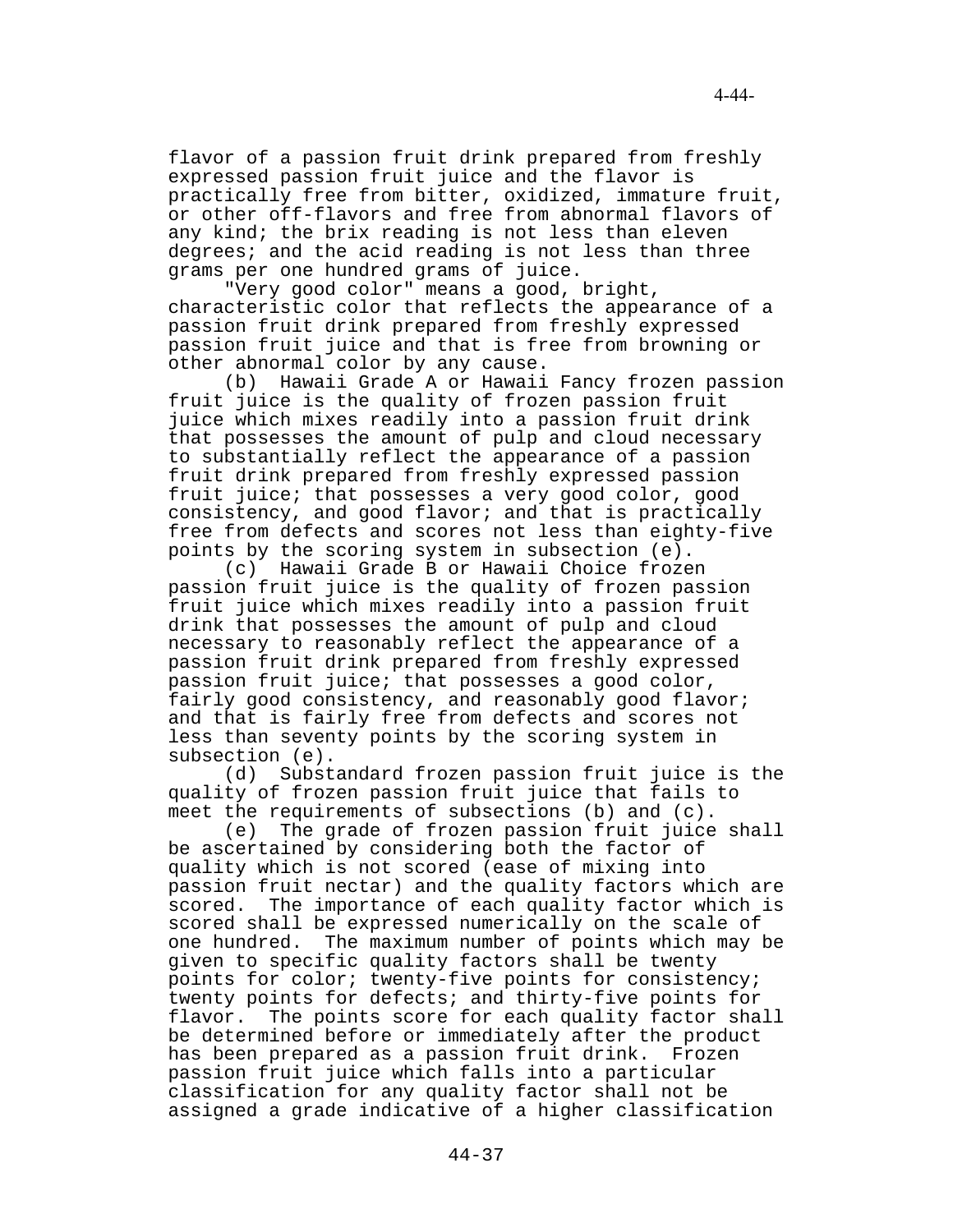regardless of the total score for the product. The following quality classifications shall apply to frozen passion fruit juice:

- (1) Color classifications shall be as follows:
	- (A) Frozen passion fruit juice which possesses a very good color when prepared as a passion fruit drink may be given a score of seventeen to twenty points and shall be classified as fancy;
	- (B) Frozen passion fruit juice which possesses a good color when prepared as a passion fruit drink may be given a score of fourteen to sixteen points and shall be classified as choice; and
	- (C) Frozen passion fruit juice which fails to meet the requirements of subparagraphs (A) and (B) when prepared as a passion fruit drink may be given a score of zero to thirteen points and shall be classified as substandard;
- (2) Consistency classifications shall be as follows:
	- (A) Frozen passion fruit juice which possesses a good consistency when prepared as a passion fruit drink may be given a score of twenty-one to twentyfive points and shall be classified as fancy;
	- (B) Frozen passion fruit juice which possesses a fairly good consistency when prepared as a passion fruit drink may be given a score of seventeen to twenty points and shall be classified as choice; and
	- (C) Frozen passion fruit juice which fails to meet the requirements of subparagraphs (A) and (B) when prepared as a passion fruit drink may be given a score of zero to sixteen points and shall be classified as substandard;
- (3) Absence of defects classifications shall be as follows:
	- (A) Frozen passion fruit juice which is practically free from defects when prepared as a passion fruit drink may be given a score of seventeen to twenty points and shall be classified as fancy;
	- (B) Frozen passion fruit juice which is fairly free from defects when prepared as a passion fruit drink may be given a score of fourteen to sixteen points and shall be classified as choice; and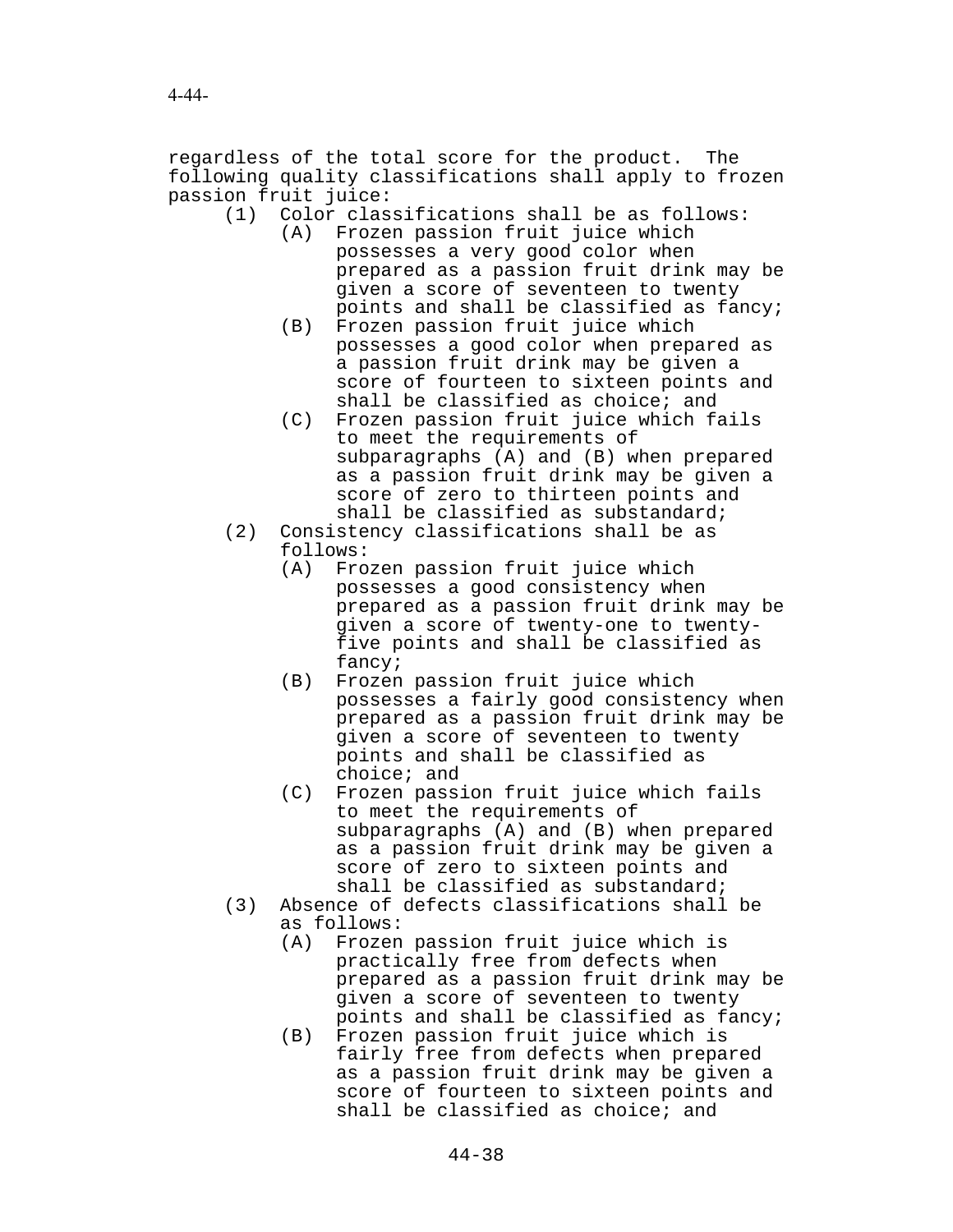- (C) Frozen passion fruit juice which fails to meet the requirements of subparagraphs (A) and (B) when prepared as a passion fruit drink may be given a score of zero to thirteen points and shall be classified as substandard; and
- (4) Flavor classifications shall be as follows:
	- (A) Frozen passion fruit juice which possesses a good flavor when prepared as a passion fruit drink may be given a score of thirty to thirty-five points and shall be classified as fancy;
	- (B) Frozen passion fruit juice which possesses a reasonably good flavor when prepared as a passion fruit drink may be given a score of twenty-five to twentynine points and shall be classified as choice; and
	- (C) Frozen passion fruit juice which fails to meet the requirements of subparagraphs (A) or (B) when prepared as a passion fruit drink may be given a score of zero to twenty-four points and shall be classified as substandard.

(f) The speed of the centrifuge machine for the determination of centrifuged solids shall be from column A in "Table I, Approximate Revolutions of Centrifuge Machine, 8/24/68", which is located at the end of this chapter and made a part of this chapter.

(g) The recommended fill of container shall not be incorporated in the grades of the finished product since fill of container is not a factor of quality for the purpose of this section. It is recommended that each container be filled as full as practicable with frozen passion fruit juice without impairment of quality. [Eff 5/29/81; am and comp 3/24/86] (Auth: HRS  $$147-57$ ) (Imp:HRS  $$$147-52$  and  $147-53$ )

§4-44-11 Standards for frozen passion fruit nectar base. (a) As used in this section:

"Fairly free from defects" means practically no seed or portions of seeds are present; the drinking quality and appearance of the passion fruit nectar are not seriously affected by the presence of objectionable material, harmless extraneous material, any other defect not specifically mentioned, or any combination of these defects; the aggregate area of any black or brown deposit at the bottom of the centrifuge tube after centrifuging does not exceed the area of a circle two-sixteenths inch in diameter; and the mold count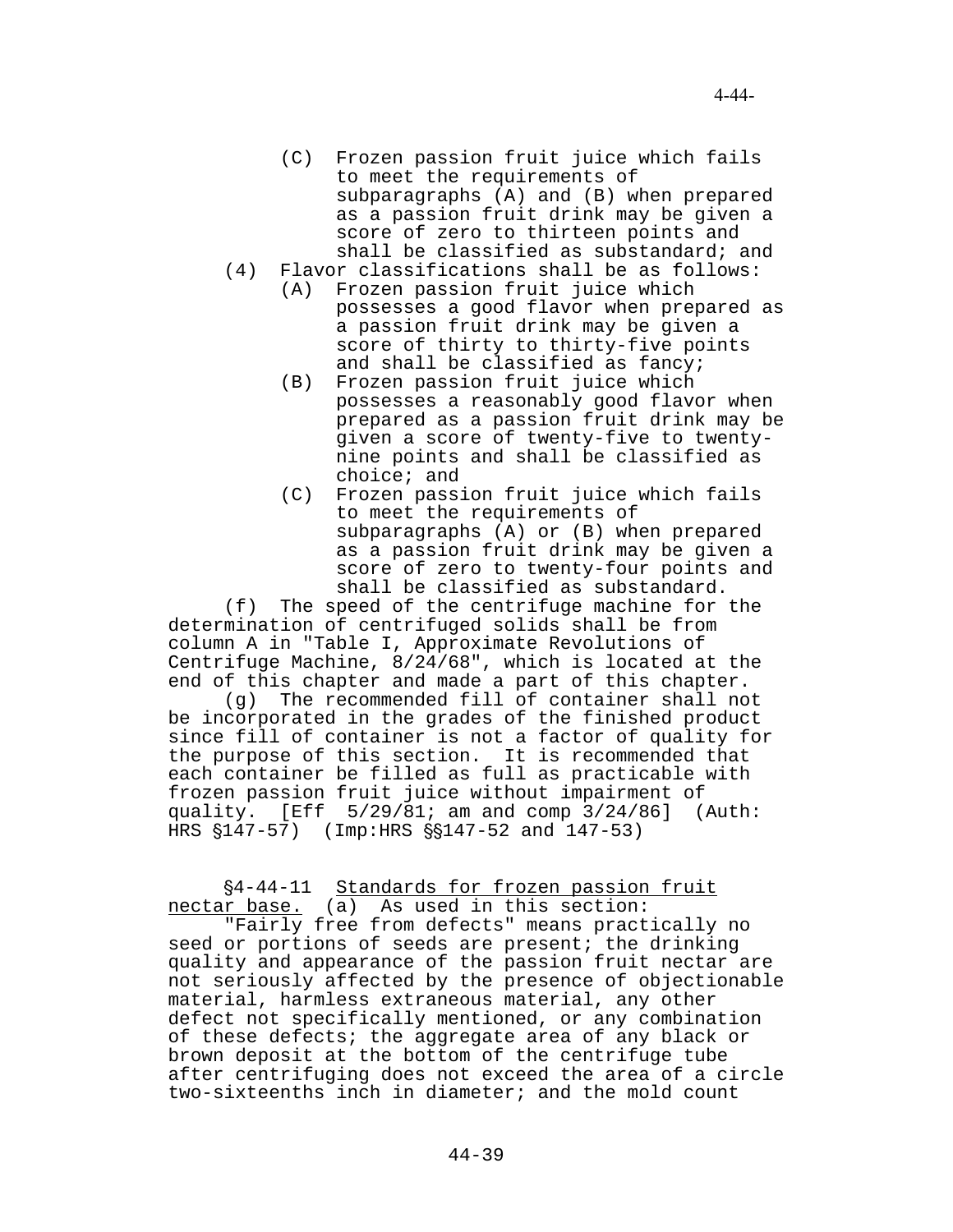does not exceed ten per cent.

"Fairly good consistency" means the nectar flows readily; is not excessively thick; and contains not less than four per cent centrifuged solids.

"Frozen passion fruit nectar base" is the undiluted, unconcentrated, unfermented juice and pulp in natural proportions obtained from the sound, mature, fresh fruit of the passion fruit vine (Passiflora edulis or Passiflora edulis f. flavicarpa or hybrids of these species), which fruit has been properly washed and properly prepared; is packed with the addition of non-liquid nutritive sweetening ingredients with or without the addition of ascorbic acid or fruit acids, provided that not less than seventy-five per cent, by weight, of the acidity of the frozen passion fruit nectar base is derived from the pulp and juice of the passion fruit; is processed in accordance with good commercial practice; and is frozen and maintained at temperatures sufficient for the preservation of the product.

"Good color" means the color is fairly typical of nectar prepared from freshly extracted passion fruit juice; not dark or discolored; and free from browning or other abnormal color by any cause.

"Good consistency" means the prepared nectar flows readily; shows very little or no tendency to separate; and contains not less than six per cent centrifuged solids.

"Good flavor" means a fine, distinct, and substantially typical flavor of passion fruit nectar prepared from freshly expressed passion fruit juice and the flavor is free from bitter, oxidized, immature fruit, or other off-flavors; the brix reading is not less than ten and one-half degrees nor more than fourteen degrees; the acid reading is not less than thirty-five hundredths gram nor more than six-tenths gram per one hundred ml of prepared nectar; and the brix to acid ratio is not less than nineteen to one nor more than thirty-five to one.

"Practically free from defects" means no seeds or portions of seeds are present; the drinking quality and appearance of the nectar are not more than slightly affected by the presence of objectionable material, harmless extraneous material, any other defect not specifically mentioned, or any combination of these defects; the aggregate area of any black or brown deposit at the bottom of the centrifuge tube after centrifuging does not exceed an area of a circle onesixteenth inch in diameter; and the mold count does not exceed ten per cent.

"Prepared passion fruit nectar" means the passion fruit nectar base is diluted with water based on the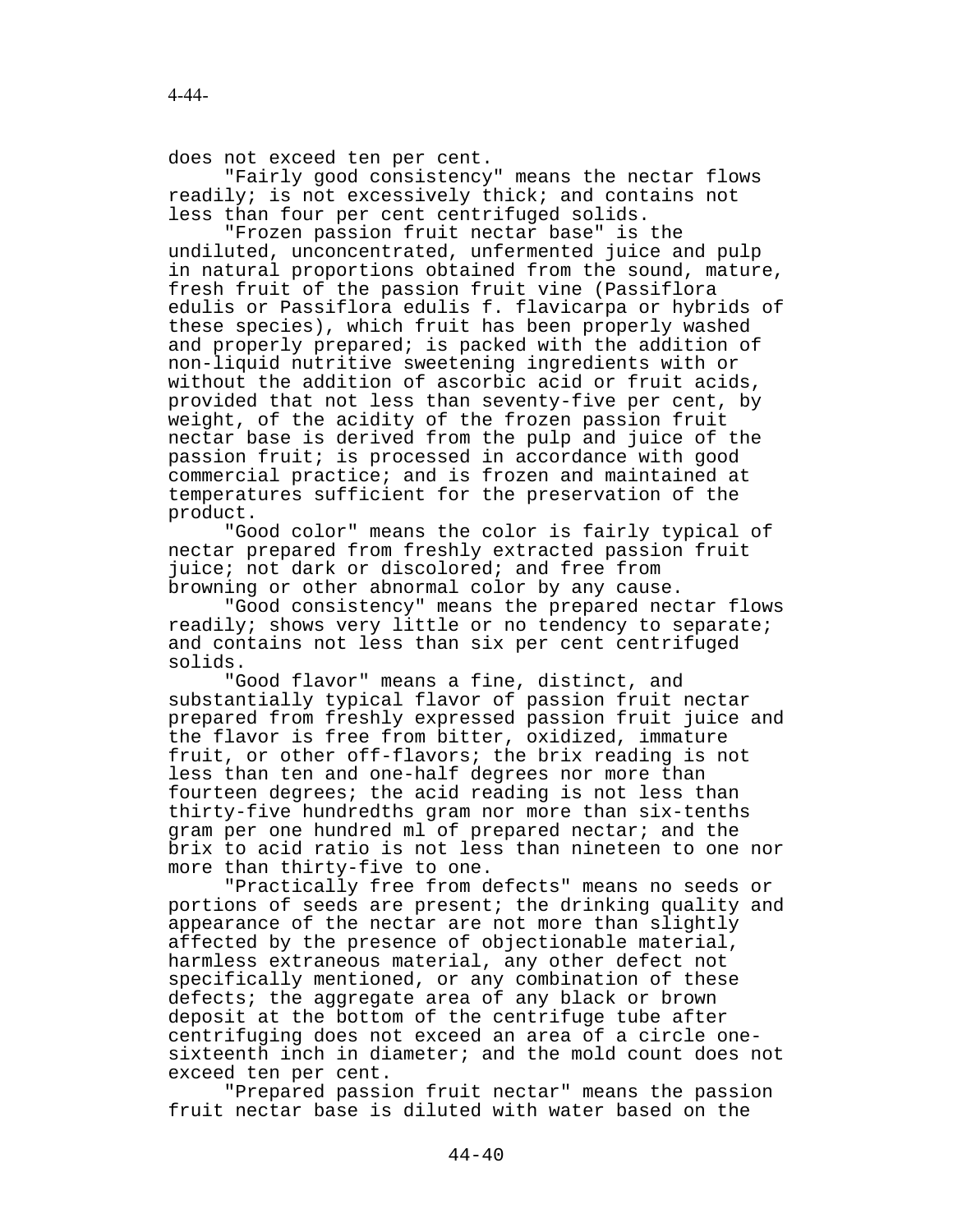manufacturer's directions or label specifications, or by the addition of four volumes of potable water to one volume of frozen passion fruit nectar base.

"Reasonably good flavor" means a fairly typical flavor of passion fruit nectar prepared from freshly expressed passion fruit juice and the flavor is practically free from bitter, oxidized, immature fruit, or other off-flavors and free from abnormal flavors of any kind; the brix reading is not less than nine and one-half degrees nor more than fifteen degrees; the acid reading is not less than three-tenths gram nor more than seven-tenths gram per one hundred ml of prepared nectar; and the brix to acid ratio is not less than seventeen to one nor more than forty to one.

"Very good color" means the color is bright and typical of nectar prepared from freshly extracted passion fruit juice, and free from browning or other abnormal color by any cause.

(b) Hawaii Grade A or Hawaii Fancy frozen passion fruit nectar base is the quality of frozen passion fruit nectar base which mixes readily into a passion fruit nectar that possesses the amount of pulp and cloud necessary to substantially reflect the appearance of a passion fruit nectar prepared from freshly expressed passion fruit juice; that possesses a very good color, good consistency, and good flavor; and that is practically free from defects and scores not less than eighty-five points by the scoring system in subsection (e).

(c) Hawaii Grade B or Hawaii Choice frozen passion fruit nectar base is the quality of frozen passion fruit nectar base which mixes readily into a passion fruit nectar that possesses the amount of pulp and cloud necessary to reasonably reflect the appearance of passion fruit nectar prepared from freshly expressed passion fruit juice; that possesses good color, fairly good consistency, and a reasonably good flavor; and that is fairly free from defects and scores not less than seventy points by the scoring system in subsection (e).

(d) Substandard frozen passion fruit nectar base is the quality of frozen passion fruit nectar base that fails to meet the requirements of subsections (b) and  $(c)$ .

(e) The grade of frozen passion fruit nectar base shall be ascertained by considering both the factor of quality which is not scored (ease of mixing into passion fruit nectar) and those factors which are scored. The importance of each quality factor scored shall be expressed numerically on the scale of one hundred. The maximum number of points which may be given such quality factors shall be twenty points for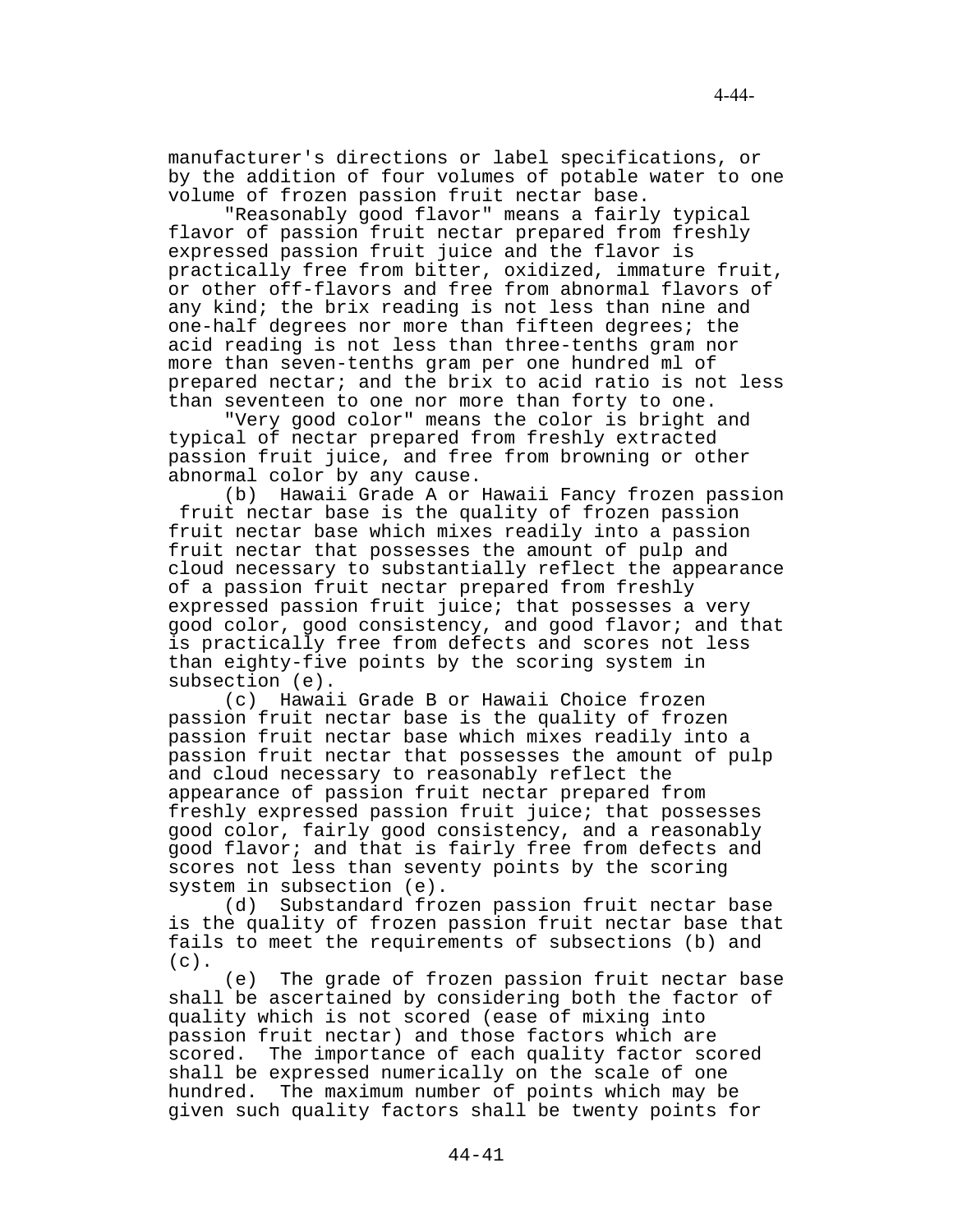color; twenty-five points for consistency; twenty points for absence of defects; and thirty-five points for flavor. The points score for each quality factor shall be determined immediately after the product has been prepared as passion fruit nectar. Frozen passion fruit nectar base which falls into a particular classification for any quality factor shall not be assigned a grade indicative of a higher classification regardless of the total score for the product. The following quality classifications shall apply to frozen passion fruit nectar base:

- (1) Color classifications shall be as follows:
	- (A) Frozen passion fruit nectar base which possesses a very good color when prepared as a passion fruit nectar may be given a score of seventeen to twenty points and shall be classified as fancy;
	- (B) Frozen passion fruit nectar base which possesses a good color when prepared as a passion fruit nectar may be given a score of fourteen to sixteen points and shall be classified as choice; and
	- (C) Frozen passion fruit nectar base which fails to meet the requirements of subparagraphs (A) and (B) when prepared as a passion fruit nectar may be given a score of zero to thirteen points and shall be classified as substandard;
- (2) Consistency classifications shall be as follows:
	- (A) Frozen passion fruit nectar base which possesses a good consistency when prepared as a passion fruit nectar may be given a score of twenty-one to twenty-five points and shall be classified as fancy;
	- (B) Frozen passion fruit nectar base which possesses a fairly good consistency when prepared as a passion fruit nectar may be given a score of seventeen to twenty points and shall be classified as choice; and
	- (C) Frozen passion fruit nectar base which fails to meet the requirements of subparagraphs (A) and (B) when prepared as a passion fruit nectar may be given a score of zero to sixteen points and shall be classified as substandard;
- (3) Absence of defects classifications shall be as follows:
	- (A) Frozen passion fruit nectar base which is practically free from defects when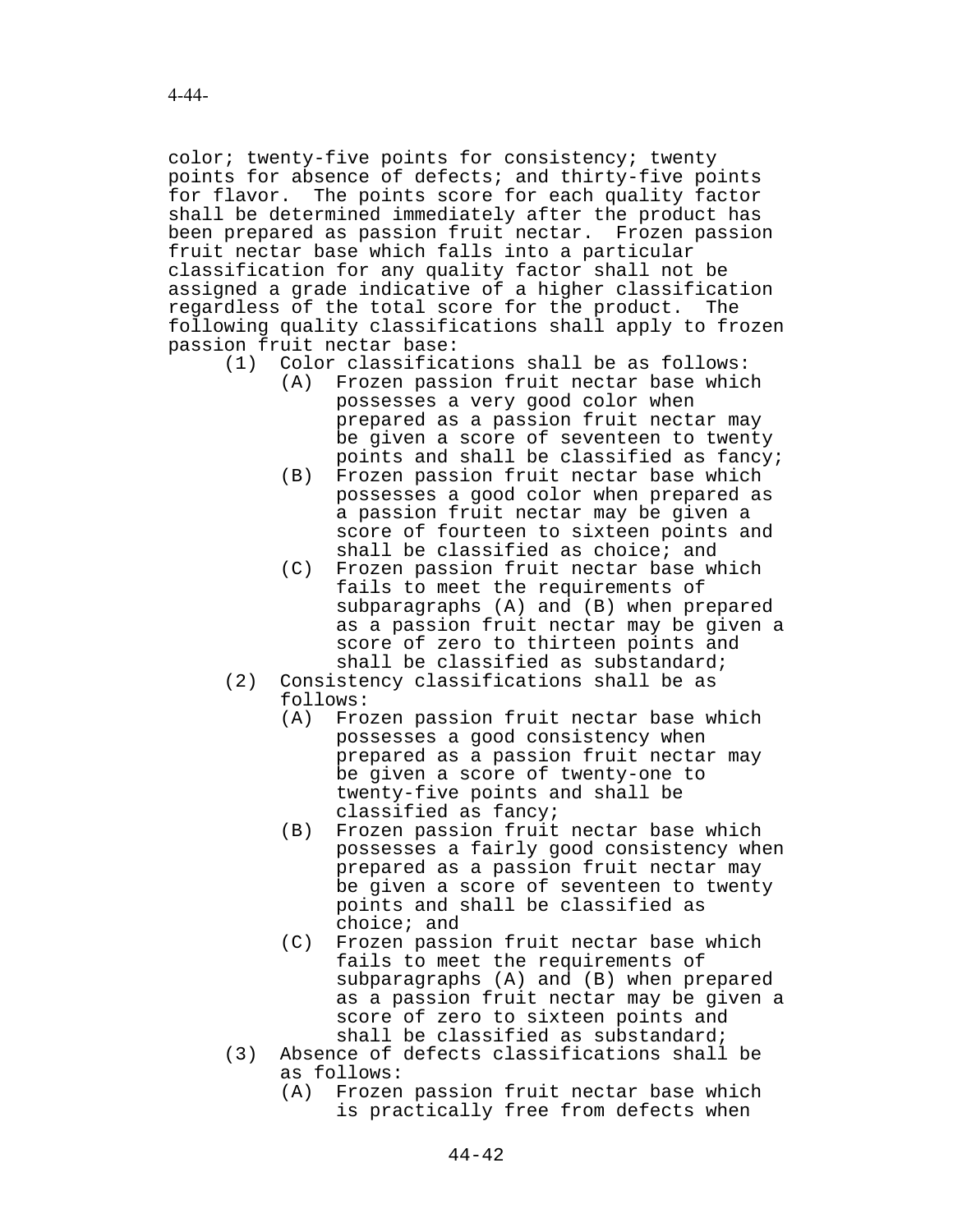prepared as a passion fruit nectar may be given a score of seventeen to twenty points and shall be classified as fancy;

- (B) Frozen passion fruit nectar base which is fairly free from defects when prepared as a passion fruit nectar may be given a score of fourteen to sixteen points and shall be classified as choice; and
- (C) Frozen passion fruit nectar base which fails to meet the requirements of subparagraphs (A) and (B) when prepared as a passion fruit nectar may be given a score of zero to thirteen points and shall be classified as substandard; and
- (4) Flavor classifications shall be as follows:
	- (A) Frozen passion fruit nectar base which possesses a good flavor when prepared as a passion fruit nectar may be given a score of thirty to thirty-five points and shall be classified as fancy;
	- (B) Frozen passion fruit nectar base which possesses a reasonably good flavor when prepared as a passion fruit nectar may be given a score of twenty-five to twenty-nine points and shall be classified as choice; and
	- (C) Frozen passion fruit nectar base which fails to meet the requirements of subparagraphs (A) and (B) when prepared as a passion fruit nectar may be given a score of zero to twenty-four points and shall be classified as substandard.

(f) The speed of the centrifuge machine for the determination of centrifuged solids shall be from column A in "Table I, Approximate Revolutions of Centrifuge Machine, 8/24/68", which is located at the end of this chapter and made a part of this chapter.

(g) The recommended fill of container shall not be incorporated in the grades of the finished product since fill of container is not a factor of quality for the purpose of this section. It is recommended that each container be filled as full as practicable with frozen passion fruit juice without impairment of quality.  $[Eff 5/29/81; am and comp 3/24/86]$  (Auth: HRS  $$147-57$ ) (Imp: HRS  $$9147-52$  and  $147-53$ )

§4-44-12 Standards for fruit preserves or jams and fruit jelly. (a) As used in this section: "Fruit jelly" means the jellied foods each of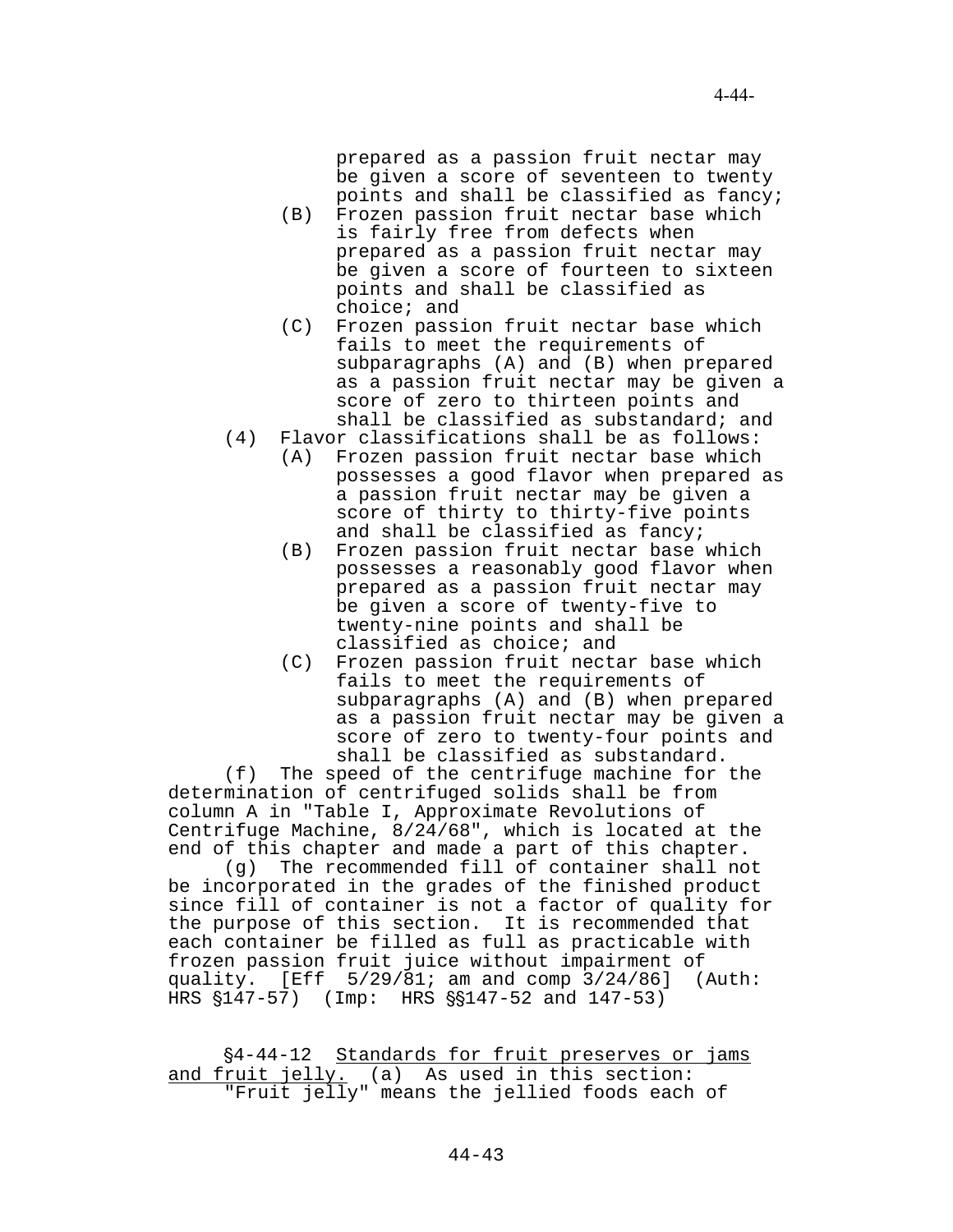which is made from a mixture composed of not less than forty-five parts by weight of one of any combination of not more than five varieties of fruit juice ingredients to each fifty-five parts by weight of optional ingredients. Fruit juice and optional ingredients are specified in section 150.140(b) and (c) of Title 21, Part 150, Fruit Butters, Jellies, Preserves, and Related Products, Code of Federal Regulations, as amended April 1, 1984, which is made a part of this section.

"Fruit preserves or jams" means preserve or jam, each of which is made from a mixture composed of not less than forty-five parts by weight of one fruit ingredient to each fifty-five parts by weight of optional ingredients. Fruit and optional ingredients are specified in section 150.160(b) and (c) of Title 21, Part 150, Fruit Butters, Jellies, Preserves, and Related Products, Code of Federal Regulations, as amended April 1, 1984, which is made a part of this section.

(b) The United States Standards for Grades of Fruit Jelly, effective September 3, l979, and the United States Standards for Grades of Fruit Preserves (or Jams), effective January 4, 1980, are made a part of this section. [Eff 5/29/81; am and comp 3/24/86] (Auth: HRS  $$147-57$ ) (Imp: HRS  $$8147-52$  and  $147-53$ )

## '4-44-13 Standards for roasted macadamia nuts. (a) As used in this section:

"Absence of defects" means the degree of freedom from adhering shell, blemish, dark center, shriveling, loose extraneous material, and any other defect which detracts from the appearance or eating quality of the product.

"Blemish" means discolored spot or spots on the kernel surface, including insect scars.

"Crisp" means that practically all of the kernels are firm and crunchy in Styles I, II, III, IV, and V; and for Styles VI and VII, the eating quality is not appreciably affected by kernels which are not firm and crunchy.

"Critical defect" means any defect or combination of defects, such as mold, insect infestation, and foreign material, which seriously detracts from the edibility of the product, or which is not attendant with good commercial practice and can be expected to occur only infrequently.

"Deviants" means sample units that fall into the next grade below the indicated grade but do not score more than four score points below the minimum total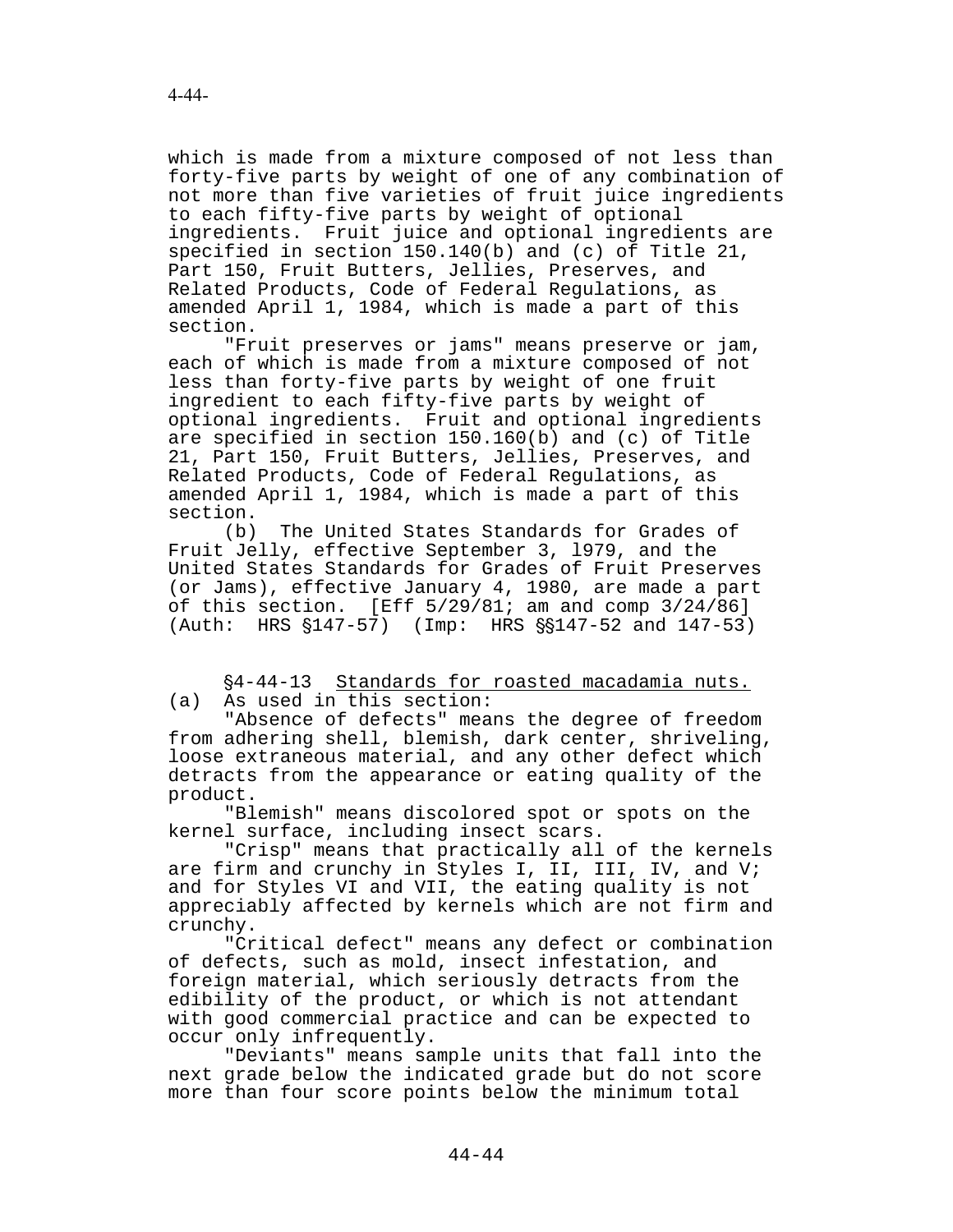score for the indicated grade.

"Good color" means the kernel color is typical and characteristic of mature macadamia nuts and of the roasting process employed; that any variation in shade of color within the mass or within a unit is not more than slight; and that a discolored ring may be present, provided that the appearance of the product is not materially affected.

"Loose extraneous material" means any salt, kernel pieces, and shell pieces which will pass through a 3/32 inch square opening. This term shall apply to Styles I, II, III, IV, and V only.

"Major defect" means any defect or combination of defects which seriously detracts from the appearance or eating quality of the macadamia nuts. The following defects shall be considered major defects:

- (1) Adhering shell, when any of the following conditions exists on a kernel:
	- (A) Shell specks which seriously affect the appearance or eating quality of the nut;
	- (B) Any shell piece that exceeds an area 1/16 inch in diameter; or
	- (C) Any shell piece that exceeds 3/32 inch in length or width;
- (2) Blemish, when any of the following conditions exists on a kernel:
	- (A) Any dark brown or black spot, or an aggregate of such spots within a onehalf inch area, which exceeds an area 1/l6 inch in diameter;
	- (B) Any markedly discolored spot, or an aggregate of such spots within a onehalf inch area, which exceeds an area one-eighth inch in diameter;
	- (C) Any prominent spot encircled by a reddish brown line, or an aggregate of such spots within a one-half inch area, which exceeds an area 3/16 inch in diameter; or
	- (D) Speckles that seriously affect appearance;
- (3) Dark center, when the naturally exposed kernel center is markedly darker than the remainder of the affected kernel; and
- (4) Shriveling, when the kernel is moderately wrinkled or shriveled.

"Minor defect" means any defect or combination of defects which materially detracts from the appearance or eating quality of the macadamia nuts. The following defects shall be considered minor defects:

(1) Adhering shell, when any of the following conditions exists on a kernel: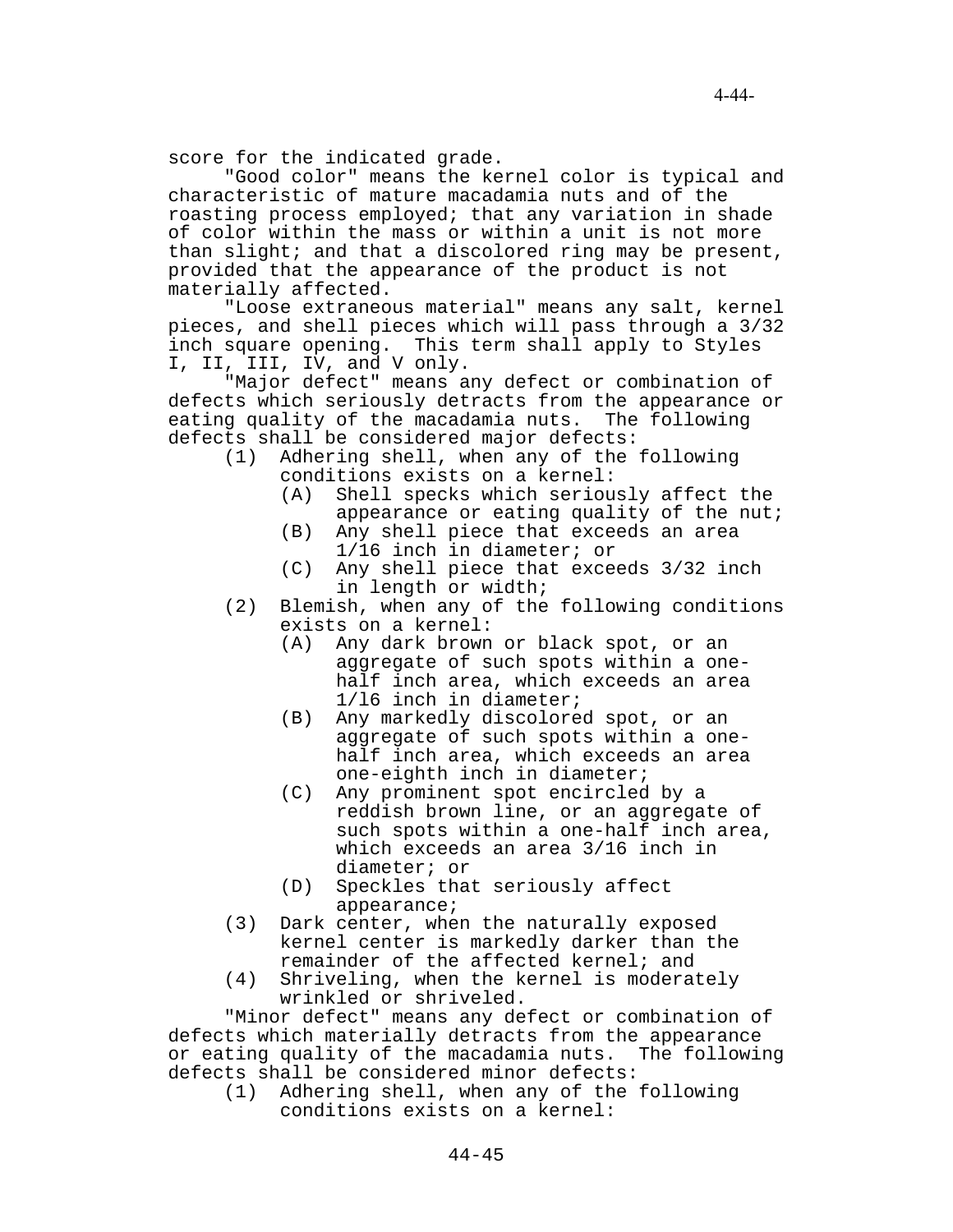- (A) Shell specks that affect the appearance or eating quality of the nut more than slightly; or
- (B) Any shell piece that exceeds 1/32 inch both in length and width;
- (2) Blemish, when any of the following conditions exists on a kernel:
	- (A) Any spot that is markedly discolored;
	- (B) Any spot that is more than slightly discolored and exceeds an area 3/32 inch in diameter;
	- (C) Any spot that is more than slightly discolored and exceeds one-eighth inch in length or width;
	- (D) A markedly discolored ring; or
	- (E) Speckles that affect appearance more than slightly;
- (3) Dark center, when the naturally exposed kernel center is more than slightly darker than the remainder of the affected kernel; and
- (4) Shriveling, when the kernel is appreciably wrinkled or shriveled.

"Moisture content" means the moisture content of a composite sample of kernels. The moisture content shall be determined with an instrument that has been correlated with the vacuum oven method of determining per cent moisture. The per cent moisture shall be calculated by the formula X minus Y divided by X and the resulting quotient multiplied by one hundred, with X representing the weight of the kernels before drying and Y representing the weight of the kernels after drying.

"Normal flavor and odor" means the kernel has a flavor and odor that are characteristic of well developed, properly roasted macadamia nuts and is free from bitterness, rancidity, and any other objectionable flavor or odor. Occasional units which do not meet the foregoing requirements may be permitted, provided that these units do not appreciably affect the eating quality of the product.

"Practically free from defects" means the following for the respective styles:

- (1) Styles I, II, III, IV, and V shall have not more than eight per cent total defects, including not more than two per cent major defects, not more than two per cent loose extraneous material, and no critical defects; and
- (2) For Styles VI, VII, and VIII, the appearance or eating quality of the product shall not be more than slightly affected by any defect or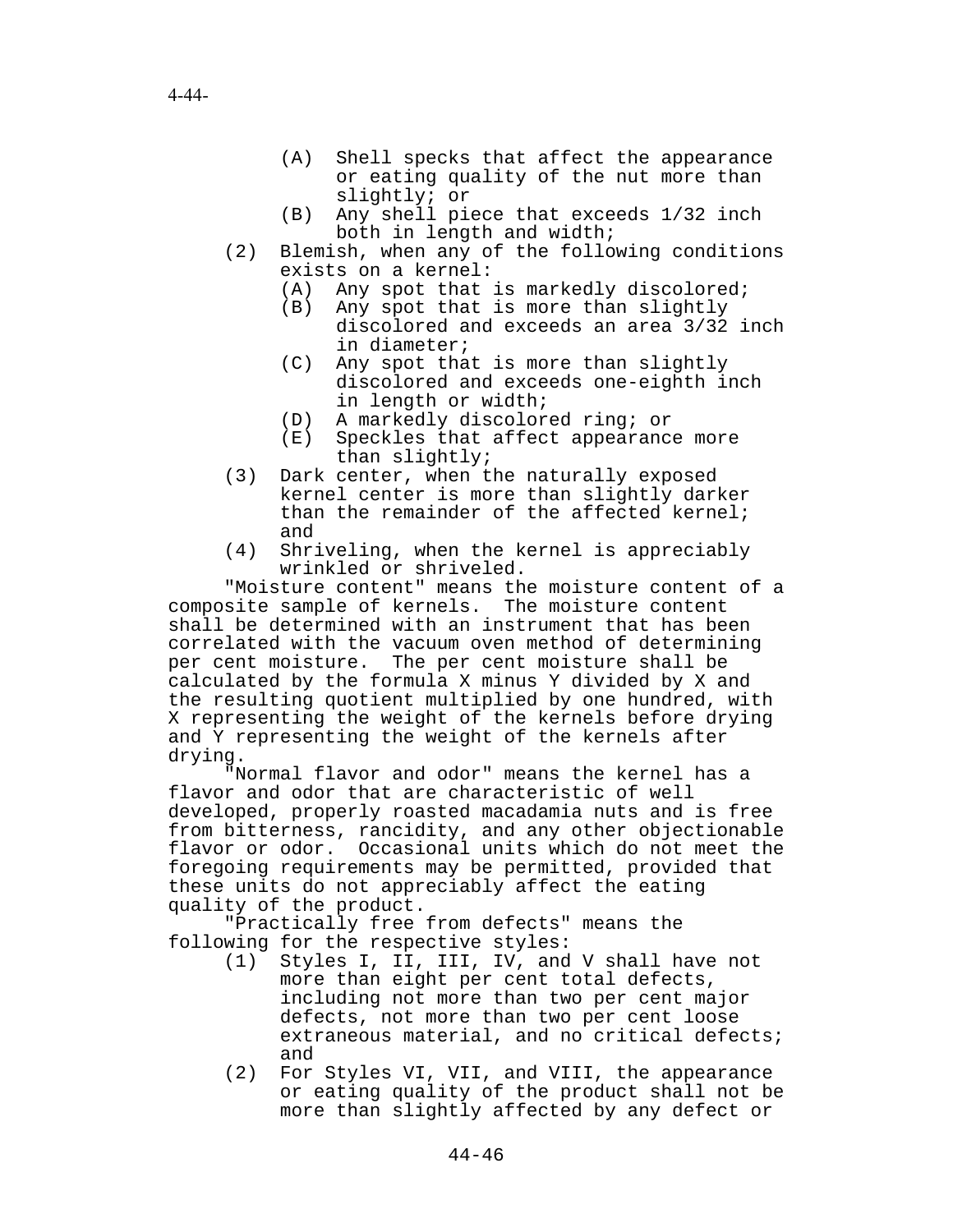combination of defects.

"Reasonably free from defects" means the following for the respective styles:

- (1) Styles I, II, III, IV, and V shall have not more than fifteen per cent major defects, not more than three per cent loose extraneous material, and no critical defects; and
- (2) For Styles VI, VII, and VIII, the appearance or eating quality of the product shall not be more than materially affected by any defect or combination of defects.

"Reasonably good color" means the kernel color is reasonably typical and characteristic of mature macadamia nuts and of the roasting process employed; that any variation in shade of color within the mass or within a unit may be marked; and a discolored ring may be present, provided that the appearance of the product is not seriously affected.

"Reasonably normal flavor and odor" means the kernel has a flavor and odor that are reasonably characteristic of well developed, properly roasted macadamia nuts and is free of bitterness, rancidity, and any other objectionable flavor or odor. Occasional units which do not meet the foregoing requirements may be permitted, provided that these units do not affect the eating quality of the product more than appreciably.

"Reasonably uniform in size and type" means the following for the respective styles:

- (1) Style I (wholes) shall consist of at least eighty per cent whole kernels with the remaining units of such size that not more than two per cent will pass through a onefourth inch square opening;
- (2) Style II (wholes and halves) shall consist of at least thirty-five per cent whole kernels with the remaining units of such size that not more than five per cent will pass through a 5/16 inch square opening;
- (3) Style III (cocktail) shall consist of at least seventy-five per cent half and larger kernels, included therein at least fifteen per cent whole kernels, with the remaining units of such size that not more than five per cent will pass through a one-fourth inch square opening;
- (4) Style IV (halves and pieces) shall consist of at least thirty-five per cent half kernels with the remaining units of such size that not more than five per cent will pass through a one-fourth inch square opening and not more than ten per cent are larger than half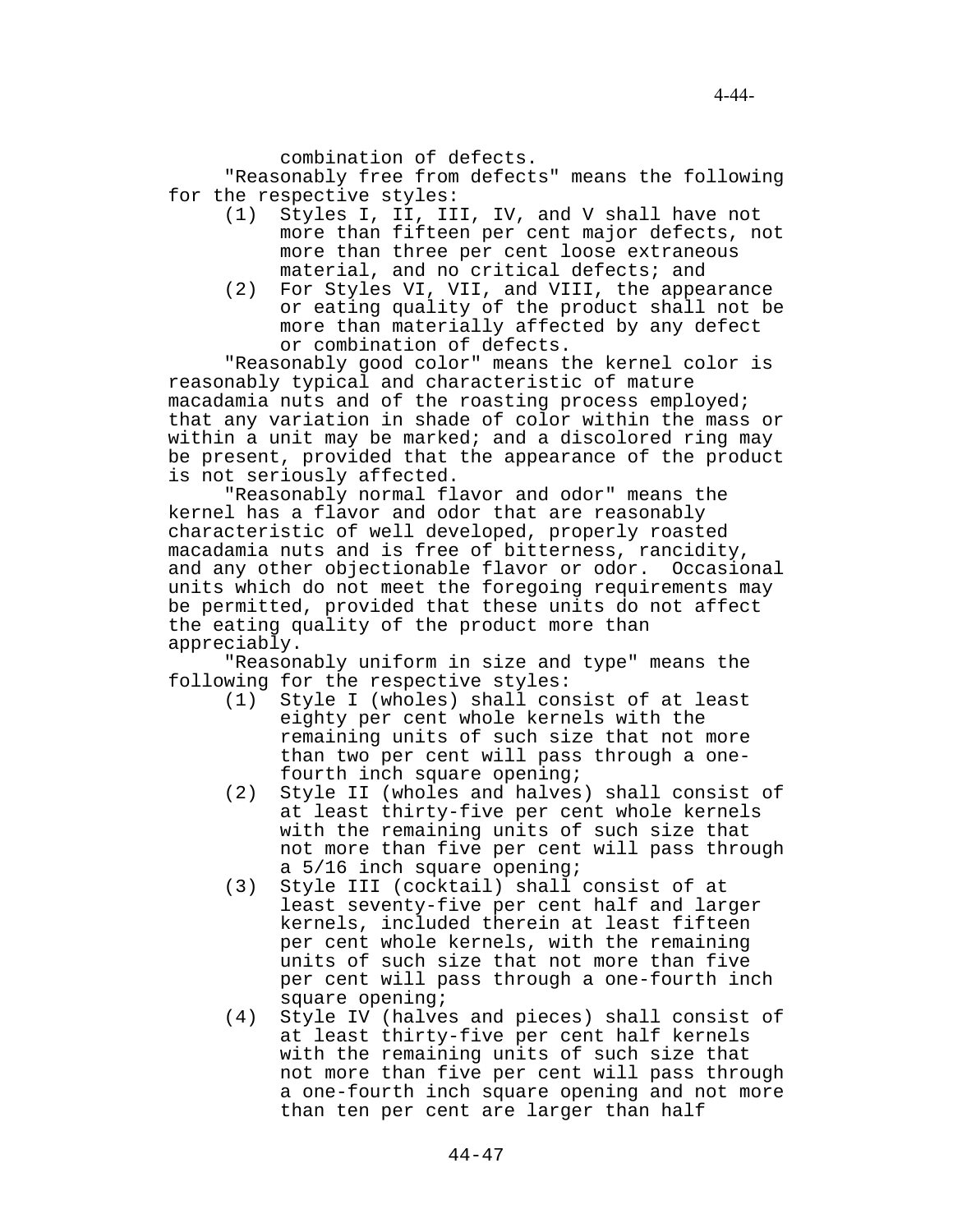kernels;

- (5) Style V (large diced) shall consist of units which are smaller than half kernels but of such size that not more than fifteen per cent will pass through a 5/16 inch by one inch opening, included therein not more than five per cent that will pass through a 3/32 inch square opening;
- (6) Style VI (chips) shall consist of units of such size that at least eighty per cent will pass through a 5/16 inch by one inch opening but not more than five per cent will pass through a 3/32 inch square opening;
- (7) Style VII (bits, diced) shall consist of units which are smaller than half kernels and of such size that at least eighty per cent will pass through a 5/16 inch square opening, but not more than fifteen per cent will pass through a  $3/32$  inch square opening; and
- (8) Style VIII (fines) shall consist of units of such size that all the units will pass through a one-fourth inch square opening and at least seventy per cent will also pass through a 3/32 inch square opening.

"Roasted macadamia nuts" means the product prepared from the shelled nut of the macadamia tree, which may be roasted plain or in edible oil, either salted or unsalted, and may contain suitable preservatives and other ingredients permitted under the Food, Drug, and Cosmetic Act, Title 21, United States Code.

"Uniform in size and type" means the following for the respective styles:

- (1) Style I (wholes) shall consist of not less than ninety per cent whole kernels with the remaining units of such size that not more than one per cent will pass through a onefourth inch square opening;
- (2) Style II (wholes and halves) shall consist of at least fifty per cent whole kernels with the remaining units of such size that not more than two per cent will pass through a 5/16 inch square opening;
- (3) Style III (cocktail) shall consist of at least ninety per cent half and larger kernels, included therein at least twentyfive per cent whole kernels, with the remaining units of such size that not more than two per cent will pass through a onefourth inch square opening;
- (4) Style IV (halves and pieces) shall consist of at least fifty per cent half kernels with the

4-44-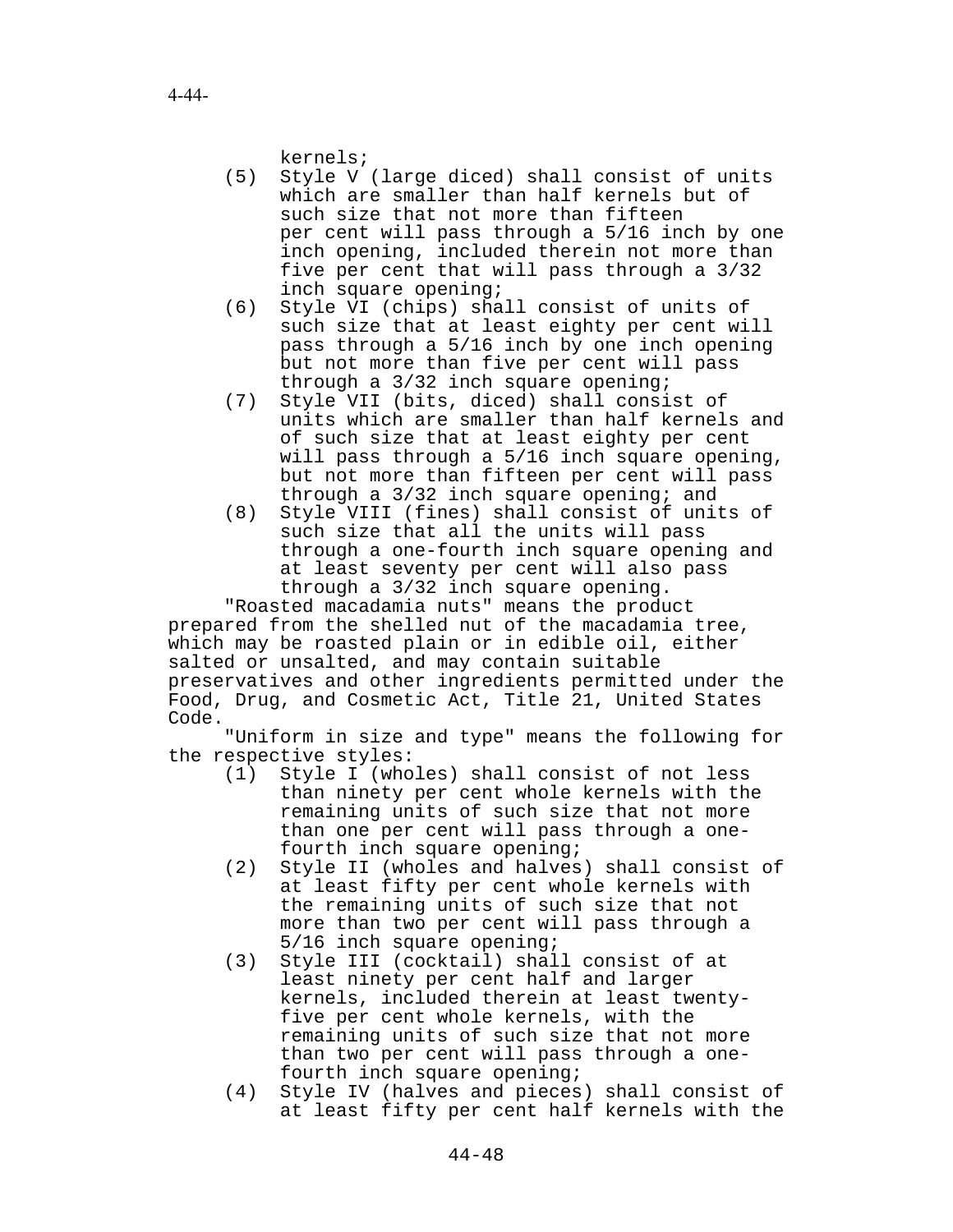remaining units of such size that not more than two per cent will pass through a onefourth inch square opening and not more than five per cent are larger than half kernels;

- (5) Style V (large diced) shall consist of units which are smaller than half kernels but of such size that not more than five per cent will pass through a 5/16 inch by one inch opening, included therein not more than two per cent that will pass through a 3/32 inch square opening;
- (6) Style VI (chips) shall consist of units of such size that at least ninety-five per cent will pass through a 5/16 inch by one inch opening but not more than two per cent will pass through a 3/32 inch square opening;
- (7) Style VII (bits, diced) shall consist of units which are smaller than half kernels and of such size that at least ninety-five per cent will pass through a 5/16 inch square opening but not more than ten per cent will pass through a 3/32 inch square opening; and
- (8) Style VIII (fines) shall consist of units of such size that all the units will pass through a one-fourth inch square opening and at least eighty per cent will also pass through a 3/32 inch square opening.

(b) Styles of roasted macadamia nuts shall

consist of the following:

- (1) Style I (wholes) shall consist of whole kernels;
- (2) Style II (wholes and halves) shall consist of whole kernels and half kernels;
- (3) Style III (cocktail) shall consist of a combination of whole kernels, half kernels, and portions of kernels of such size that the units will not pass through a one-fourth inch square opening;
- (4) Style IV (halves and pieces) shall consist of half kernels and portions of half kernels of such size that the units will not pass through a one-fourth inch square opening;
- (5) Style V (large diced) shall consist of units which are smaller than half kernels and of such size that the units will not pass through a 5/16 inch by one inch opening;
- (6) Style VI (chips) shall consist of portions of kernels of such size that the units will pass through a 5/16 inch by one inch opening but not through a 3/32 inch square opening;
- (7) Style VII (bits, diced) shall consist of units which are smaller than half kernels and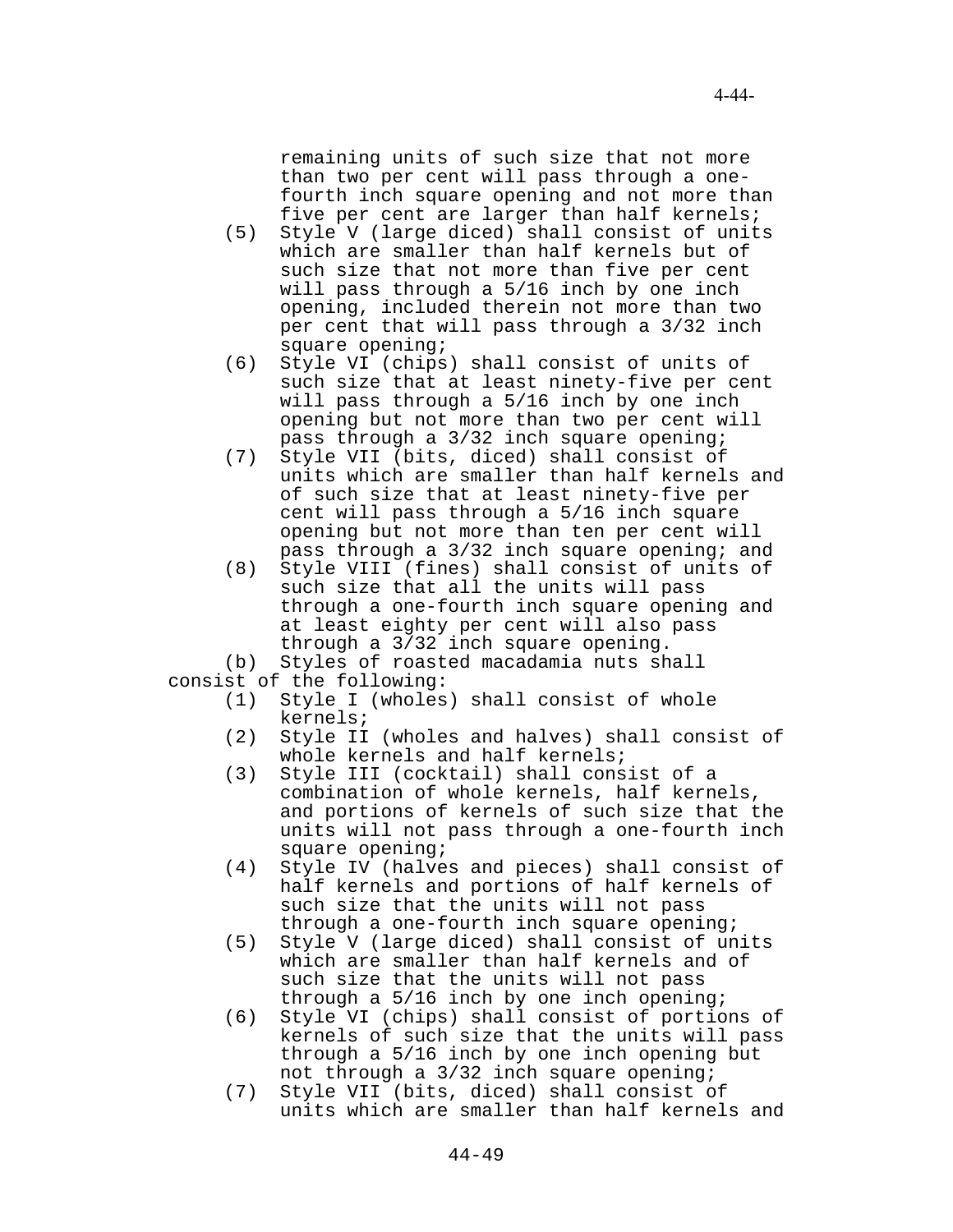of such size that the units will pass through a 5/16 inch square opening but not through a 3/32 inch square opening; and

(8) Style VIII (fines) shall consist of broken, chipped, or chopped kernels of such size that the units will pass through a one-fourth inch square opening and most will also pass through a 3/32 inch square opening.

(c) Hawaii Grade A or Hawaii Fancy roasted macadamia nuts shall consist of roasted macadamia nuts that possess a normal flavor and odor, good color, and a moisture content of not more than one and one-half per cent, by weight; and that are crisp for the applicable style, uniform in size and type, practically free from defects, and score not less than ninety points by the scoring system in subsection (f).

(d) Hawaii Grade B or Hawaii Choice roasted macadamia nuts shall consist of roasted macadamia nuts that possess a reasonably normal flavor and odor, reasonably good color, and a moisture content of not more than one and one-half per cent, by weight; and that are crisp for the applicable style, reasonably uniform in size and type, reasonably free from defects, and score not less than eighty points by the scoring system in subsection (f).

(e) Substandard roasted macadamia nuts shall consist of roasted macadamia nuts which fail to meet the requirements of subsections (c) and (d).

(f) The grade of roasted macadamia nuts shall be ascertained by factors of quality which are not scored (i.e., flavor and odor, crispness, and moisture content) and also by factors which are scored. The importance of each quality factor which is scored shall be expressed numerically on the scale of one hundred. The maximum number of points which may be given to specific quality factors shall be forty points for color, thirty points for uniformity of size and type, and thirty points for absence of defects. Roasted macadamia nuts which fall into a particular classification for any quality factor shall not be assigned a grade indicative of a higher classification regardless of the total score for the product. The following quality classifications shall apply to roasted macadamia nuts:

- (1) Color classifications shall be as follows:
	- (A) Roasted macadamia nuts that possess a good color may be given a score of thirty-six to forty points and shall be classified as fancy;
	- (B) Roasted macadamia nuts that possess a reasonably good color may be given a score of thirty to thirty-five points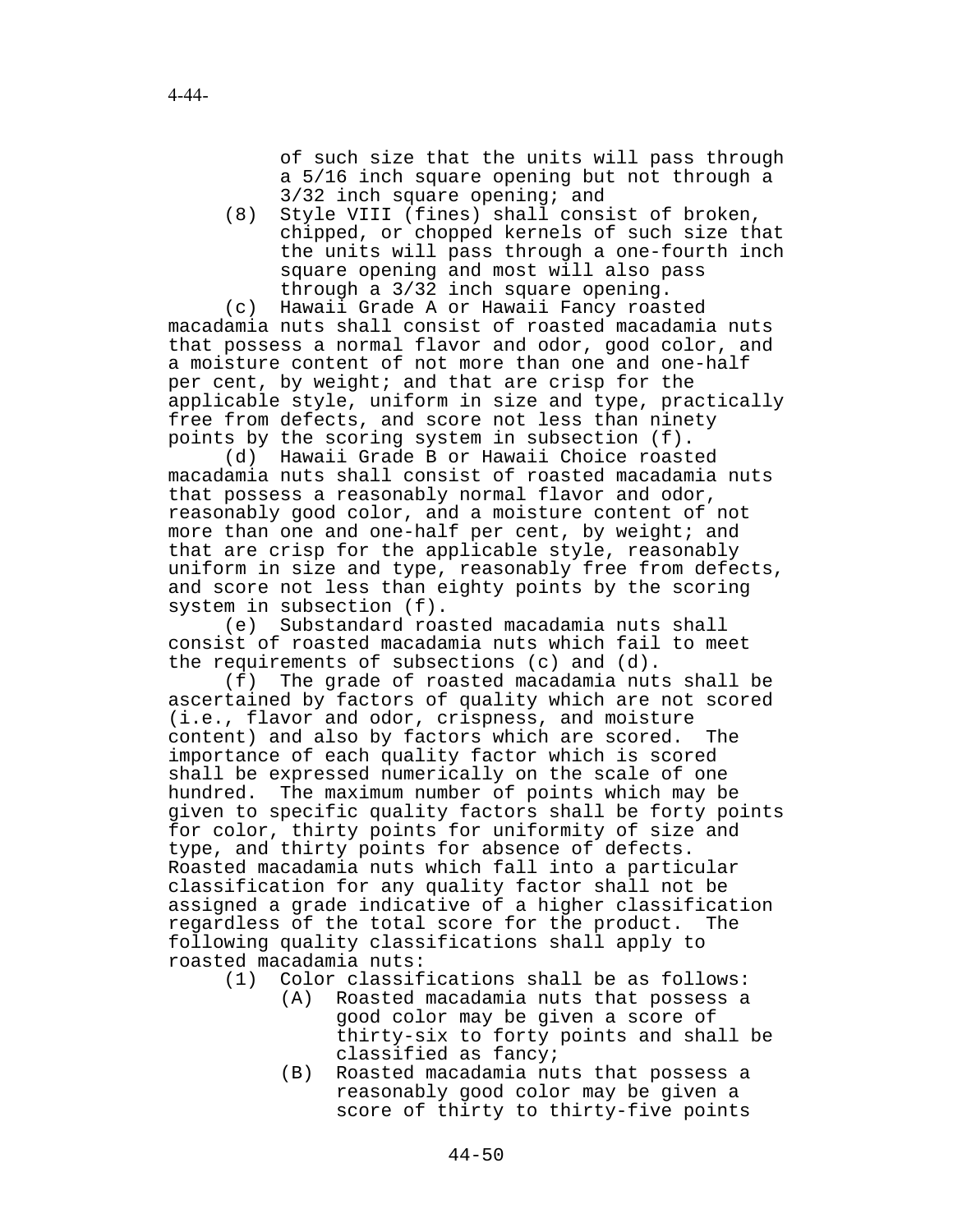and shall be classified as choice; and

- (C) Roasted macadamia nuts that fail to meet the requirements of subparagraphs (A) and (B) may be given a score of zero to twenty-nine points and shall be classified as substandard;
- (2) Uniformity of size and type classifications shall be as follows:
	- (A) Roasted macadamia nuts that are uniform in size and type may be given a score of twenty-seven to thirty points and shall be classified as fancy;
	- (B) Roasted macadamia nuts that are reasonably uniform in size and type may be given a score of twenty-five or twenty-six points and shall be classified as choice; and
	- (C) Roasted macadamia nuts that fail to meet the requirements of subparagraphs (A) and (B) may be given a score of zero to twenty-four points and shall be classified as substandard; and
- (3) Absence of defects classifications shall be as follows:
	- (A) Roasted macadamia nuts that are practically free from defects may be given a score of twenty-seven to thirty points and shall be classified as fancy;
	- (B) Roasted macadamia nuts that are reasonably free from defects may be given a score of twenty-five or twentysix points and shall be classified as choice; and
	- (C) Roasted macadamia nuts that fail to meet the requirements of subparagraphs (A) and (B) may be given a score of zero to twenty-four points and shall be classified as substandard.

(g) Grade determination and lot compliance procedures shall be as follows:

- (1) Compliance with grade standards for roasted macadamia nuts shall be determined by evaluating the product, or sample, in accordance with the requirements of those standards; and
- (2) The grade assigned to a lot shall be the grade indicated by the average of the total scores of the respective sample units, provided:
	- (A) The sample complies with the product description;
	- (B) The sample meets the indicated grade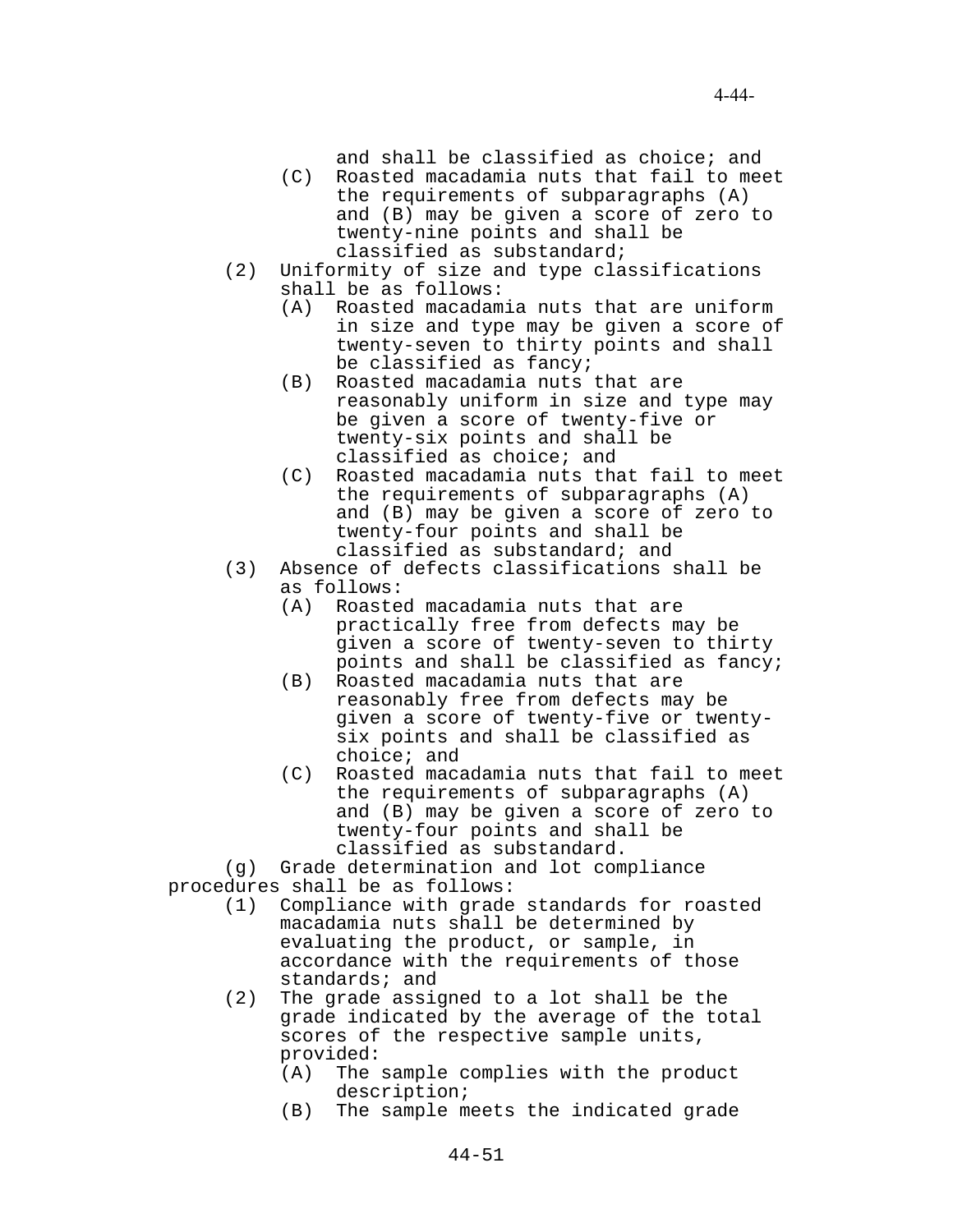with respect to factors of quality which are not rated by score points;

- (C) With respect to those factors of quality rated by score points, each of the following requirements is met:
	- (i) None of the sample units falls more than one grade below the indicated grade because of any quality factor to which a limiting rule applies;
	- (ii) None of the sample units falls more than four score points below the minimum total score for the indicated grade; and
	- (iii) The number of deviants (sample units which fall into the next grade below the indicated grade but do not score more than four score points below the minimum total score for the indicated grade) does not exceed the applicable acceptance number in the sampling plans;
- (D) If any of the provisions contained in the requirements of subparagraphs (B) and (C) are not met, the grade shall be determined by considering the provisions in connection with succeedingly lower grades until the grade of the lot, if assignable, is established; and
- (E) When it is determined that a portion of a lot bearing a particular identification mark is of lower quality or deficient in other factors, the grade or compliance of the lot shall be no higher than that of the portion bearing the particular identification mark. [Eff 5/29/81; am 8/18/83; am and comp 3/42/86] (Auth: HRS \$147-57) (Imp: HRS  $\S$ \$147-52 and 147-53)

§4-44-14 Minimum export requirement for processed products. The following minimum requirements shall apply to Hawaii-grown processed fruits and vegetables which are exported, intended for export, or otherwise destined for shipment by commercial exporters to points outside the State:

- (1) Canned guava nectar for export shall meet the requirements of Hawaii Standard;
- (2) Frozen guava nectar base for export shall meet the requirements of Hawaii Choice;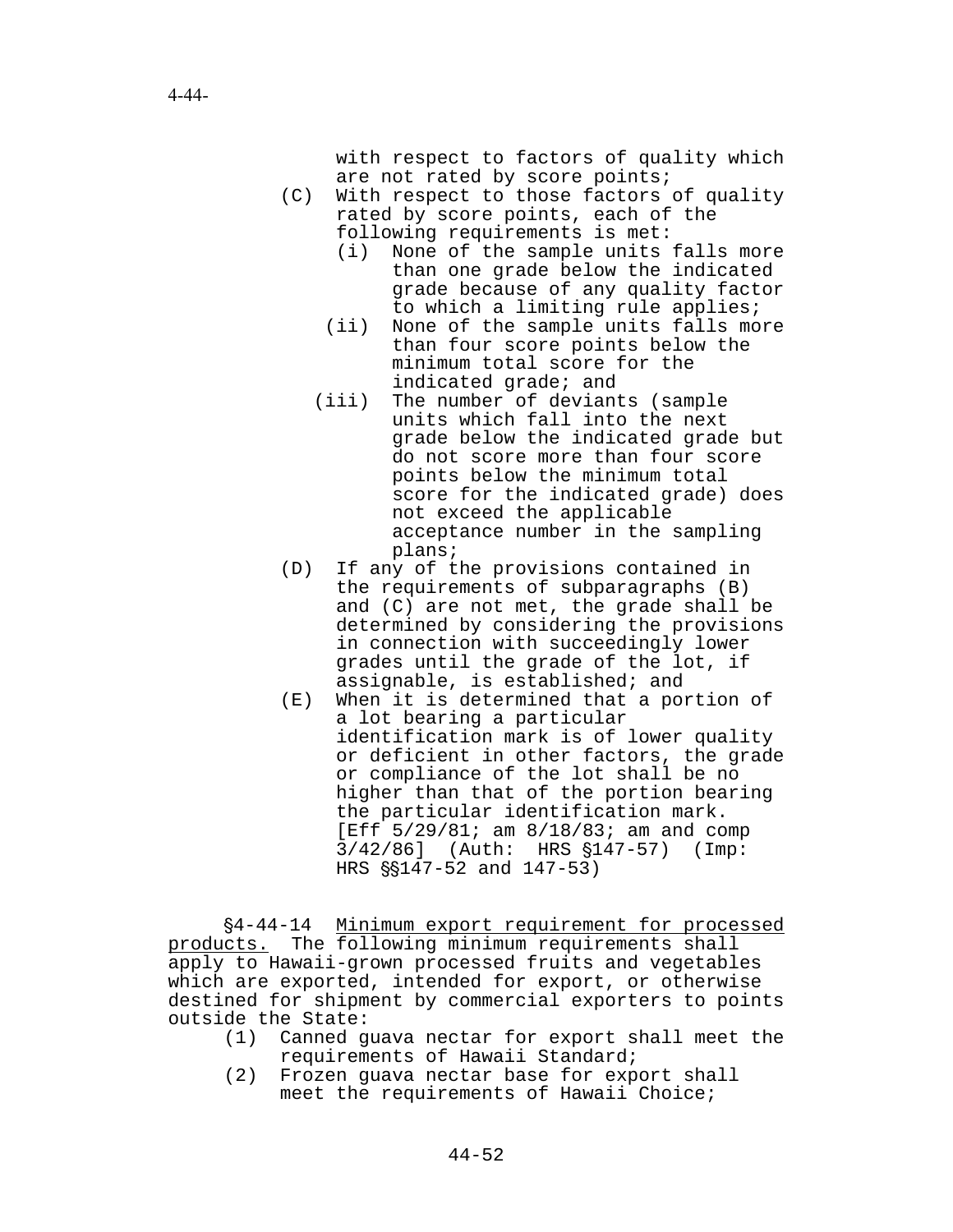- (3) Frozen guava puree for export shall meet the requirements of Hawaii Choice;
- (4) Canned papaya nectar for export shall meet the requirements of Hawaii Standard;
- (5) Canned papaya-passion fruit nectar blend for export shall meet the requirements of Hawaii Standard;
- (6) Frozen papaya puree for export shall meet the requirements of Hawaii Choice;
- (7) Canned passion fruit nectar for export shall meet the requirements of Hawaii Standard;
- (8) Frozen passion fruit juice for export shall meet the requirements of Hawaii Choice;
- (9) Frozen passion fruit nectar base for export shall meet the requirements for Hawaii Choice;
- (10) Fruit preserves and jelly for export shall meet the requirements of U.S. Grade B or U.S. Choice; and
- (11) Roasted macadamia nuts for export shall meet the requirements of Hawaii Choice. [Eff 5/29/81; am and comp 3/24/86] (Auth: HRS  $$147-22$ ) (Imp: HRS  $$147-22$ )

'4-44-15 Product certification inspection. (a) Any processor, buyer, or other financially interested party may apply for a product certification inspection with the department.

(b) The fee for any product certification inspection shall be at the rate established by the Agricultural Marketing Service, United States Department of Agriculture. Additional charges may be assessed for transportation, travel time, per diem, and other actual expenses incurred by the department when an inspection is performed in area not conveniently located. There shall be no charge for travel time when an inspection point is located not more than ten minutes travel time or seven miles travel distance, whichever is greater, from the office  $\delta$  inspection.

(c) When payments of inspection fees are by check,  $\alpha$  service fee of \$7.50 shall be assessed for each check that is not honored due to insufficient funds. [Eff 5/29/81; am 8/18/83; am and comp 3/24/86]  $(Auth: HRS \S147-57)$  (Imp: HRS  $S147-57$ )

§4-44-16 Appeal inspection. (a) An application for an appeal inspection may be made by any interested party dissatisfied with the findings of the original inspection.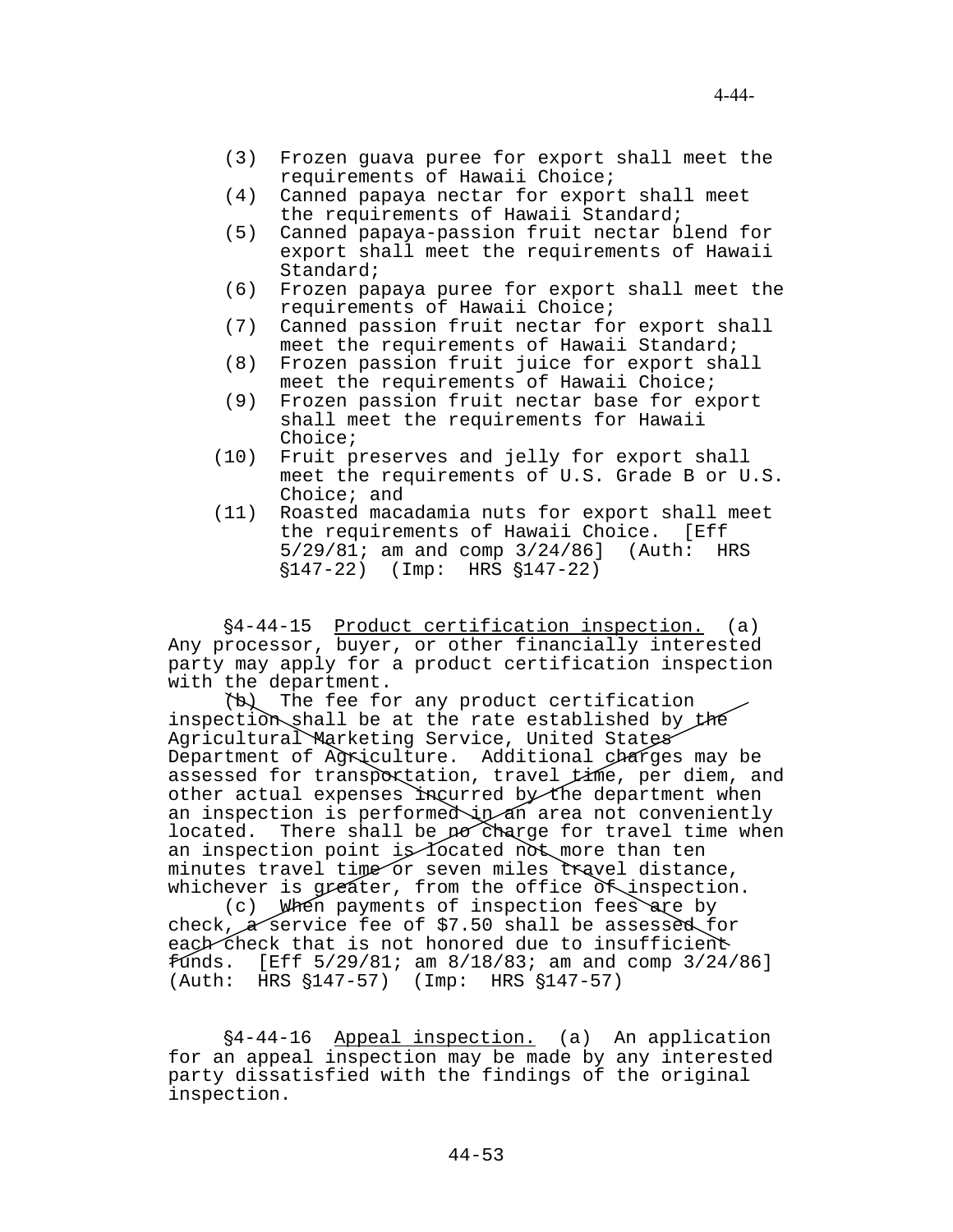(b) If the result of the appeal inspection substantiates the result of the original inspection, the fees and charges in section 4-44-15(b) and (c) shall apply to the appeal inspection.

(c) If the result of the appeal inspection discloses that a material error was made in the original inspection, no fees or charges shall be assessed for the appeal inspection. [Eff 8/18/83; am and comp  $3/24/86$ ] (Auth: HRS  $$147-60$ ) (Imp: HRS  $$147-60)$ 

§4-44-17 Provisions for enforcement. Any authorized inspector of the department may enter any public or private premises during business hours to determine whether any processed product is in compliance with the provisions of this chapter. [Eff  $8/18/83$ ; am and comp  $3/24/86$ ] (Auth: HRS  $$147-57$ )  $(Imp: HRS \$   $$147-57)$ 

§4-44-18 Penalties. Any person who violates any provision of this chapter may be subject to the actions, procedures, and penalties provided in sections 147-25 and 147-63, Hawaii Revised Statutes. [Eff  $1/16/84$ ; ren and comp  $3/24/86$ ] (Auth: HRS  $\S$ \$147-22 and  $147-63$ ) (Imp: HRS  $\frac{55147-25}{147-63}$  and  $147-63$ )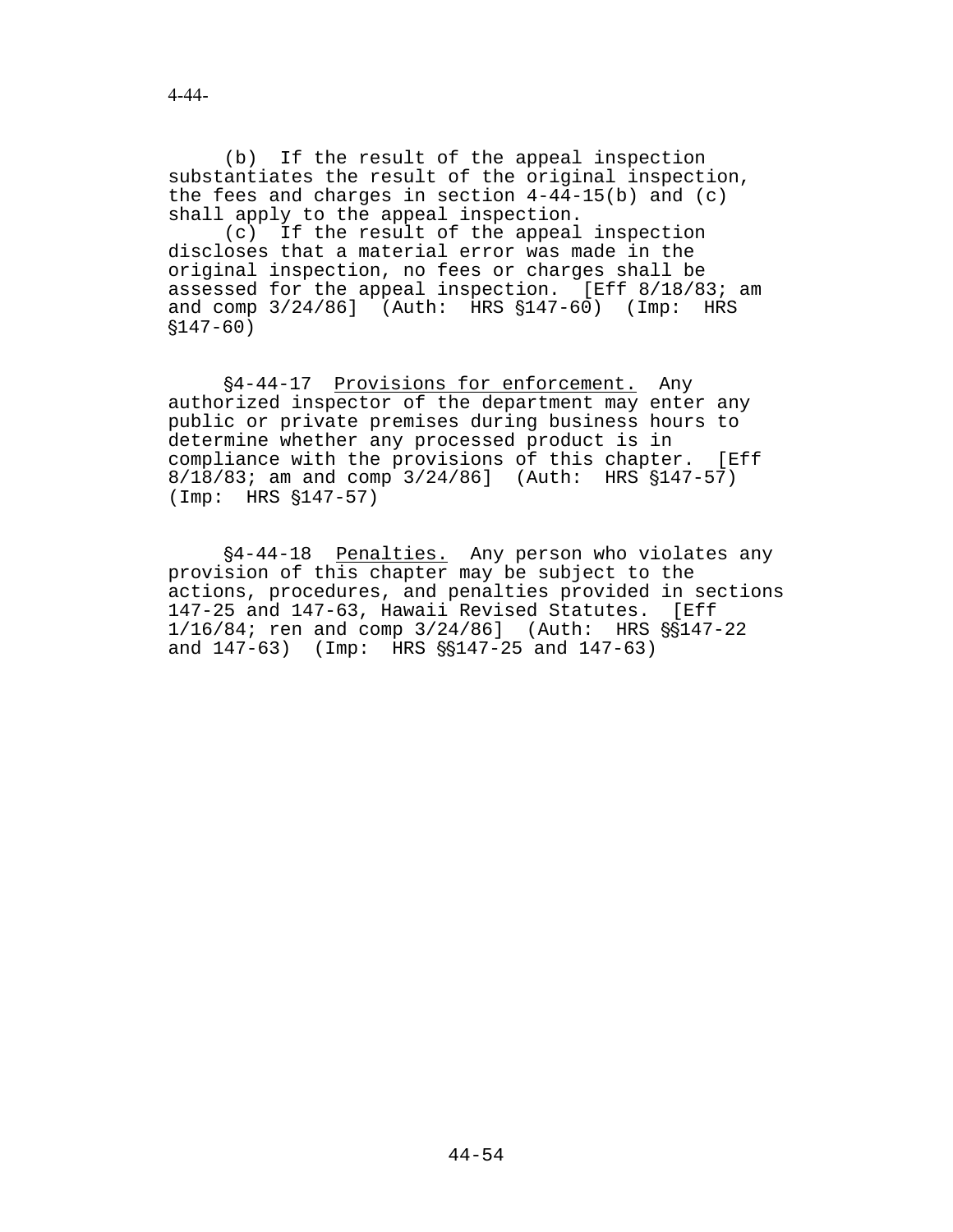

4-44-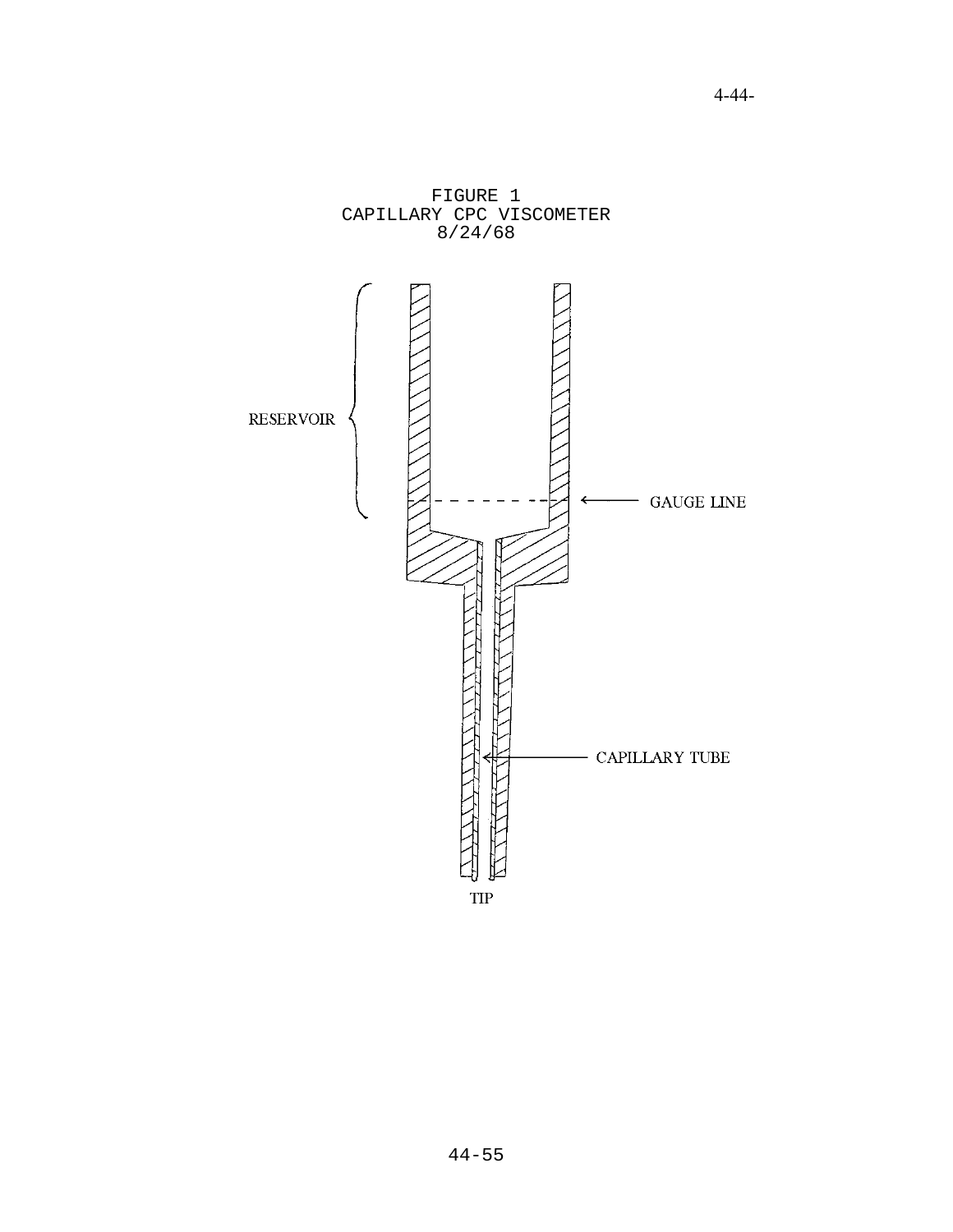| Diameter 2/       |   | Approximate<br>Revolutions Per Min. |       |
|-------------------|---|-------------------------------------|-------|
|                   |   | (A)                                 | (B)   |
| 10 inches         | . | 1,609                               | 2,577 |
| $10-1/2$ inches   | . | 1,570                               | 2,515 |
| 11 inches         | . | 1,534                               | 2,457 |
| $11 - 1/2$ inches | . | 1,500                               | 2,403 |
| 12 inches         | . | 1,468                               | 2,353 |
| $12-1/2$ inches   | . | 1,438                               | 2,305 |
| 13 inches         | . | 1,410                               | 2,260 |
| $13-1/2$ inches   | . | 1,384                               | 2,218 |
| 14 inches         | . | 1,359                               | 2,178 |
| $14-1/2$ inches   | . | 1,336                               | 2,140 |
| 15 inches         | . | 1,313                               | 2,104 |
| $15-1/2$ inches   | . | 1,292                               | 2,070 |
| 16 inches         | . | 1,271                               | 2,037 |
| $16-1/2$ inches   | . | 1,252                               | 2,006 |
| 17 inches         | . | 1,234                               | 1,977 |
| $17-1/2$ inches   | . | 1,216                               | 1,948 |
| 18 inches         | . | 1,199                               | 1,921 |
| $18-1/2$ inches   | . | 1,182                               | 1,895 |
| 19 inches         | . | 1,167                               | 1,870 |
| $19-1/2$ inches   | . | 1,152                               | 1,846 |
| 20 inches         | . | 1,137                               | 1,822 |
| $20-1/2$ inches   | . | 1,125                               | 1,800 |

# Approximate Revolutions of Centrifuge Machine-8/24/68

- $1/$  This table, calculated from the formula R.C.F. = 0.00001118 N2r provides a Relative Centrifugal Force of 364.6 times gravity for  $(A)$  and 942 times gravity for (B).
	- R.C.F. = Relative centrifugal force (gravities) r = Rotating radius (centimeters) N = Rotating speed (rev. per min.)
- 2/ The distance between the tips of opposing centrifuge tubes in operating position.

# TABLE I 1/